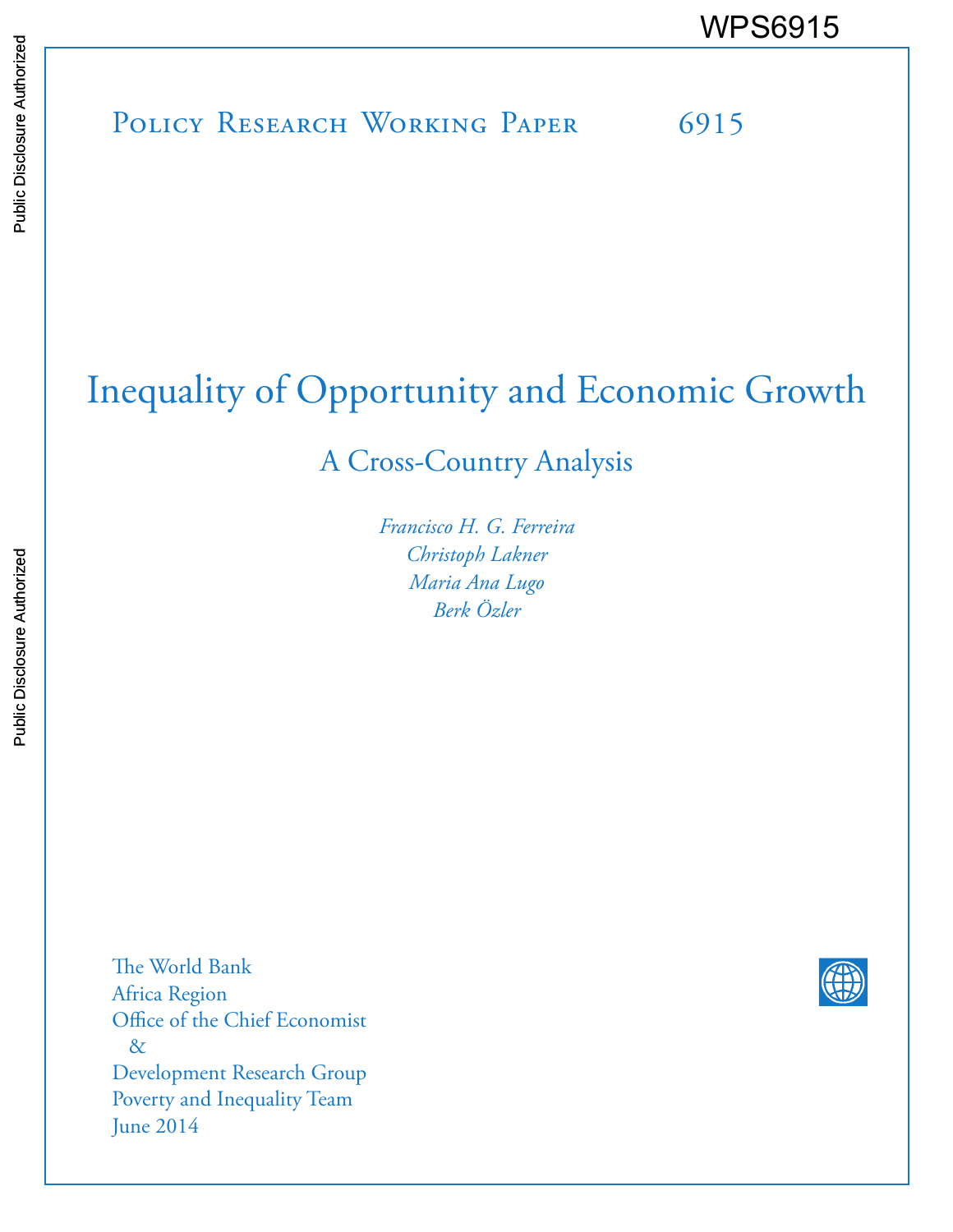# **Abstract**

Income differences arise from many sources. While some kinds of inequality, caused by effort differences, might be associated with faster economic growth, other kinds, arising from unequal opportunities for investment, might be detrimental to economic progress. This study uses two new metadata sets, consisting of 118 household surveys and 134 Demographic and Health Surveys, to revisit the question of whether inequality is associated with economic growth and, in particular, to examine whether inequality of opportunity—driven by circumstances at birth—has a negative effect on subsequent growth. The results are suggestive but not robust: while overall income inequality is generally negatively associated with growth in the household survey sample, we find no evidence that this is due to the component associated with unequal opportunities. In the Demographic and Health Surveys sample, both overall wealth inequality and inequality of opportunity have a negative effect on growth in some of the preferred specifications, but the results are not robust to relatively minor changes. On balance, although the results are suggestive of a negative association between inequality and growth, the data do not permit robust conclusions as to whether inequality of opportunity is bad for growth.

This paper is a product of the Office of the Chief Economist, Africa Region; and the Poverty and Inequality Team, Development Research Group. It is part of a larger effort by the World Bank to provide open access to its research and make a contribution to development policy discussions around the world. Policy Research Working Papers are also posted on the Web at http://econ.worldbank.org. The authors may be contacted at fferreira@worldbank.org, clakner@worldbank. org, mlugo1@worldbank.org, or berk.ozler@otago.ac.nz.

*The Policy Research Working Paper Series disseminates the findings of work in progress to encourage the exchange of ideas about development*  issues. An objective of the series is to get the findings out quickly, even if the presentations are less than fully polished. The papers carry the *names of the authors and should be cited accordingly. The findings, interpretations, and conclusions expressed in this paper are entirely those of the authors. They do not necessarily represent the views of the International Bank for Reconstruction and Development/World Bank and its affiliated organizations, or those of the Executive Directors of the World Bank or the governments they represent.*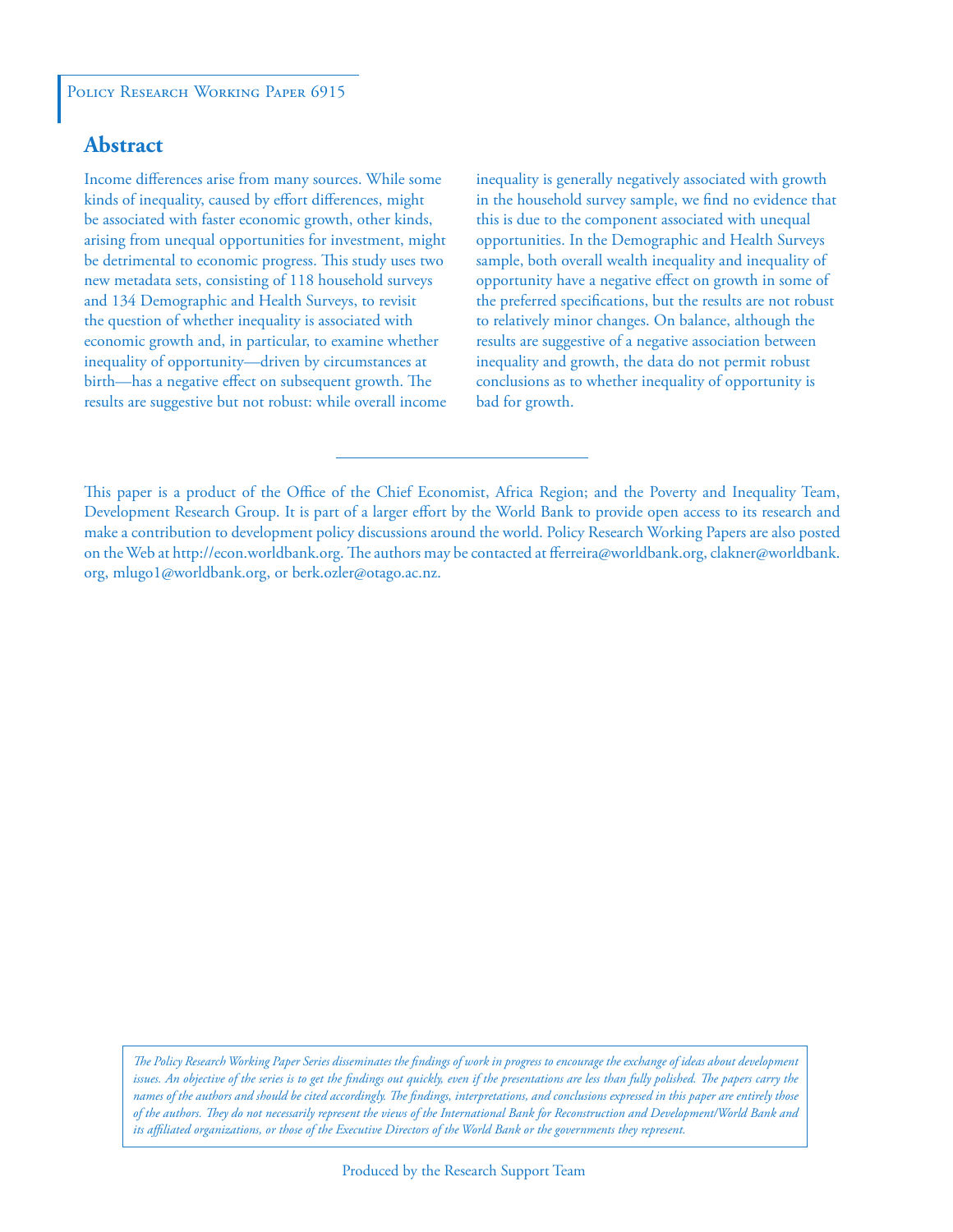# **Inequality of Opportunity and Economic Growth:** A Cross-Country Analysis

Francisco H. G. Ferreira Christoph Lakner Maria Ana Lugo Berk Özler $1$ 

**Keywords:** inequality, inequality of opportunity, economic growth

**JEL codes:** D31, D63, O40

 $\overline{\phantom{a}}$ 

<span id="page-2-0"></span><sup>&</sup>lt;sup>1</sup> Ferreira is at the World Bank and the Institute for the Study of Labor (IZA). Lakner and Lugo are at the World Bank. Özler is at the University of Otago and the World Bank. We are grateful to Manuel Fernandez-Sierra, Marina Gindelsky, Christelle Sapata and Marc Smitz for excellent research assistance and to Claudio Montenegro for help in assembling our data set. We are also thankful to Angus Deaton, Marc Fleurbaey, Peter Lanjouw, Leonardo Santos de Oliveira and conference or seminar participants in Bari, Louvain-la-Neuve, Madrid, Rio de Janeiro, São Paulo and Washington, DC, for comments on earlier versions. Support from the Knowledge for Change Program (KCPII – TF012968) is gratefully acknowledged.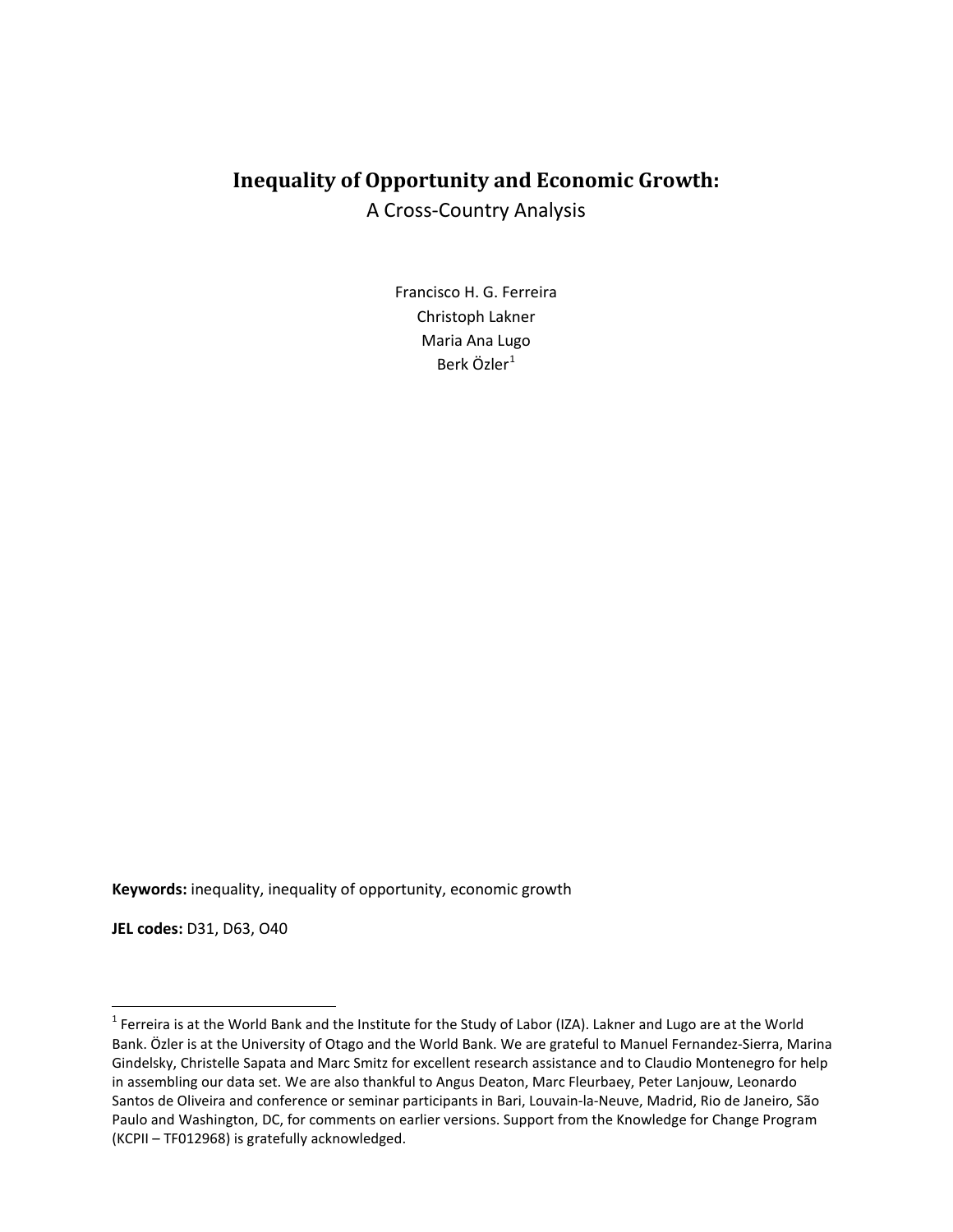## **1. Introduction**

l

Although the question of whether inequality may have a detrimental effect on subsequent economic growth has been asked many times, there is no consensus answer in the literature. Theory provides ambiguous predictions: whereas higher inequality may lead to faster growth through some channels (such as higher aggregate savings when a greater share of income accrues to the rich), it may have negative effects through other channels (such as lower aggregate rates of investment in human capital if credit constraints prevent the poor from financing an optimal amount of education).

The empirical evidence has been correspondingly mixed. The earliest crop of papers including measures of income inequality in growth regressions, in the 1990s, tended to find a negative and statistically significant coefficient, which was widely interpreted to suggest that the theoretical channels through which inequality was bad for growth dominated those through which there might be positive effects. But all of these studies relied on OLS or IV regressions on a single cross-section of countries. Using the "high-quality" subset of the Deininger and Squire (1996) dataset, which permitted panel specifications, Forbes (2000) and Li and Zou (1998) found positive effects of lagged inequality on growth, and suggested that omitted (time-invariant) variables may have biased the OLS coefficients. Banerjee and Duflo (2003) raised further questions about the credibility of the earlier results – whether drawing on single cross-sections or on panel data  $-$  by showing that if the true underlying relationship between inequality (or its changes) and growth was non-linear, this would suffice to explain why the previous estimates were so unstable. The prevailing conclusion from these disparate results, as summarized by Voitchovsky (2009), was that "recent empirical efforts to capture the overall effect of inequality on growth using cross-country data have generally proven inconclusive". (p. 549)

And yet, the question continues to motivate researchers and policymakers alike. Asking what might explain the absence of poverty convergence in the developing world, Ravallion (2012) revisits the effects of the initial distribution on subsequent growth, and claims that a higher initial level of poverty – not inequality – is robustly associated with lower economic growth. In remarks delivered at the Center for American Progress in 2012, Alan Krueger, Chairman of the Council of Economic Advisers to the US president, claimed that "the rise in inequality in the United States over the last three decades has reached the point that inequality in incomes is causing an unhealthy division in opportunities, and is a threat to our economic growth" (Krueger, [2](#page-3-0)012). $^2$ 

The conjecture that an "unhealthy division of opportunities" might be bad for growth is consistent with some of the theory: if production sets are non-convex and credit markets fail, the poor may be prevented from choosing privately optimal levels of investment – in human or physical capital (Galor and Zeira, 1993). Others have suggested that low levels of wealth are associated with reduced returns to entrepreneurial effort as a result of the need to repay creditors. This moral hazard is anticipated by lenders, leading to credit market failures and differences in the entrepreneurial opportunities available to rich and poor agents (Aghion and Bolton, 1997).

<span id="page-3-0"></span><sup>&</sup>lt;sup>2</sup> Voitchovsky (2009) also suggests that the link between income and wealth inequality and growth might operate through the distribution of opportunities: "… income or asset inequality is considered to reflect inequities of opportunity."(p.550)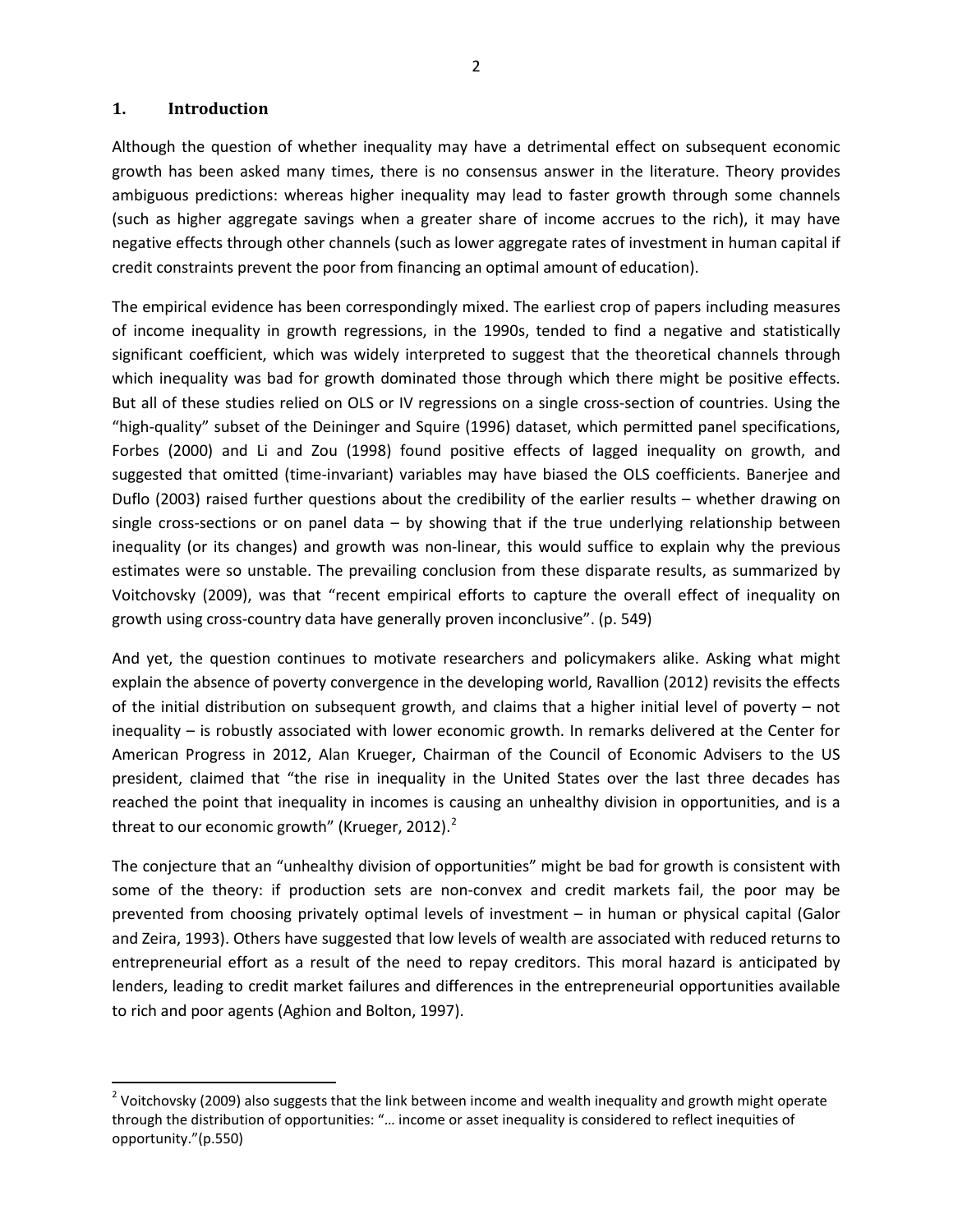Drawing on the recent literature on the formal measurement of inequality of opportunity – as distinct both from income or wealth inequality and from economic mobility – this paper seeks to address that question directly. Is it possible that inequality – like cholesterol – comes in many varieties, and that some are worse for the health and dynamism of an economy than others? In particular, is it possible that the two broad categories of sources of inequality suggested by Roemer (1998) – opportunities and efforts – have opposite effects on economic performance? If so, one reason for the ambiguity in past empirical studies of the relationship between inequality and growth might have been the failure to distinguish between the two types of inequality.

Unfortunately, measures of inequality of opportunity were not readily available for a large number of countries, in the way that income inequality measures were in the Deininger and Squire (1996) dataset, or the World Income Inequality Database of WIDER. We therefore constructed original measures of inequality of opportunity from unit-record data from 118 income or expenditure household surveys (IES) for 42 countries, and 134 Demographic and Health Surveys (DHS) for 42 countries. These indices were combined with information on the other explanatory variables used by Forbes (2000), which are illustrative of the set of regressors typically used in the literature. Although we use the same Difference GMM specification as Forbes (2000) for comparison purposes, we also draw on more recent developments in the estimation of Generalized Method of Moments models, including a number of System GMM specifications which are designed to alleviate the weak instruments problem that plagues Difference GMM with highly persistent data.

A preview of our results is as follows. In neither of the two country samples – one using the income or expenditure surveys and the other using the DHS – do we find any support for the finding in Forbes (2000) and Li and Zou (1998) of a positive coefficient on income inequality. Instead the coefficient on income inequality is negative in most of our specifications (including Difference GMM) and often significantly so, raising questions about the claim that the negative signs in earlier, OLS specifications were entirely due to time-invariant omitted variables.

However, we do not find support on these data for the hypothesis that decomposing overall income inequality into a component associated with inequality of opportunity and a residual component (notionally related to inequality arising from effort differences) would help resolve the inconclusiveness of empirical estimates of the relationship between inequality and growth. In the income or expenditure survey sample, it is the residual inequality component (driven by efforts and omitted circumstances) that maintains a statistically significant negative coefficient in most specifications, with the inequality of opportunity component typically insignificant. In the DHS sample the coefficient on inequality of opportunity is generally negative, but it is only significant (at the 10% level) in one of the four preferred specifications.

The paper is organized as follows. The next section briefly reviews the literature on the relationship between inequality and growth, with a focus on the main empirical papers. Section 3 introduces the concept and measurement of inequality of opportunities. Section 4 describes the econometric specification and the data used in the analysis. Section 5 describes the estimation procedures and presents the results. Section 6 concludes.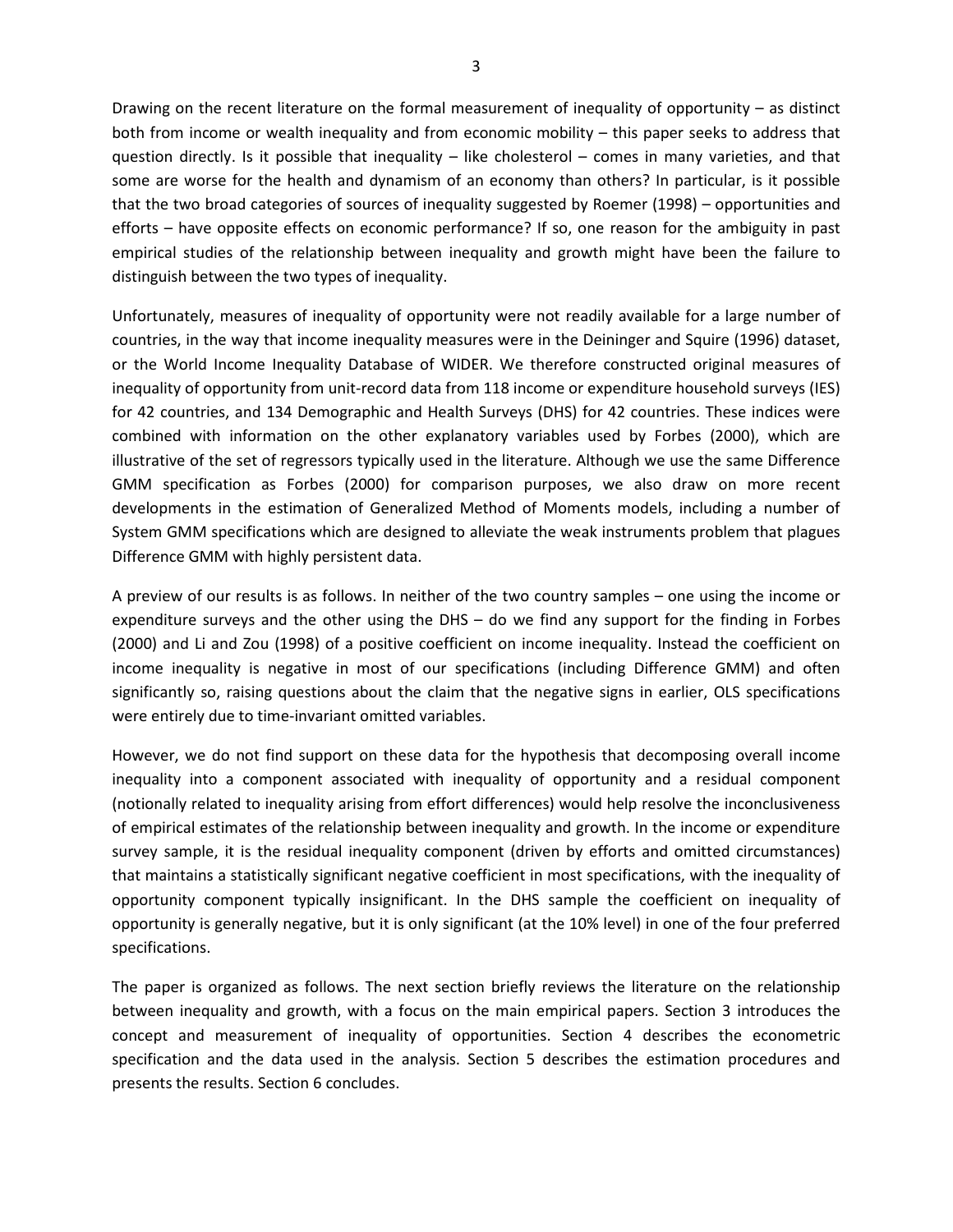## **2. A brief review of the literature**

Speculation that the distribution of incomes at a given point in time might affect the subsequent rate of growth in aggregate income goes back at least to the 1950s, following the empirical finding that the savings rate increased with income, albeit at a decreasing rate, in the Unites States (Kuznets, 1953). Kaldor (1957) incorporated this feature into a growth model, by assuming that the marginal propensity to save out of profits was higher than the propensity to save out of wages. Under that assumption, a higher profit-to-wage ratio – which corresponded to higher income inequality in that model – would lead to a faster equilibrium rate of economic growth. See also Pasinetti (1962).

But it was in the 1990s that a number of papers linking inequality to growth and the process of development appeared, raising the profile of distributional issues not only within development economics, but in the broader discipline as well.<sup>[3](#page-5-0)</sup> These papers came in two basic varieties: first, models where the combination of an unequal initial distribution of wealth with imperfections in capital markets led to inefficiencies in investment activities and, second, political economy models where inequality led to taxation or spending decisions that deviated from those a benevolent social planner might make.

The first class of models is perhaps best illustrated by Galor and Zeira (1993), where agents have a choice between investing in education and working as unskilled workers. An indivisibility in the production function of human capital and the existence of monitoring or tracking costs in the credit markets (as a result of information and enforcement costs) implies that there is a given, positive wealth threshold (*f*) below which individuals choose not to invest in schooling. Above it, all agents choose to acquire human capital. Wealth is transmitted across generations through bequests which, under certain assumptions, render wealth dynamics a Markov process. The long-run limiting distribution depends on initial conditions, and a higher mass of individuals below *f* leads to lower aggregate wealth in equilibrium.<sup>[4](#page-5-1)</sup>

Other papers involving capital market imperfections rely on alternative mechanisms, but are essentially variations on the same theme. Banerjee and Newman (1993) model a process of occupational choices where, in the absence of credit markets, initial wealth determines whether individuals prefer to work in self-employment, as employees, or as employers. A nice feature of the model is that the decision also depends on aggregate factor prices, notably the wage rate, which is endogenous to the initial wealth distribution, leading to multiple equilibria. In Aghion and Bolton (1997) borrowers suffer from an effort supply disincentive arising from the need to repay their debts. The strength of this moral hazard effect increases in the size of the loan required, and thus decreases in initial wealth, leading to higher interest rates for the poorest borrowers. A related mechanism is the choice between investing in quantity and quality of children: poorer agents experience a lower opportunity cost from having children, and thus a higher fertility rate. However, credit market constraints prevent them from investing as much in each child. In the aggregate, more unequal societies (i.e. those with greater numbers of poor people for a given mean income level) tend to have a greater relative supply of unskilled workers, and hence a lower unskilled wage rate leading, once again, to the possibility of multiple equilibria, with higher initial inequality possibly causing lower subsequent growth.

 $\overline{\phantom{a}}$ 

<span id="page-5-0"></span> $3$  See Atkinson (1997).

<span id="page-5-1"></span> $4$  See Loury (1981) for a precursor.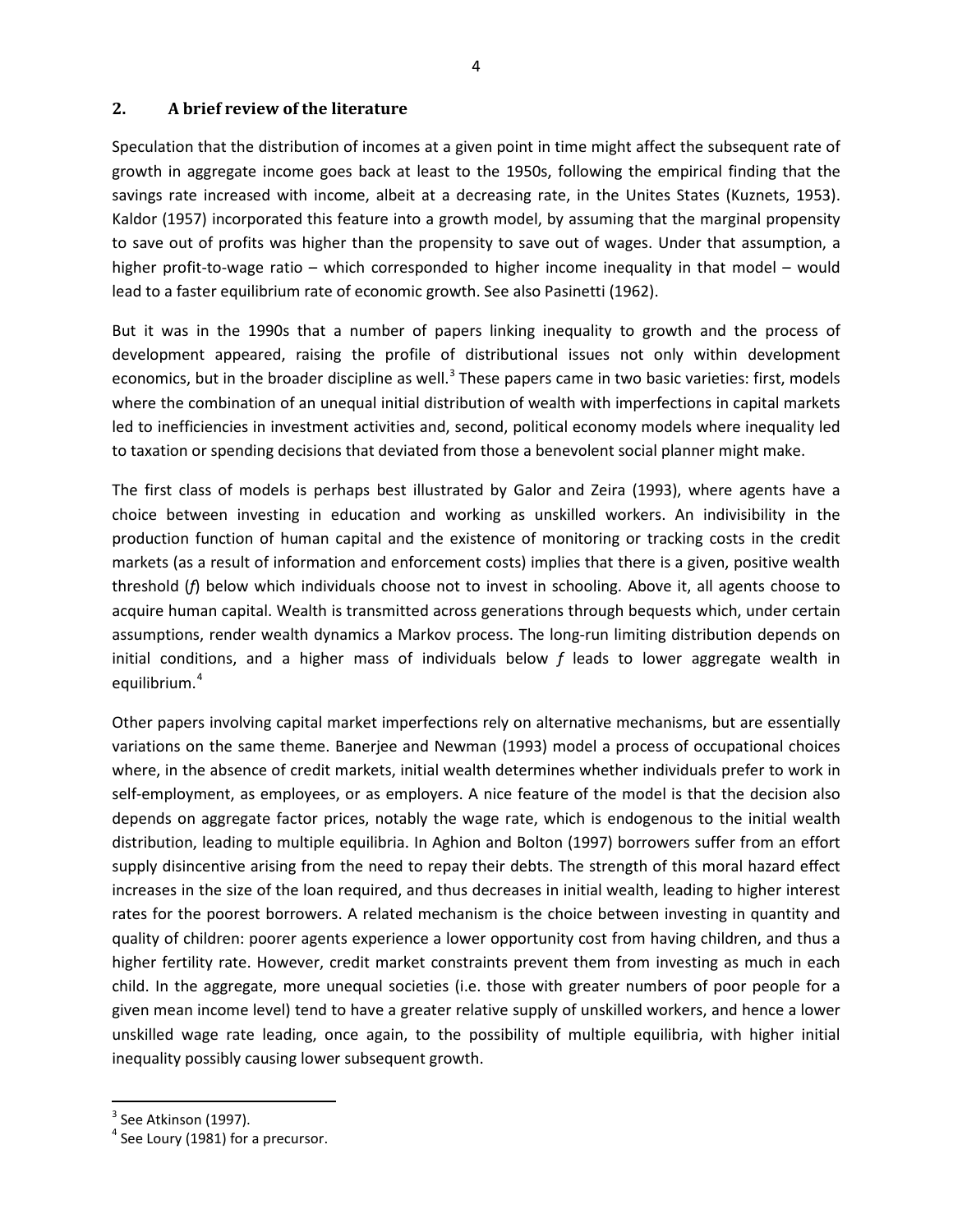The second group of models focuses on the effect of inequality on policy decisions – either through voting or through lobbying. Alesina and Rodrik (1994) and Persson and Tabellini (1994) use standard median voter models to predict that societies with a larger gap between median and mean incomes (a plausible measure of inequality) would choose higher rates of redistributive taxation. If taxes distort private investment decisions, then greater inequality might lead to lower growth rates through higher distortive taxation. Bénabou (2000) proposes an alternative set up where inequality distorts public policy by leading to inefficiently low – rather than high – taxes. This mechanism requires that voting power increase with wealth, so that the pivotal voter has higher than median wealth. It also requires that public investment (e.g. educational subsidies) have positive spillovers, so that taxes finance efficient public expenditures. These conditions are not sufficient for, but may lead to, multiple equilibria that depend on the initial distribution.<sup>[5](#page-6-0)</sup>

Inequality may also matter for political processes other than elections. Esteban and Ray (2000) suggested that the rich might find it easier to lobby the government, and distort resource allocation from the social optimal towards the kinds of expenditures they prefer. Campante and Ferreira (2007) construct a model where the outcome of lobbying is generally not Pareto efficient: resource allocation can be distorted away from the social optimal, and this may benefit poorer or richer groups, depending on their relative productivity levels in economic and political activities.<sup>[6](#page-6-1)</sup>

These various predictions have been put to the test a number of times, typically by including a measure of initial inequality in the standard cross-country growth regression of Barro (1991). In a first phase of the literature, both Alesina and Rodrik (1994) and Persson and Tabellini (1994) reported results from such an exercise. Alesina and Rodrik (1994) regressed the annual growth rate in per capita GDP on the Gini coefficients (for income or land) in 1960, for different country samples, using both OLS and two-stage least squares (TSLS) regressions.<sup>[7](#page-6-2)</sup> Their inequality data come from secondary sources, namely compilations of income Gini coefficients from Jain (1975) and Fields (1989), and of land coefficients from Taylor and Hudson (1972). Both of these studies found a negative and statistically significant coefficient for initial inequality in the growth regression. Alesina and Rodrik report a particularly robust correlation between land inequality and subsequent growth, significant at the 1% level, and implying that an increase of one standard deviation in land inequality would lead to a decline of 0.8 percentage points in annual growth rates. Deininger and Squire (1998), using a larger (and arguably higher-quality) crosscountry inequality dataset they compiled, report the same basic finding of a negative effect of initial inequality on growth.

This Deininger and Squire (1996) dataset, introduced in the late 1990s, contained inequality data points for many more countries and, most importantly, at various points in time. This allowed Li and Zou (1998) and Forbes (2000) to run the same growth regression as the earlier papers on a panel, rather than a cross-section, of countries – ushering in "Phase 2" of the literature on inequality and growth. Forbes

 $\overline{\phantom{a}}$ 

<span id="page-6-0"></span><sup>&</sup>lt;sup>5</sup> The mechanism proposed by Bénabou (2000) has the advantage that it is more consistent with the evidence that high inequality countries tend to tax less, rather than more, than less unequal countries. See also Ferreira (2001).

<span id="page-6-1"></span> $6$  The theoretical literature on the links between inequality and growth has been extensively reviewed, and we do not attempt to review it comprehensively here again. For some of the best surveys, see Aghion et al. (1999), Bertola (2000) and Voitchovsky (2009).

<span id="page-6-2"></span> $^7$  Literacy rates in 1960, infant mortality rates in 1965, secondary enrollment in 1960, fertility in 1965 and an Africa dummy are used as instruments for inequality in the TSLS first-stage.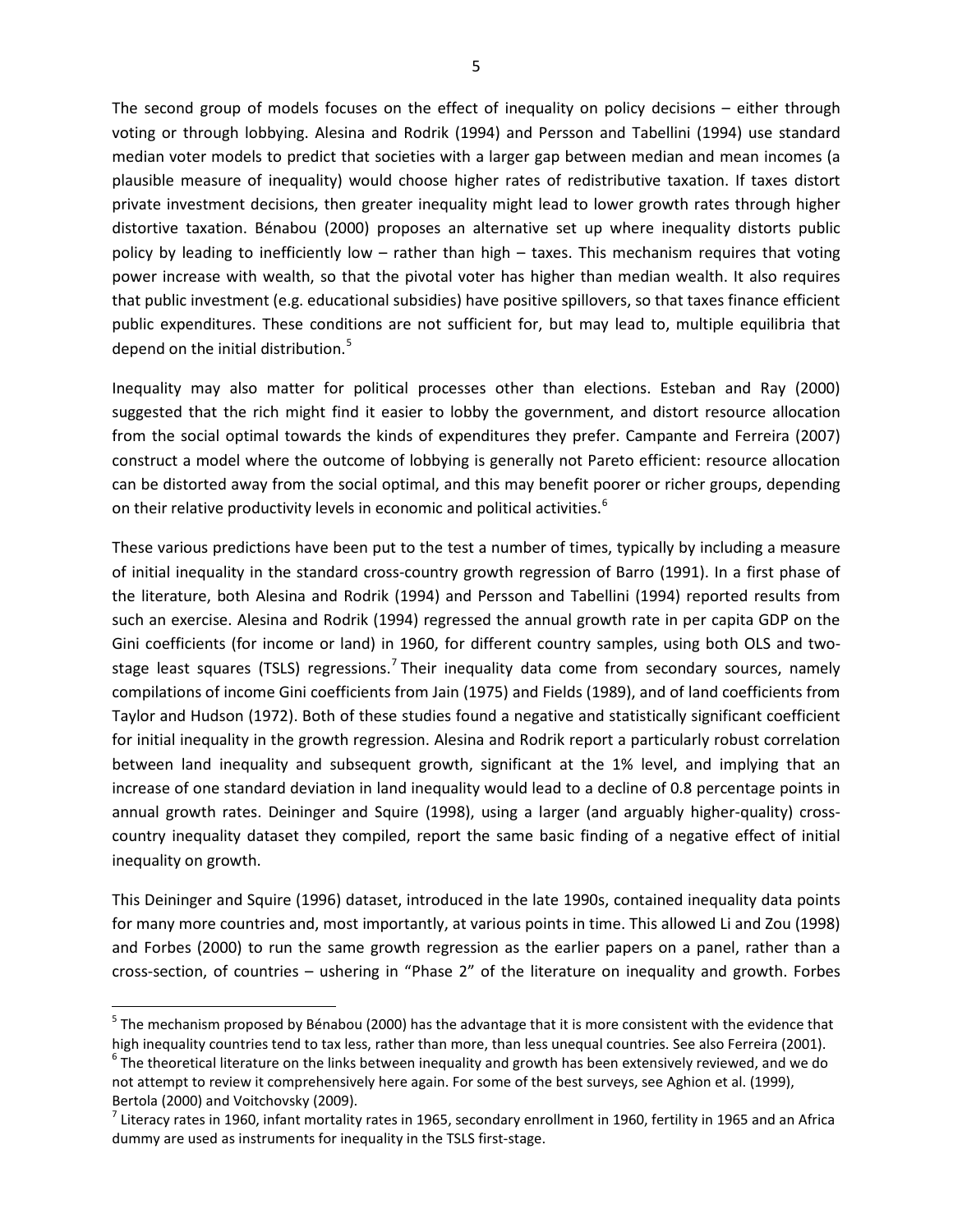(2000) reported fixed effects, random effects, and GMM estimates for a panel of 45 countries where, instead of regressing annualized growth over a long period on a single inequality observation at the beginning of the period, growth rates for five-year intervals were regressed on inequality at the start of each interval. In the difference-GMM estimates, lagged values of the independent variables were used as instruments. The results from these panel specifications were strikingly different from single crosssection results: the coefficient on inequality was generally positive and, in the preferred specifications, statistically significant. Various interpretations were possible: perhaps the short-run effect of inequality on growth was positive, but the long-term effect was negative. But another, equally if not more plausible interpretation was that the OLS cross-section coefficients were biased by omitted variables correlated with inequality. The fixed-effects and difference GMM estimates correct at least for timeinvariant omitted variables, and this correction would appear to invalidate the negative effect of inequality on growth.

Other estimates are also available: Barro (2000) considered the possibility that the effect of inequality on growth might differ between rich and poor countries. While no significant relationship is found for the whole sample, he reports a significant negative relationship for the poorer countries and a positive relationship among richer countries when the sample is split. Voitchovsky (2005) focuses on another kind of heterogeneity: rather than asking whether the effect differs across the sample of countries, she tests whether inequality "at the bottom" of the distribution had a different effect from inequality "at the top", claiming that this would be consistent with some of the theoretical mechanisms discussed above. Indeed she finds that inequality measures more sensitive to the bottom of the distribution appear to have a negative effect on growth, while those more sensitive to the top of distribution are positively associated with growth. By the early to mid-2000s, however, the dominant conclusion that appeared to be drawn from the existing evidence was that the cross-country association between inequality and growth was simply not robust to variations in the data or econometric specification used to investigate it. Banerjee and Duflo (2003), for example, argue that if the true relationship between the two variables were non-linear, it may not be identified by the linear regressions described above.

Such skepticism has not prevented a recent revival in interest in the cross-country association between inequality and growth. In what might be described as "Phase 3" of the literature, a number of recent papers have suggested alternative tests of the same basic idea. Easterly (2007) sets out to test the hypothesis that, over the long term, agricultural endowments predict inequality, and inequality in turn affects institutional development and ultimately growth.<sup>[8](#page-7-0)</sup> Using a new instrumental variable constructed as the ratio of a country's land endowment suitable for wheat production to the land suitable for growing sugarcane, the author finds strong support for the endowments-inequality-growth link, with higher inequality leading to lower subsequent growth. Berg, Ostry and Zettelmeyer (2012) look at a different feature of growth processes  $-$  their sustainability, rather than intensity  $-$  and find that inequality is a powerful (inverse) predictor of the duration of future growth spells.

Ravallion (2012) also finds that features of the initial distribution affect future growth, but suggests that poverty - rather than inequality - provides the best distributional predictor of future growth.<sup>[9](#page-7-1)</sup> Ostry et al.

<span id="page-7-0"></span> $8$  Engerman and Sokoloff (1997) originally formulated this hypothesis in these terms.

<span id="page-7-1"></span> $9$  "Phase 3" also saw the emergence of studies using variation in inequality within countries. For example,

consistent with the pivotal voter model of Bénabou (2000) and Ferreira (2001), Araujo et al. (2008) finds that more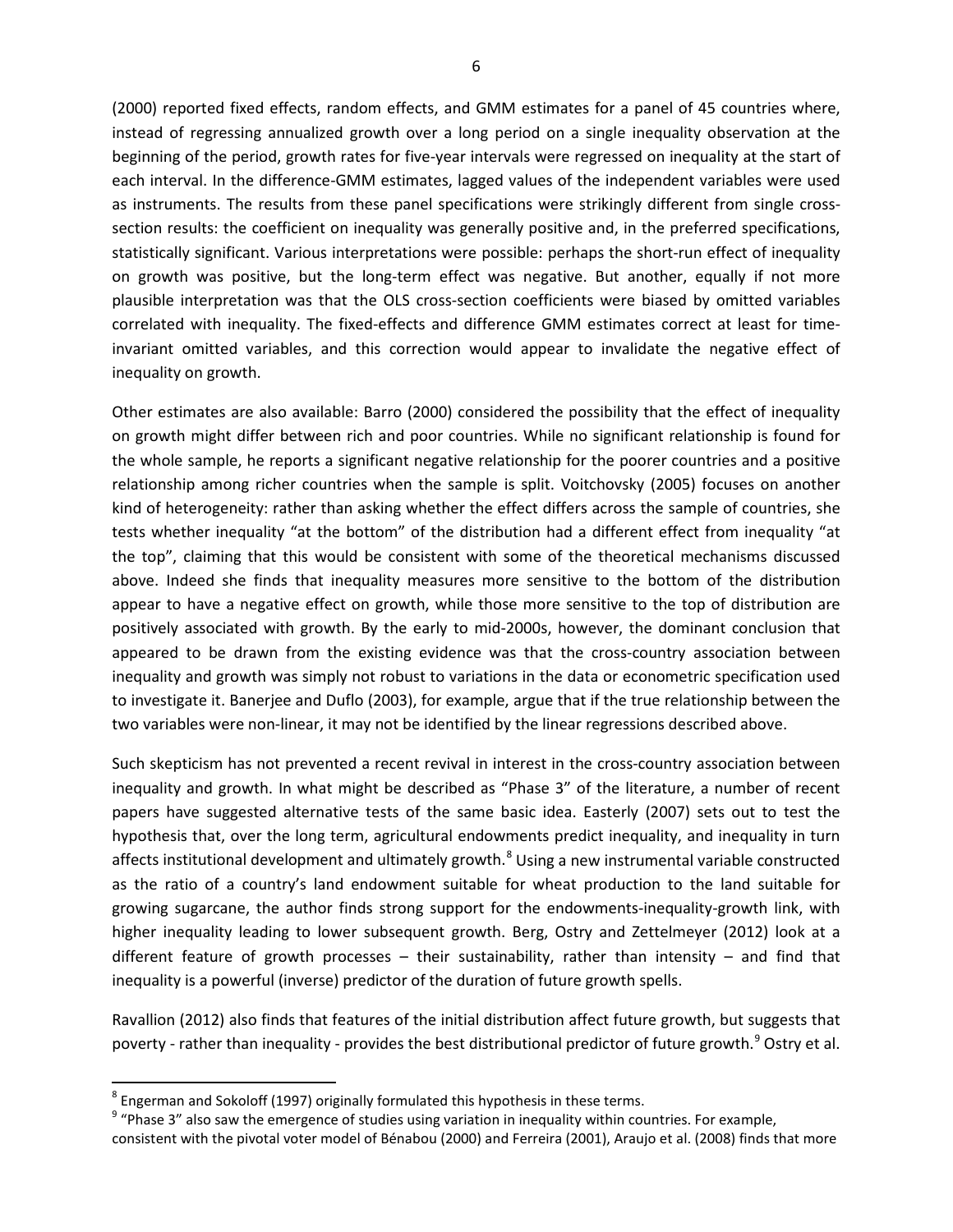(2014) investigate a recent data set – which, they claim, allows them to "calculate redistributive transfers for a large number of country-year observations" (p.4) – and find that after-tax inequality is robustly associated with lower rates of economic growth.<sup>[10](#page-8-0)</sup> Taken together, this latest, third phase of the empirical literature tends to replace the positive results of the second phase ("inequality is, if anything, good for growth") with the negative results that used to prevail in Phase 1: "inequality is bad for growth, after all". The pendulum would seem to have come full cycle.

Another possibility raised in this latest phase of research into the link between distribution and economic performance is that scalar measures of income or expenditure inequality may be composite indicators, the constituent elements of which affect economic performance in different ways. In particular, it has been suggested that inequality of opportunity might have more adverse consequences than the inequality which arises from differential rewards to effort (e.g. Bourguignon et al. 2007b). This claim resonates with some of the theoretical mechanisms reviewed above, for example that low wealth leads to forgone productive investment opportunities for part of the population. Such mechanisms operate through differences in the opportunity sets faced by different agents, and are potentially still consistent with differences in earnings that provide incentives for effort being good for growth.

If overall income inequality comprises both inequality of opportunity and inequality due to effort, and these two components have different effects on economic growth, then the relationship that has typically been estimated is mis-specified, and one ought to distinguish between the two kinds of inequality. Marrero and Rodriguez (2013) do this for 26 states of the United States: they decompose a Theil (L) index into a component associated with inequality of opportunity and another, which they attribute to differences in efforts. When economic growth is regressed on income inequality and the usual control variables in their sample of states, the coefficient on inequality is statistically insignificant. But when the two components of inequality are entered separately, the coefficient on "effort inequality" is generally positive, and that on inequality of opportunity is negative and strongly significant.

To our knowledge, Marrero and Rodriguez (2013) is the only published paper that investigates whether inequality of opportunity is the "active ingredient" in the relationship between inequality and growth.<sup>[11](#page-8-1)</sup> Their findings suggest that this component of inequality was negatively associated with economic growth in the United States in the 1970-2000 period. Is this a more general result? Can the same be said of other places and contexts? In particular, can a decomposition of inequality into an opportunity and a residual component help resolve the inconclusiveness of the cross-country literature on this subject? In order to address this question, the next section briefly reviews the recent empirical literature on the measurement of inequality of opportunity, and defines the indices we use in this paper.

unequal communities in Ecuador are less likely to receive Social Fund investment projects that provide private goods to the poor – with the effect being strongest for expenditure shares at the top of the distribution.<br><sup>10</sup> The data set used by Ostry et al. (2014) is the Standardized World Income Inequality Database (SWIID) – see S

<span id="page-8-0"></span><sup>(2009).</sup> Unfortunately, this database relies on a very large number of imputed inequality entries for country-year cells for which no household surveys were conducted. Reliance on such "made-up data" makes the results in this paper suspect, at least until considerable additional validation can be carried out.<br><sup>11</sup> But see Teyssier (2013) for an attempt to replicate Marrero and Rodriguez's approach to the case of Brazil,

<span id="page-8-1"></span>finding opposite results: no effects of inequality of opportunity (or effort) on state-level growth rates.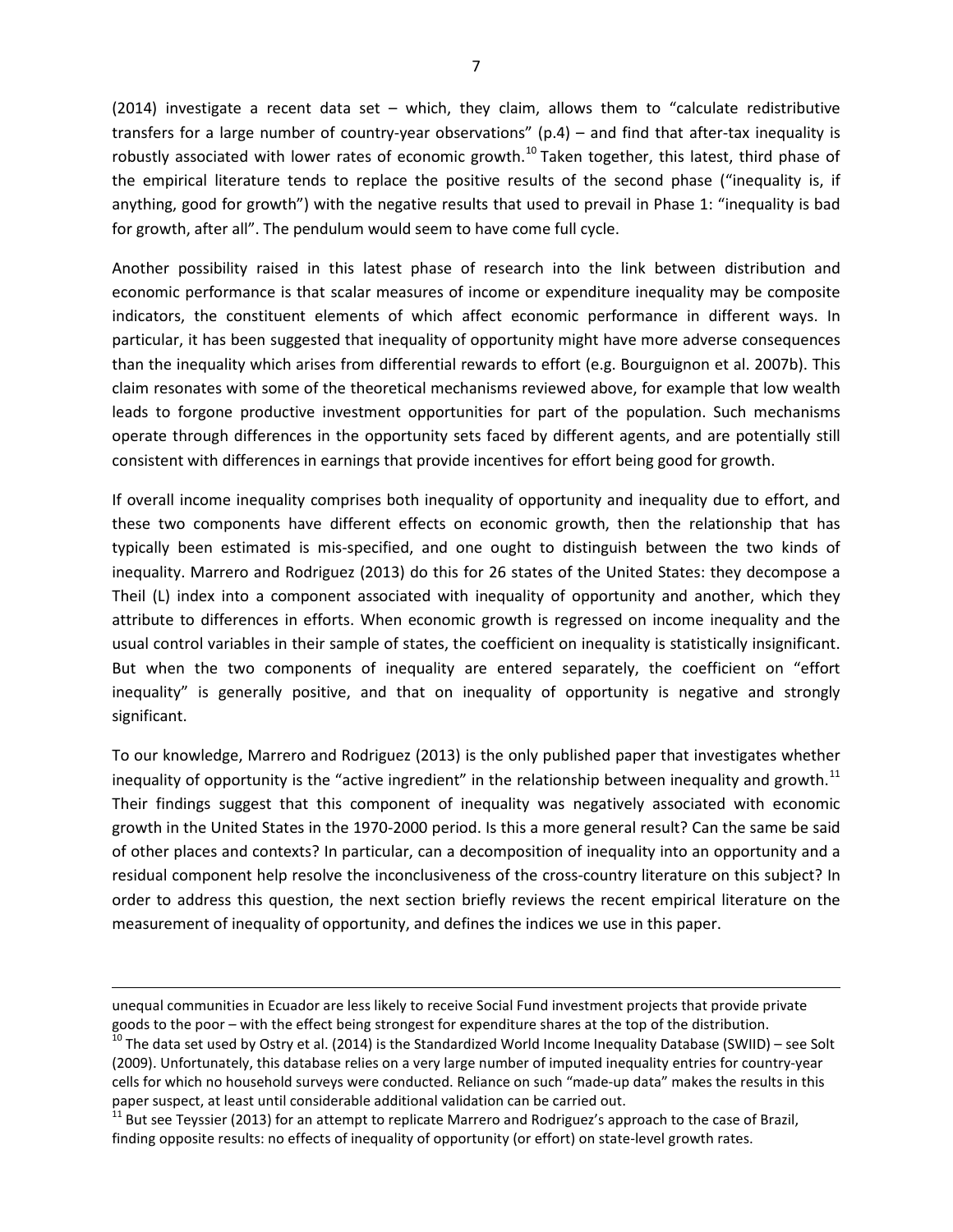#### **3. Inequality of opportunity**

The concept of equality of opportunity has been widely discussed among philosophers since the seminal papers by Dworkin (1981), Arneson (1989) and Cohen (1989). It is central to the school of thought that believes that meaningful theories of distributive justice should take personal responsibility into account. In essence, these "responsibility-sensitive" egalitarian perspectives propose that those inequalities for which people can be held ethically responsible are normatively acceptable. Other inequalities, presumably driven by factors over which individuals have no control, are unacceptable, and often referred to as inequality of opportunity.

The concept was formalized and introduced to economists by Roemer (1993, 1998) and van de Gaer (1993). Among economists, its usage was initially restricted to social choice theorists. Broader applications in the field of public economics began with Roemer et al. (2003), who investigate the effects of fiscal systems – broadly the size and incidence of taxes and transfers – on inequality of opportunity in eleven (developed) countries. Actual empirical measures of inequality of opportunity based on the definitions provided by Roemer (1998) and van de Gaer (1993) are more recent, and include Bourguignon et al. (2007a), Lefranc et al. (2008), Checchi and Peragine (2010) and Ferreira and Gignoux (2011).

In this paper, we follow the *ex-ante* approach independently proposed by Checchi and Peragine (2010) and Ferreira and Gignoux (2011). Consider a population of agents indexed by  $i \in \{1, ..., N\}$ . Let  $y_i$  denote what is known in this literature as the "advantage" of individual *i*, which, in the present paper, will be a measure of household income, consumption, or wealth. The N-dimensional vector *y* denotes the distribution of incomes in this population. Let *Ci* be a vector of characteristics of individual *i* over which she has no control, such as her gender, race or ethnic group, place of birth, and the education or occupation of her parents. Let *Ci* have *J* elements, all of which are discrete with a finite number of categories,  $x_i$ ,  $j = 1, ..., J$ . Following Roemer (1998), the elements of  $C_i$  are referred to as circumstance variables.

Define a partition of the population  $\Pi = \{T_1, T_2, ..., T_K\}$ , such that  $T_1 \cup T_2 \cup ... \cup T_K = \{1,...,N\}$ ,  $T_t\cap T_k=\varnothing, \forall l,k$  , and  $C_i=C_j, \forall i,j|i\in T_k, j\in T_k, \forall k.$  Each element of  $\Pi$ ,  $\tau_k$ , is a subset of the population made up of individuals with identical circumstances. Following Roemer (1998), we call these subgroups "types". The maximum possible number of types is given by  $\overline{K} = \prod_{j=1}^J x_j$  .<sup>[12](#page-9-0)</sup> *j* 1

In simple terms, the ex-ante approach to measuring inequality of opportunity consists of agreeing on a measure of the value of the opportunity set facing each type, assigning each individual the value of his or her type's opportunity set, and computing the inequality in that distribution.<sup>[13](#page-9-1)</sup> Following van de Gaer (1993) and Ooghe et al (2007), Ferreira and Gignoux (2011) choose the mean income in type  $k$ ,  $\mu_k$ , as a

<span id="page-9-0"></span> $K$ <sup>12</sup>  $K$  <  $\overline{K}$  if some cells in the partition are empty in the population.

<span id="page-9-1"></span><sup>&</sup>lt;sup>13</sup> The ex-post approach to the measurement of inequality of opportunity requires computing the inequality among individuals exerting the same degree of effort which, in turn, requires assumptions about how effort can be measured. See Fleurbaey and Peragine (2012) for a discussion of both approaches.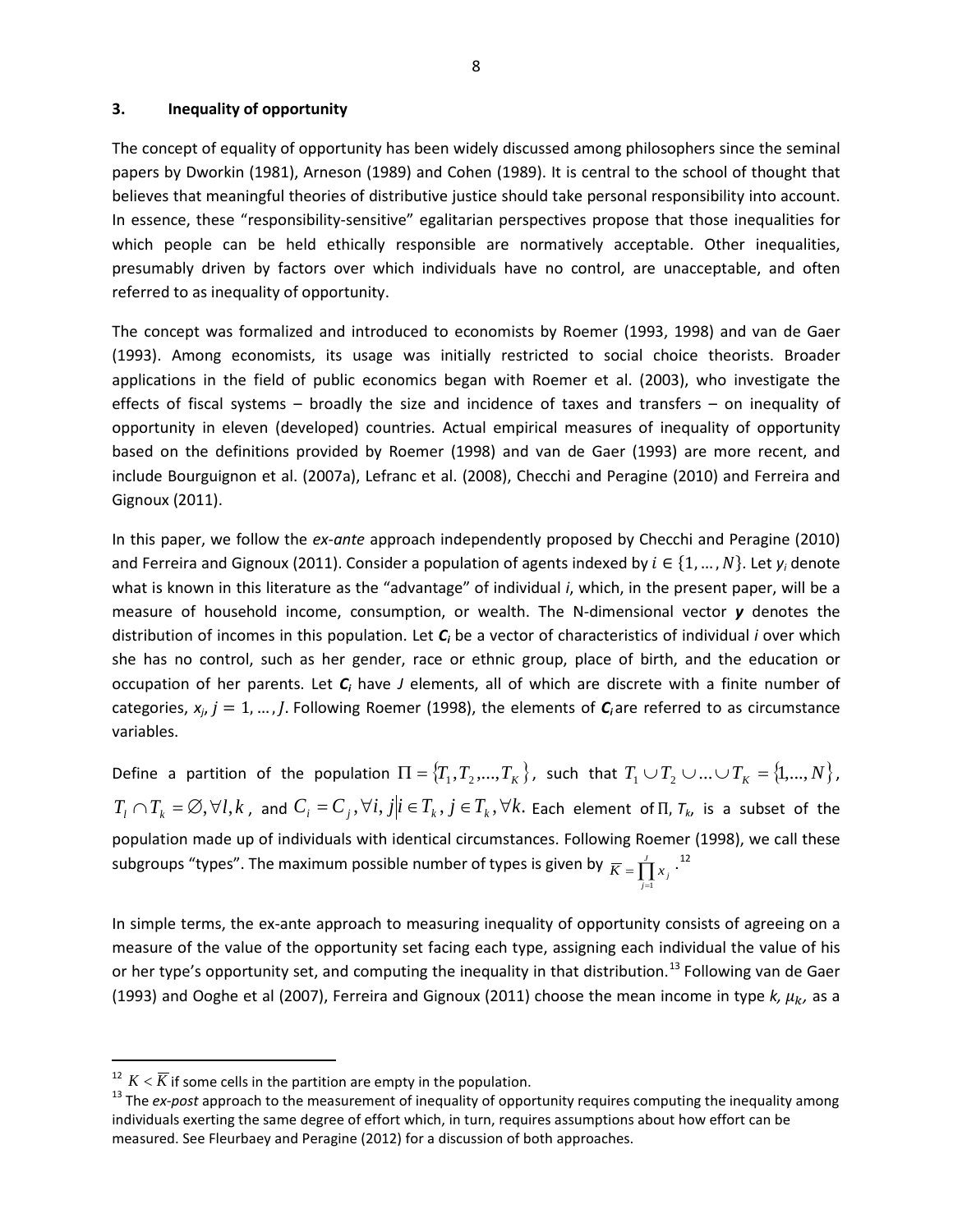measure of the value of the opportunity set faced by people in that type. In other words, a hypothetical situation of equality of opportunity would require that:

$$
\mu_k(y) = \mu_l(y), \forall k, l | T_k \in \Pi, T_l \in \Pi
$$
\n(1)

Using the superscript *k* to indicate the type to which individual *i* belongs, a typical element of the income vector **y** is denoted  $y_i^k$ . The counterfactual distribution in which each individual is assigned the value of his or her type's opportunity set is then simply the *smoothed distribution* corresponding to the vector y and the partition *Π, i.e* the distribution obtained by replacing  $y_i^k$  with  $\mu_k$ ,  $\forall i, k$ .<sup>[14](#page-10-0)</sup> Denoting that distribution as  $\{\mu_i^k\}$ , Ferreira and Gignoux propose a very simple measure of inequality of opportunity, namely  $I(\{\mu_i^k\})$ , where *I()* is the mean logarithmic deviation, also known as the Theil (L) index. Among inequality indices that use the arithmetic mean as the reference income, this measure is the only one that satisfies the symmetry, transfer, scale invariance, population replication, additive decomposability and path-independent decomposability axioms (Foster and Shneyerov, 2000). This is the empirical measure of inequality of opportunity used in the income and expenditure survey sample in Section 5 below.

The mean log deviation is not, however, suitable for use in the Demographic and Health Survey sample. As discussed in the next section, the DHS surveys do not contain credible measures of income or consumption. It does however contain information on a number of assets and durable goods owned by the household, as well as dwelling and access to service characteristics. Following Filmer and Pritchett (2001), it has become standard practice to use a principal component of these variables as a proxy for household wealth. As a principal component, this wealth index has negative values, and its mean is zero by construction, so that the mean log deviation is not a suitable measure of its dispersion.

In our DHS sample, we therefore follow Ferreira et al. (2011) in using the variance of predicted wealth from an OLS regression of the asset index on all observed circumstances in *C* as our measure of inequality of opportunity. The essence of the rationale for this choice of measure is as follows.<sup>[15](#page-10-1)</sup> We tend to think of advantage (in this case the wealth index *w*) as a function of circumstances, efforts, and possibly some random factor *u*:

$$
w = f(C, E, u) \tag{2}
$$

Although circumstances are exogenous by definition (i.e. they are factors beyond the control of the individual and are hence determined outside the model), efforts can be influenced by circumstances:

$$
E = g(C, v) \tag{3}
$$

For the purposes of simply measuring inequality of opportunity (as opposed to identifying individual causal pathways), it suffices to estimate the reduced form of the system (2)-(3). Under the usual linearity assumption, this is given by:

$$
w = C\psi + \varepsilon \tag{4}
$$

<span id="page-10-1"></span><span id="page-10-0"></span><sup>&</sup>lt;sup>14</sup> See Foster and Shneyerov (2000).<br><sup>15</sup> This discussion draws heavily on Bourguignon et al. (2007a) and Ferreira and Gignoux (2011). Readers are referred to those papers for detail.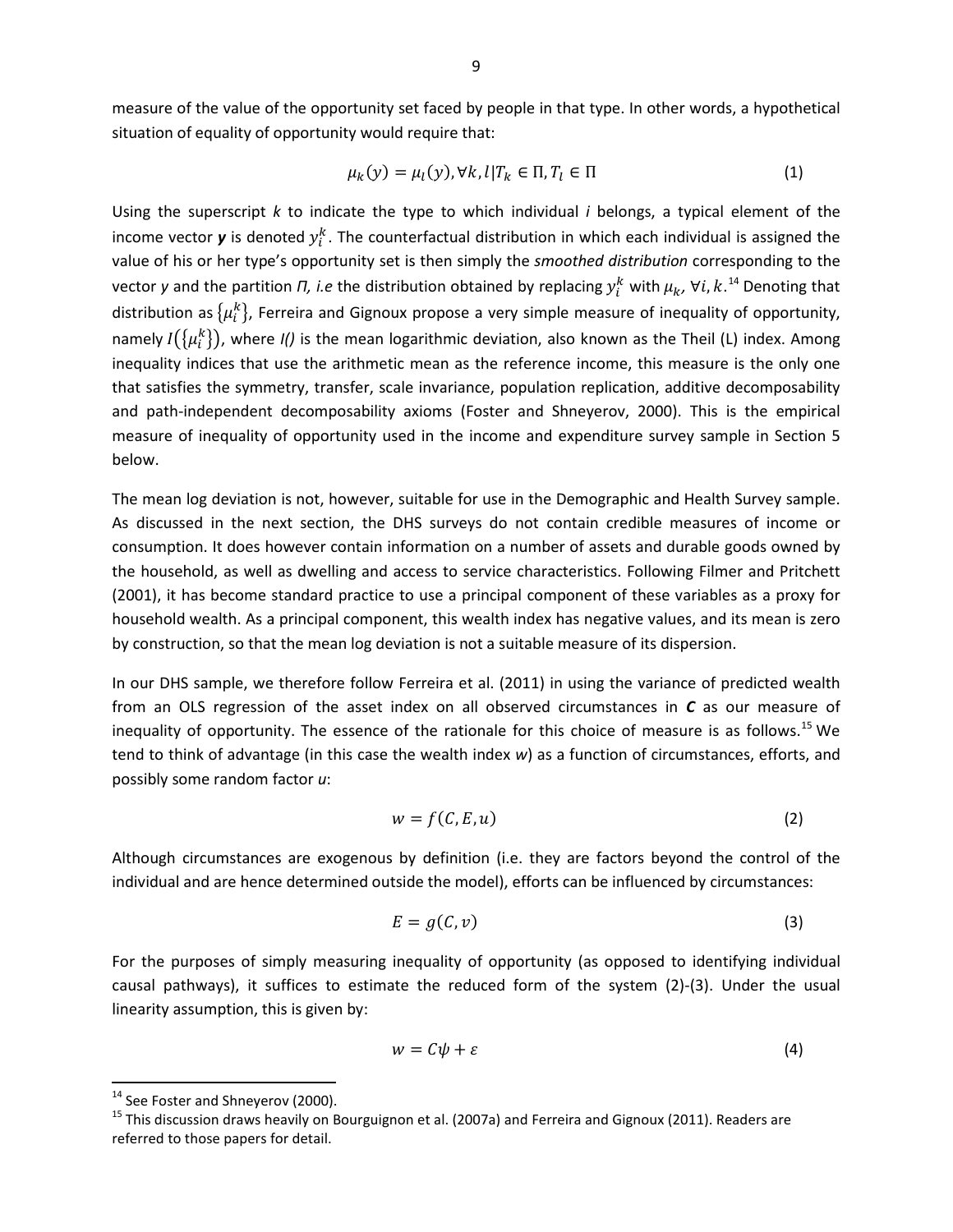Under this linearity assumption,  $\{\hat{w}\}$  - where  $\hat{w} = C\hat{\psi}$  - is a parametric equivalent to the smoothed distribution  $\{\mu_i^k\}$  previously described. It is a distribution where individual values of the wealth index have been replaced by the mean conditional on circumstances, much as before. Whereas a nonparametric approach, using the cell means, is clearly preferable when data permits it, the parametric approach based on estimating the reduced-form equation (4) may be preferable when *K* is large relative to *N*, so that many cells are sparsely populated, and their means imprecisely estimated. Given the properties of the distribution of w, we follow Ferreira et al. (2011) in measuring its inequality simply by the variance:  $V({\hat{w}})$ .

An important caveat about these measures is that, in practice, not all relevant circumstance variables may be observed in the data. If the vector of *observed* circumstances has dimension less than J, then both the non-parametric index  $I(\{\mu_i^k\})$  and the parametric measure  $V(\{\hat{w}\})$  are lower-bound estimates of true inequality of opportunity. See Ferreira and Gignoux (2011) for a formal proof. In addition, in the presence of omitted circumstances, clearly neither the non-parametric decomposition nor the reducedform regression (4) can be used to identify the effect of individual circumstance variables. We do know the direction of bias – downward – for the overall measures of inequality of opportunity, however, which is why they are lower-bound estimators.

#### **4. Econometric specification and data sources**

 $\overline{\phantom{a}}$ 

Our aim is to investigate whether decomposing inequality into inequality of opportunity and a residual term (comprising inequality arising from efforts, as well as omitted circumstances) helps resolve the inconclusiveness about the effects of inequality on subsequent growth in the empirical cross-country literature. We first estimate the following equation, which is identical to the specification employed in Forbes (2000):

$$
g_{it} = \beta_1 y_{i,t-5} + \beta_2 I(y)_{i,t-5} + \beta_3 M E_{i,t-5} + \beta_4 F E_{i,t-5} + \beta_5 P P P I_{i,t-5} + \alpha_i + \eta_t + u_{it} \tag{5}
$$

We estimate equation (5) (and equation (6), which replaces overall inequality with inequality of opportunity and a residual component, described below) in two panel data sets: one consisting of income and expenditure surveys (IES), and another comprised of DHS surveys. These data sets are described in detail below. In both data sets, the dependent variable,  $g_{it}$ , is the average annual growth rate of per capita gross national income in a five-year interval. The data comes from the World Bank's World Development Indicators data set, from which we also obtain the (five-year) lagged national income per capita,  $y_{i,t-5}$ , expressed in constant 2005 US dollars.<sup>[16](#page-11-0)</sup>  $I(y)_{i,t-5}$  – our measure of overall inequality – is the key variable that varies between the two samples<sup>[17](#page-11-1)</sup>: in the IES sample, it denotes the mean logarithmic deviation of incomes (or expenditures) at the beginning of the five-year interval. In the DHS sample, it denotes the (overall) variance of the asset index  $(V(w))$ , also at the beginning of the five-

<span id="page-11-0"></span><sup>&</sup>lt;sup>16</sup> With the exception of the Czech Republic, Estonia and Ireland in the case of the IES sample and of Haiti for the DHS sample, where GDP is used instead of GNI.

<span id="page-11-1"></span> $17$  To be precise, we divide the survey years into five-year bins. For example, the value of inequality of opportunity in 2005 may come from any year between 2001 and 2005. In a small number of cases, we have stretched the boundaries slightly: in Romania, e.g., we use the 2002 survey for 1996-2000 and the 2006 survey for 2001-2005. We only extend the boundaries forward and not backward (e.g. we do not use a 2000 survey for the 2001-2005 bin). Please see Tables A1 and A2 for details.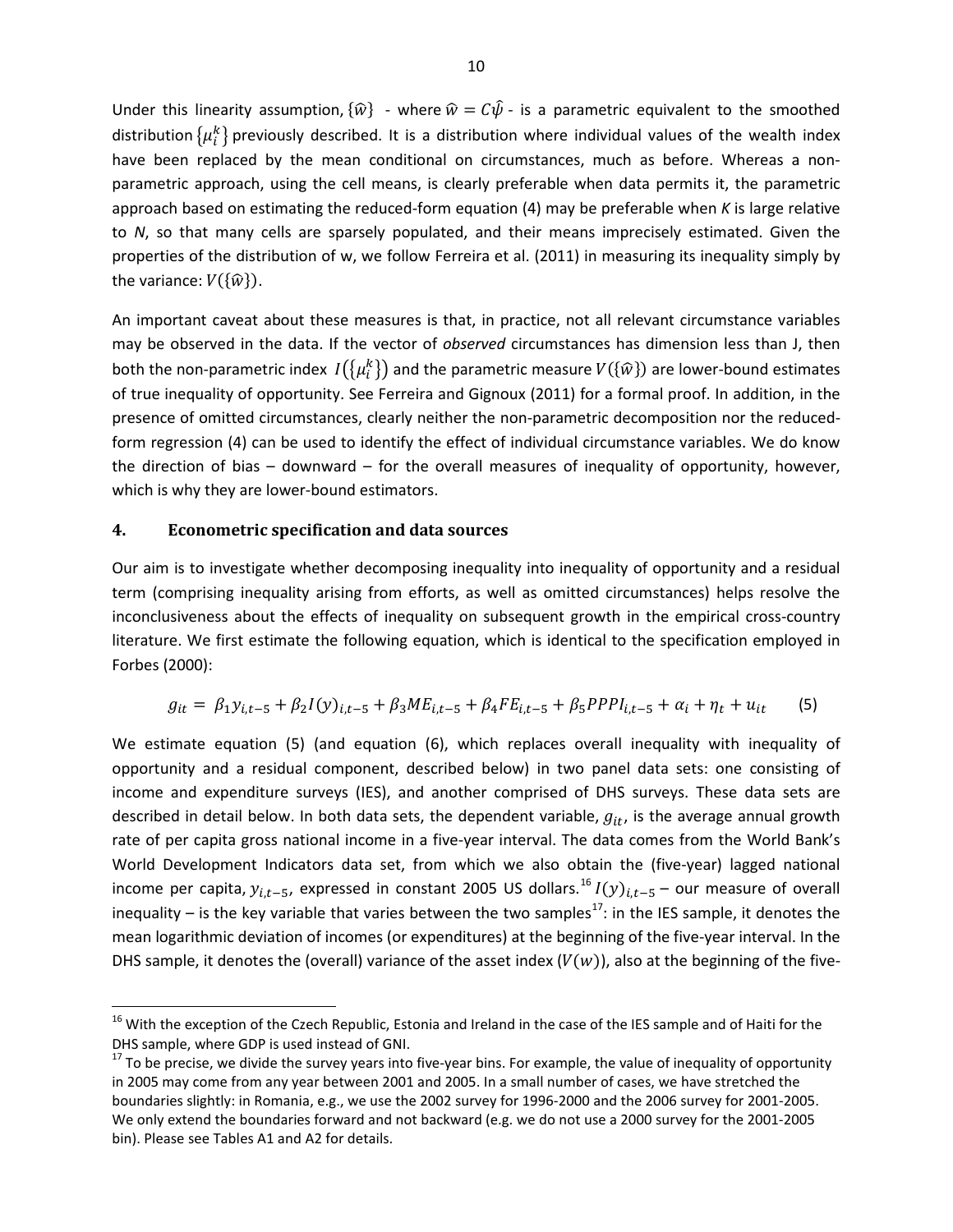year interval. Unlike in Forbes (2000) or most other studies in this literature, these inequality indices do not come from a compilation of scalar measures from earlier studies, such as the Deininger and Squire (1996) database, or the WIDER World Income Inequality Database. Instead, the inequality indices are computed from the original microdata for all surveys in all countries. Details on the household-level metadata set are provided below. Summary statistics for the growth and income variables, as well as the total inequality variable, are reported in Table 1 (Income and Expenditure Surveys) and Table 2 (Demographic and Health Surveys).

Female and male education data ( $ME_{i,t-5}$  and  $FE_{i,t-5}$ ) come from Lutz et al. (2007, 2010), and are defined as the proportion of adult (male/female) population that attained at least one year of secondary education. Lutz and co-authors produced estimates for 120 countries from 1970 to 2010, on a quinquennial basis.<sup>[18](#page-12-0)</sup> These data are in the spirit of Barro and Lee (2001), although the method used to complete missing data differs slightly.<sup>[19](#page-12-1)</sup> Finally, as in Forbes, market distortions are proxied by the price level of investment from Penn World Tables (version 6.3), defined as the purchasing power parity of investment/exchange rate ( $PPPI_{i,t-5}$ ).  $\alpha_i$  denotes country *i*'s fixed effect,  $\eta_t$  is a period dummy, and  $u_{it}$ is the error term.

Equation (5) provides estimates for the effect of total inequality on growth à la Forbes (2000). However, we are interested in whether the two components of overall inequality – namely inequality between morally irrelevant groups and inequality within them, interpreted as proxies for inequality of opportunity and inequality due to effort – have heterogeneous effects on growth. Therefore, in equation (6), we re-estimate equation (5) but replacing  $I(y)_{i,t-5}$  with our measures of inequality of opportunity:  $I(\{\mu_i^k\})$  in the IES sample, and  $V(\{\widehat{w}\})$  in the DHS sample. For simplicity, we denote both of these as  $IOp_{i,t-5}$  in the generic specification. We also include the residual term,  $IR_{i,t-5} = I(y)_{i,t-5}$  –  $IOp_{i,t-5}$ , and estimate:

$$
g_{it} = \beta_1 y_{i,t-5} + \beta_2 I O p_{i,t-5} + \beta_3 I R_{i,t-5} + \beta_4 M E_{i,t-5} + \beta_5 F E_{i,t-5} + \beta_6 P P P I_{i,t-5} + \alpha_i + \eta_t + u_{it} \quad (6)
$$

We estimate equations (5) and (6) using a variety of different techniques, which are discussed in the next section before we present the results. All regressions for equation (6) include a quartic in the number of types used to estimate inequality of opportunity. In the remainder of this section, we briefly describe the microdata sets used to compute the inequality and inequality of opportunity variables. Tables 1 and 2 also show the percentage of total inequality accounted for by inequality of opportunity.

The availability of household survey micro-data with information on *both* a reliable indicator of wellbeing (income, consumption, or wealth) *and* circumstance variables – which are required for computing inequality of opportunity measures  $-$  is the key factor constraining our sample(s) of countries. The requirement is even more stringent since we need, for each country, at least two comparable surveys five years apart to construct the panel of countries – three when using GMM estimators. As noted

 $\overline{\phantom{a}}$ 

<span id="page-12-0"></span><sup>&</sup>lt;sup>18</sup> For the IES sample the five-year intervals align with the Lutz data. However, for the DHS sample, the five-year intervals are one year later (e.g. the end-year is 1991 or 1996). Therefore, we move the Lutz data forward by one year when matching to the DHS sample.

<span id="page-12-1"></span><sup>&</sup>lt;sup>19</sup> While Barro and Lee used the perpetual inventory method to complete their data set, and transform flux into stock of education, Lutz et al. used backward (2007) and forward (2010) projections from empirical observations given by UNESCO and UN data on population structure.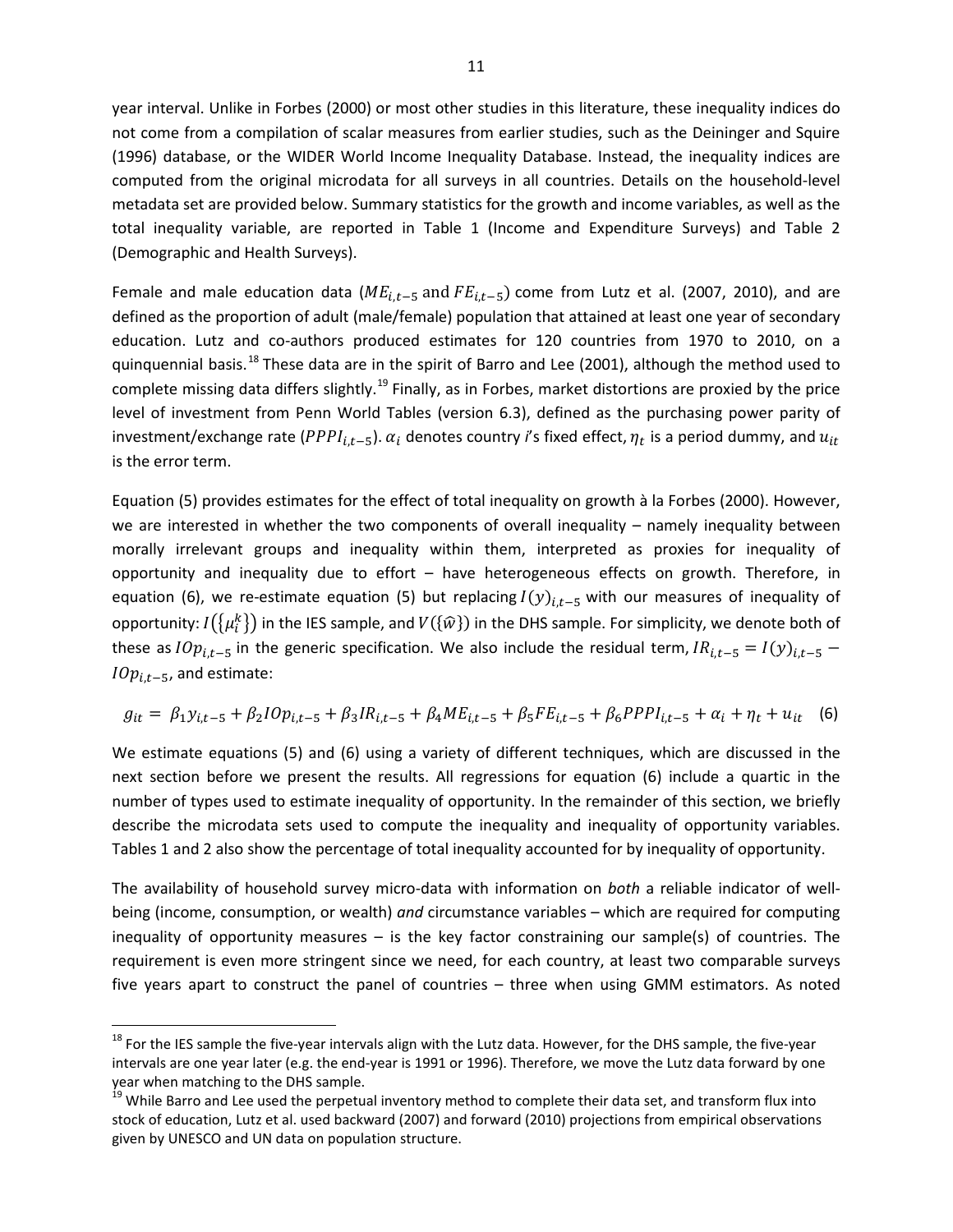earlier, we use two types of household surveys: income or expenditure households surveys (IES) such as labor force surveys, household budget surveys or Living Standard Measurement Surveys, to construct our first sample, and Demographic and Health Surveys (DHS) for the second sample.

The IES sample contains 42 countries, both developed and developing.<sup>[20](#page-13-0)</sup> For a large proportion of the countries, we use three harmonized meta-databases that allow for the construction of comparable measures of household income or consumption. We use the Luxembourg Income Study (LIS) for 23 (mostly developed) countries, the Socioeconomic Database for Latin America and the Caribbean (SEDLAC) for six Latin American countries, and the International Income Distribution Database from the World Bank (I2D2) for another 10 developing economies. For the remaining three countries included in the sample, we use the respective national household surveys. The advantage variable used to compute total inequality and inequality of opportunity is always a measure of household wellbeing. For 32 countries, it is net household income per capita, while for another ten, where reliable income data are not available, it is household expenditure per capita. Definitions are always consistent across periods within countries and a dummy variable indicating whether the inequality measure is based on expenditure or income is included in the estimation.

We use a number of circumstance variables, referring to the characteristics of the household head, to partition the population into types. We classify circumstances into two sets. The first set is frequently used in the literature, and it is generally agreed that these variables satisfy the exogeneity requirement for circumstances. They include gender, race or ethnicity, the language spoken at home, religion, caste, nationality of origin, immigration status and region of birth.<sup>[21](#page-13-1)</sup> In the second set, we add the current region of residence for those countries where the birth region was unavailable. While migration decisions are obviously very important, region of residence is strongly correlated with birth region, and might thus provide a proxy for the latter, which is unavailable in many surveys. Table A1 provides more detailed information on the source and years of the household survey, the welfare and circumstance variables and the number of types in the partition for each country. Once again, the circumstance variables and the number of categories for each variable are unchanged over time within countries.

Unlike most studies of inequality of opportunity undertaken within specific countries, we were unable to draw on a richer set of circumstance variables including father's and/or mother's education and occupation and region of birth, in addition to race or language spoken at home.<sup>[22](#page-13-2)</sup> Since these family background variables have typically been found to account for a substantial share of the between-type inequality in other studies, we anticipate the cost of having to rely on a "lowest common denominator"

<span id="page-13-0"></span><sup>&</sup>lt;sup>20</sup> Note that we treat Germany before and after reunification as two separate countries to avoid any spurious change in inequality of opportunity, so the result tables report 43 country observations.<br><sup>21</sup> It is clear that not all of these characteristics satisfy the criteria to be considered 'circumstances'. For example,

<span id="page-13-1"></span>gender of the head of the household could be a choice or a circumstance. However, the gender of the head of household does explain a non-negligible part of overall inequality in many countries and, hence, presents a tradeoff with respect to its exclusion. Given the limited number of circumstance variables available to us and to avoid further underestimation of inequality of opportunity, we chose to include gender among our set of circumstance variables. Immigration status is also clearly a choice variable, but its inclusion has little effect on our empirical analysis, as this information is only available in a few IES data sets (see Table A1).<br><sup>22</sup> When the advantage variable is individual earnings, rather than household income or expenditure, gender is

<span id="page-13-2"></span>typically also included. The resulting partitions typically contain larger numbers of types: 72 in Checchi and Peragine (2010) and Belhaj-Hassine (2012), 54 or 108 in Ferreira and Gignoux (2011), and so on.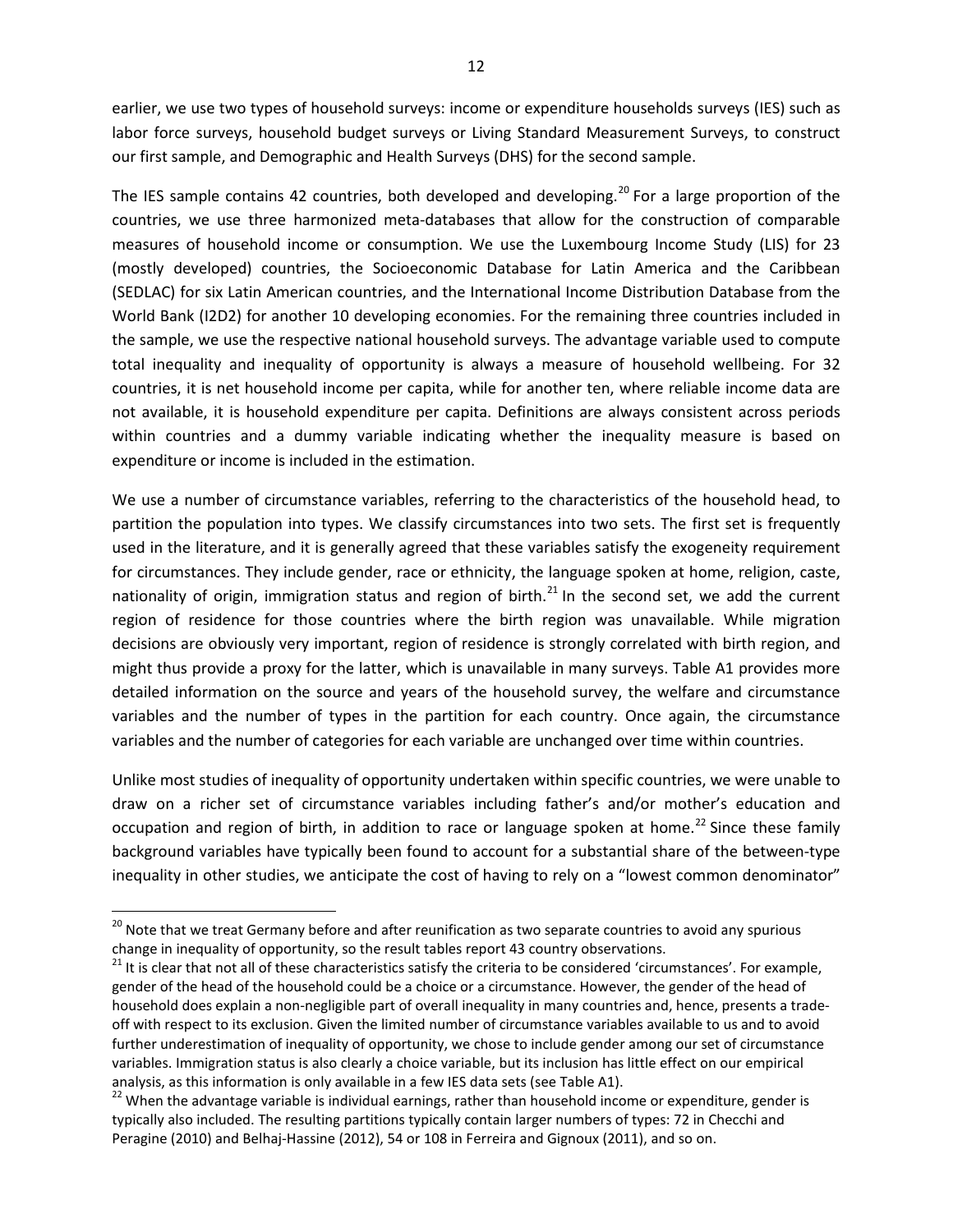circumstance vector in our panel cross-country analysis to be non-trivial. Naturally, a higher dimension (*J*) for the circumstance vector (*C*) allows the analyst to better capture the possible sources of inequality of opportunity. Although the resulting measure,  $I(\{\mu_i^k\})$ , is still a lower bound on actual inequality of opportunity, as noted earlier, fewer omitted circumstances is likely to mean a smaller underestimation.

In an attempt to address this problem, we extended our analysis to an additional sample of countries and household surveys, by drawing on the Demographic and Health Surveys (DHS), where additional circumstance variables were available. The DHS sample contains 42 developing countries from Africa, Asia and Latin America (see table A2 in the Appendix for details). The earliest survey used is from 1986 and the most recent from 2006. The DHS are designed to provide in-depth information on health, nutrition, and fertility. In addition, the survey includes socioeconomic information of household members and access to services. As noted earlier, the DHS does not typically contain estimates of household income or expenditure, so we construct a wealth index as the first principal component of a set of indicators on assets and durable goods owned, dwelling characteristics, and access to basic services. The list of indicators included may vary somewhat from country to country, but we maintain the same set of variables within countries across time.

For all women aged 15 to 49, the DHS collects relatively detailed information on circumstance variables. We define the types based on the following indicators: region of birth, number of siblings, religion, ethnicity, and mother tongue. Mother's and father's education are available in some countries for some years, but never for all years, so this variable could not be included in our set of circumstances. Since not all indicators are available in all surveys and the number of categories in each variable also varies, the number of types differs from country to country (but, again, remains the same within countries across time). Details of the DHS data set are also reported in Table A2.

## **5. Estimation and Results**

 $\overline{\phantom{a}}$ 

Equations (5) and (6) can be estimated using a variety of techniques. First, they can be estimated with the classical OLS estimator. However, the OLS can suffer from biased coefficient estimates due to the fact that the lagged outcome variable can be correlated with the fixed effect in the error term, especially when T is small, violating the underlying consistency assumption for OLS. Therefore, a second technique to estimate our model is by using a fixed effects (FE) estimator. The OLS and FE estimators are presented in columns (1) and (2) in Tables 3-6. For comparison with other studies on inequality and growth, such as Marrero and Rodríguez (2013), we also estimate a ten-year OLS, which regresses growth during the latest 10-year period we have in each country on initial conditions at the beginning of that period, excluding the time dummies.<sup>[23](#page-14-0)</sup> These estimates are presented in column (3) of each regression table.

However, the FE estimator does not solve the endogeneity problem. Using the within-country variability, the lagged dependent variable and the error term are still correlated, violating the assumption of independence between the regressors and the error term. Whereas the OLS is biased in one direction,

<span id="page-14-0"></span><sup>&</sup>lt;sup>23</sup> We would ideally like to run a long-run OLS, as in Marrero and Rodríguez (2013), examining growth over a long period of time as a function of initial inequality. However, the durations of long-run periods vary widely in our data sets. Hence, we chose to examine growth during the latest available 10-year period as a function of initial inequality in our data set for consistency.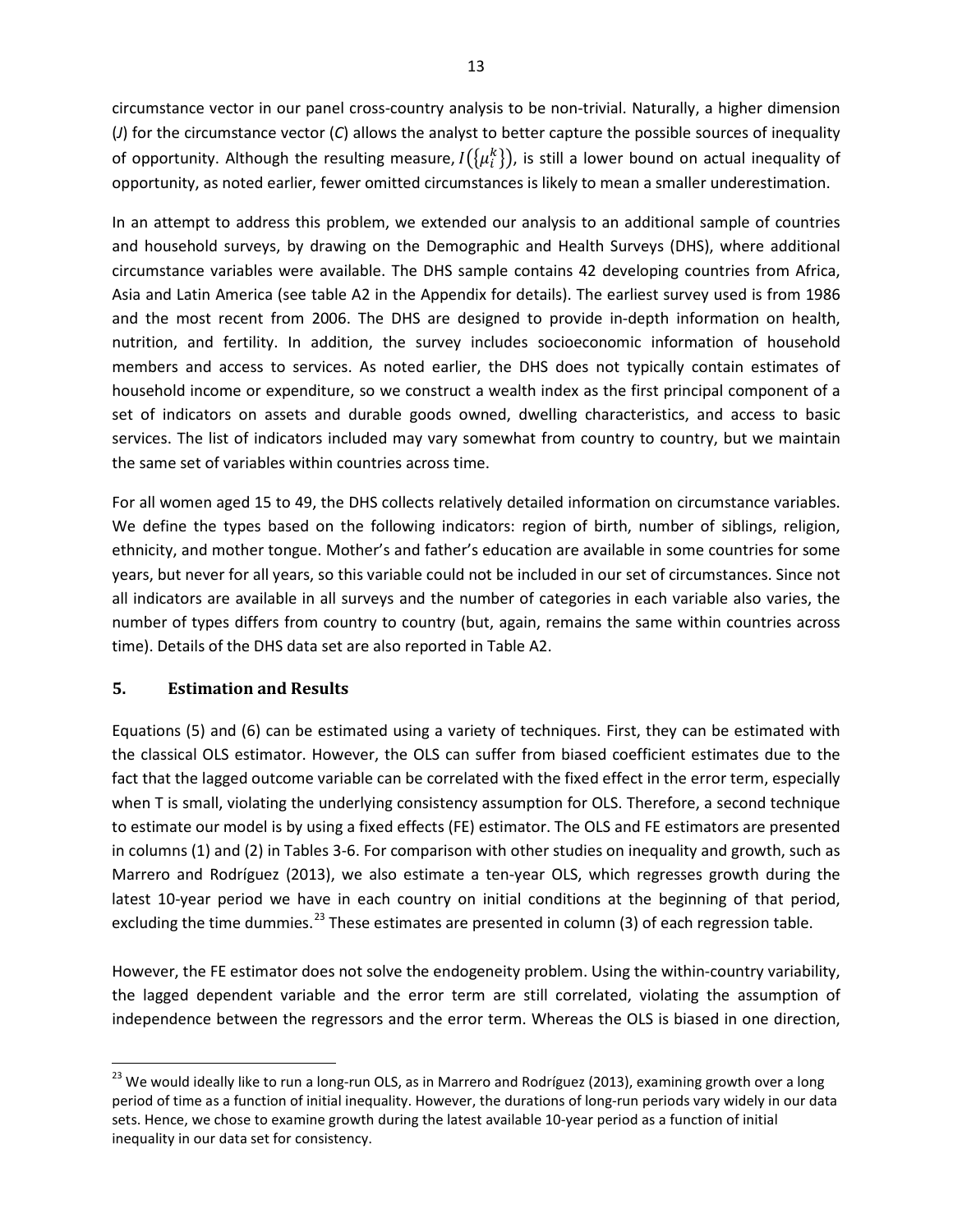the FE estimator is biased in the other direction, meaning that theoretically superior estimates, such as difference- or system-GMM estimators, should lie within or near the range of these estimates (Bond 2002; Roodman 2009a).

The obvious way to solve the endogeneity problem is to use instrumental variables. To avoid the problem of finding suitable instruments in each case, difference- and system-GMM methods were developed, with which the fixed effects are eliminated and where longer lags of the regressors are available as instruments. Difference-GMM, the first difference transformation of equations (5) or (6), does exactly this. However, considerable concern has been expressed, for example, that in a context where the time series are persistent and the time dimension is small "the first-differenced GMM estimator is poorly behaved" (Bond et al. 2001). In particular, under those circumstances - which evidently apply to the data used in this paper, in Forbes (2000), and most of the cross-country growth literature - the two-period lagged dependent-variable (in levels) used as instruments for the firstdifferences in the second stage are weak instruments. When instruments are weak, large finite sample biases can occur, and these problems have been documented in the context of first-difference GMM models (Blundell and Bond, 1998; Bond et al. 2001).

To deal with these issues and increase efficiency, "system-GMM" models, using an additional set of moment restrictions, combine the usual equation in first-differences using lagged levels as instruments, with an additional equation in levels, using lagged first-differences as instruments. According to Blundell and Bond (1998), Blundell et al. (2000) and Bond et al. (2001), this approach results in substantial reductions in finite-sample biases in Monte-Carlo experiments. Although system GMM estimation is, for these reasons, now generally preferred to difference GMMs, it is not problem-free. In particular, Roodman (2009a) urges caution with the effect of instrument proliferation on the Hansen test of joint validity of instruments. Although a significant Hansen statistic suggests that the instrument set is not valid, Roodman points out that implausibly good p-values (of or very close to 1.0) are telltale signs of the fact that the Hansen test has been weakened to the point of no longer being informative. To limit the number of instruments in GMM estimation, two approaches have been proposed (and incorporated into the Stata command xtabond2). First, one can collapse the instrument set, which makes the instrument count linear in time periods T rather than quartic.<sup>[24](#page-15-0)</sup> Second, one can apply principal component analysis (pca) to the instruments and limit the number of instruments by retaining components of the instruments with eigenvalues above a certain threshold.<sup>[25](#page-15-1)</sup> This has the advantage of being purely datadriven and, hence, a less arbitrary strategy for instrument reduction: Bontempi and Mammi (2012) suggest that this method is a promising approach compared with lag truncation and collapsing the instrument set.

To be transparent and thorough in checking the robustness of any finding in our empirical analysis, we present four GMM estimates in each table: Difference-GMM in Column (4), system-GMM with the full set of available instruments, the collapsed set of instruments, and instruments replaced with their

 $\overline{\phantom{a}}$ 

<span id="page-15-0"></span><sup>24</sup> The *collapse* option in Stata's *xtabond2* command performs this, and the resulting instrument matrix, according to Roodman (2009a), "embodies the same expectation but conveys slightly less information" than the uncollapsed instrument set. Roodman (2009b) suggests that collapsing the instrument set still retains more information than limiting the use of only certain lags as instruments rather than the full set of available lags.

<span id="page-15-1"></span><sup>25</sup> For example, the *pca* option in Stata's *xtabond2* command retains components with eigenvalues greater than 1.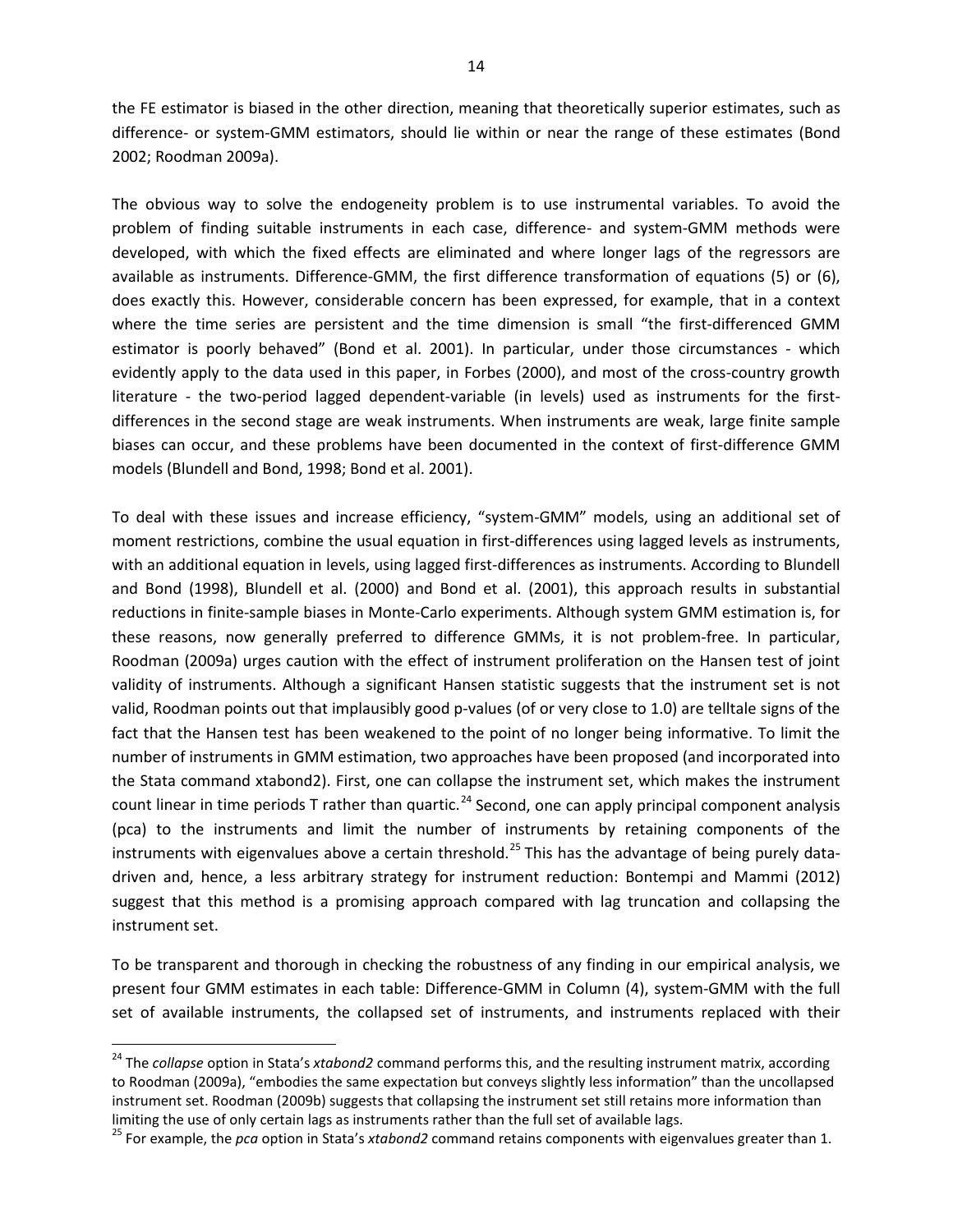principal components in Columns (5)-(7). Table A3 reports the coefficient estimates for inequality, their 95% confidence intervals, and the associated Hansen J-test p-values for additional limits on the instrument set. All estimates use the one-step System-GMM estimator.<sup>[26](#page-16-0)</sup> As the first-difference transform is affected by gaps in the panel data, orthogonal deviations transformation was used for robustness checks in the DHS data set, which contains gaps in the panel for three countries. This issue does not affect our findings.<sup>[27](#page-16-1)</sup> We report standard errors clustered at the country level that are robust to heteroskedasticity and autocorrelation.<sup>[28](#page-16-2)</sup> For each GMM specification, we report the Hansen J-test of instrument validity, and Arellano-Bond (1991) autocorrelation tests. We also report the numbers of observations, countries, instruments, and, when relevant, principal components.

We start by discussing the relationship between total inequality and growth (equation 5), presented in Table 3. This helps place our findings in the preceding literature by allowing comparisons with previous findings before we proceed to examine the same relationship for the two distinct components of overall inequality – namely inequality of opportunity and a residual term (a proxy for inequality due to effort). As in Forbes (2000), whose empirical specification is identical to the one we use here, we find signs of conditional convergence: the sign of the coefficient on initial income is always negative and significant at the 95% level or confidence or above for three of the seven specifications.<sup>[29](#page-16-3)</sup> The coefficient estimates for male and female education and the price level of investment are also similar to those in Forbes (2000). When it comes to the conditional correlation between inequality and growth, however, our results diverge: whereas Forbes (2000) reports a coefficient on inequality that is always positive and significant in four different specifications, our estimates are always negative and significant at the 90% confidence level or above in five of the seven specifications. The difference-GMM specification in Forbes (2000) (Table 3, column 4) implies a 1.3% increase in average growth over the next five-year period for a 10-point increase in the initial Gini coefficient, while the same estimate from our study is a 2.2% decrease for a 10-point increase in initial mean log deviation (Table 3, column 4). A more conservative estimate using system-GMM suggests a 1% decline in growth for the same change in initial inequality (Table 3, column 5).

Two issues are worth additional discussion regarding the findings presented in Table 3. First, regression diagnostics, particularly the Hansen J-test suggests that the validity of the instrument set is called into question when we limit the number of instruments using the *collapse* or the *pca* options discussed above (columns 6 & 7).<sup>[30](#page-16-4)</sup> These p-values continue jumping around when we limit the number of

<span id="page-16-0"></span><sup>&</sup>lt;sup>26</sup> While the two-step estimator is more efficient, it has been shown that any gains are small (Bond et al. 2001). The two-step estimator converges relatively slowly to its asymptotic distribution. Furthermore, the one-step standard errors are more robust for inference in finite samples (Blundell and Bond, 1998).<br><sup>27</sup> Results are available from the authors upon request. The IES data set contains no gaps.

<span id="page-16-1"></span>

<span id="page-16-2"></span><sup>&</sup>lt;sup>28</sup> Of course, for the long-run OLS, which uses a cross-section of countries, one cannot cluster at the country level and we use robust standard errors.

<span id="page-16-3"></span> $29$  The only difference between our empirical specification and Forbes (2000) is the measure of inequality used: we use mean log deviation while Forbes (2000) employs the Gini coefficient available in the Deininger and Squire (1996) data set. Our findings are not qualitatively different if we use the Gini index instead of Theil (L). Readers should note, however, that we are not trying to replicate Forbes (2000) here: Since the focus of our paper is as much on inequality of opportunity as it is on overall inequality, the set of countries in our sample is restricted by the availability of data on circumstances.

<span id="page-16-4"></span> $30$  The p-values that are less than 0.0001 for Hansen J-tests in columns 7 of Tables 3 and 5 seem to be due to the presence of an outlier in the value of mean log deviation. Mean log deviation in Bolivia in 2000 is 0.978, which lies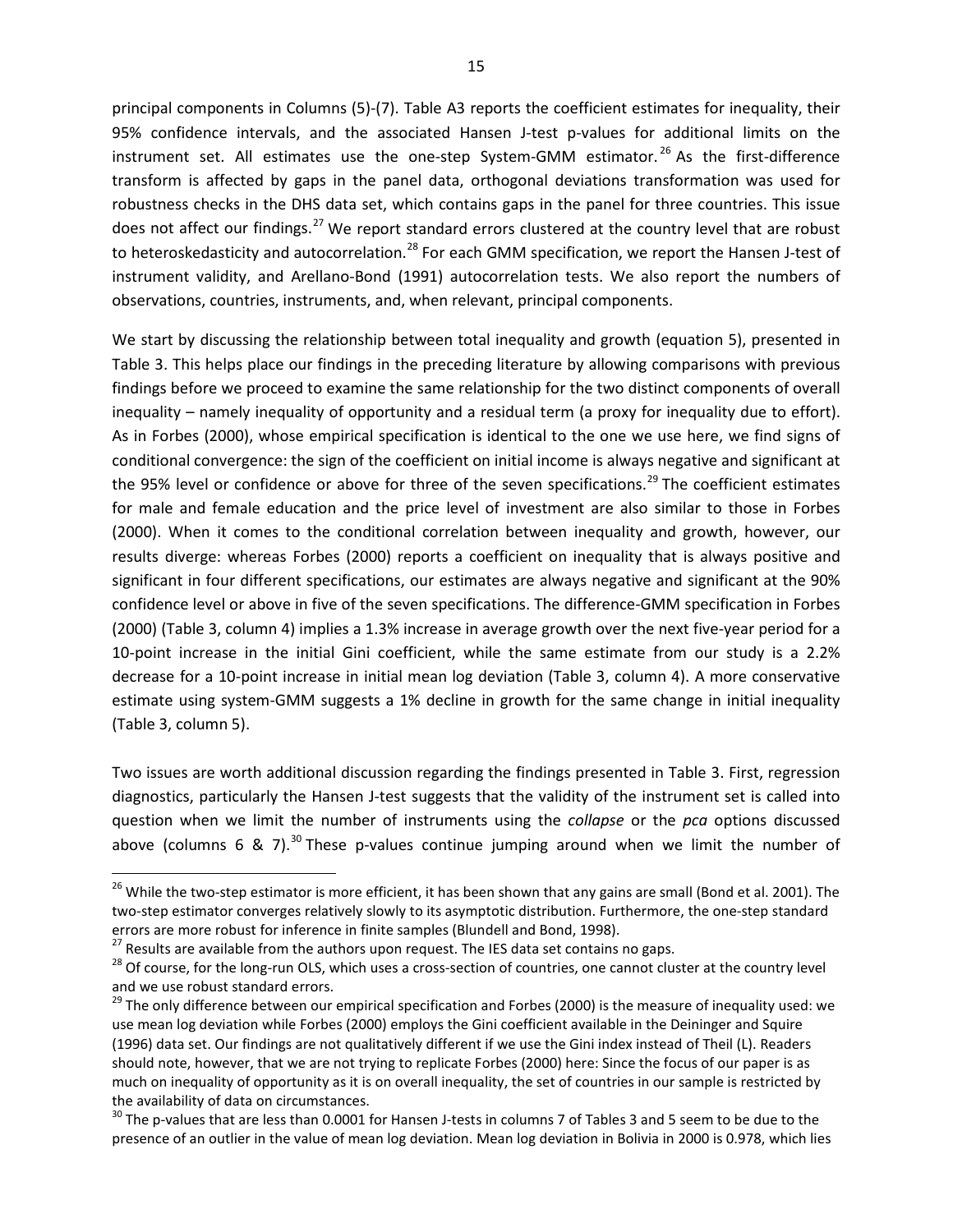components further by retaining the components with the largest eigenvalues (Table A3, panel A). The p-values for the Hansen J-test are better for the difference-GMM and system-GMM specification using the full set of available instruments, while the Arellano-Bond autocorrelation tests suggest no problems with any of the GMM specifications. Nonetheless, the coefficient estimates of inequality from the four GMM specifications are relatively stable – suggesting a negative conditional correlation between 1.0% and 2.4%.

Second, while our findings are not robust enough to allow us to conclude that the conditional correlation between initial inequality and growth is negative in this data set, we can nonetheless state with some confidence that they are not consistent with the findings in Forbes (2000). This may reflect differences in the country and period coverage of the two samples: we have 118 observations for 42 countries, whereas Forbes has 135 observations (in the GMM specification) for 45 countries. 24 countries are present in both Forbes's and our IES sample. Periods also differ, with these ranging from 1961-65 to 1986-1990 in Forbes (2000), compared to 1981-1985 to 2001-2005 in our study.<sup>[31](#page-17-0)</sup> In addition, as noted earlier, not only the inequality measures used are different (Gini vs. Theil (L)), but also our inequality measures arguably satisfy a higher standard of international comparability, since they were all computed under exactly the same criteria and using the same routines directly from the microdata, whereas Forbes (2000) relied on Gini coefficients available in the Deininger and Squire (1996) data set. Whatever the reasons for the differences, it is fair to conclude that the relationship between inequality and growth is not robust to changes in either data sources/periods or seemingly small changes in empirical specifications.

As described in the previous section, the IES data set is comprised of 23 high-income countries and 19 low- and middle-income (LMIC) countries. In contrast, our DHS data set is comprised entirely of developing countries from Africa, Asia, and Latin America. Although we constructed our DHS data set because of its perceived advantage in containing more observed circumstance variables, it is still interesting to examine the overall inequality-growth relationship in that data set, which we present in Table 4. The findings here are much more equivocal than those presented in Table 3: while there are still signs of conditional convergence, we find no statistically significant coefficient estimates for total inequality (measured by the variance of the wealth index). For the difference-GMM and system-GMM using the full set of instruments, signs of instrument proliferation are apparent: 52 and 73 instruments, respectively, producing unusually high p-values of 0.965 and 0.999 for the Hansen J-test of instrument validity (columns 4 & 5). The coefficient estimates, all of which are close to zero and about half of which are negative, suggest no apparent relationship between inequality and growth in this data set.

Our main interest, however, lies in examining whether and how the association between inequality and growth might change when we decompose overall inequality into the opportunity and residual

well to the right of the next highest value in our data set (0.829 in Panama in 2003). Excluding Bolivia (2000) from our regression analysis brings the p-value to a much more reasonable 0.148 for the specification presented in column 7 of Table 3, but makes little difference to the coefficient estimates for initial income and total inequality. We present the findings for the full data set to avoid ad hoc exclusion of observations from our analysis.  $31$  Clearly, neither sample of countries is representative of the world, since they are driven entirely by survey

 $\overline{\phantom{a}}$ 

<span id="page-17-0"></span>availability, which is evidently non-random. Although our sample covers fewer countries, it has slightly broader regional coverage, including two countries from Africa.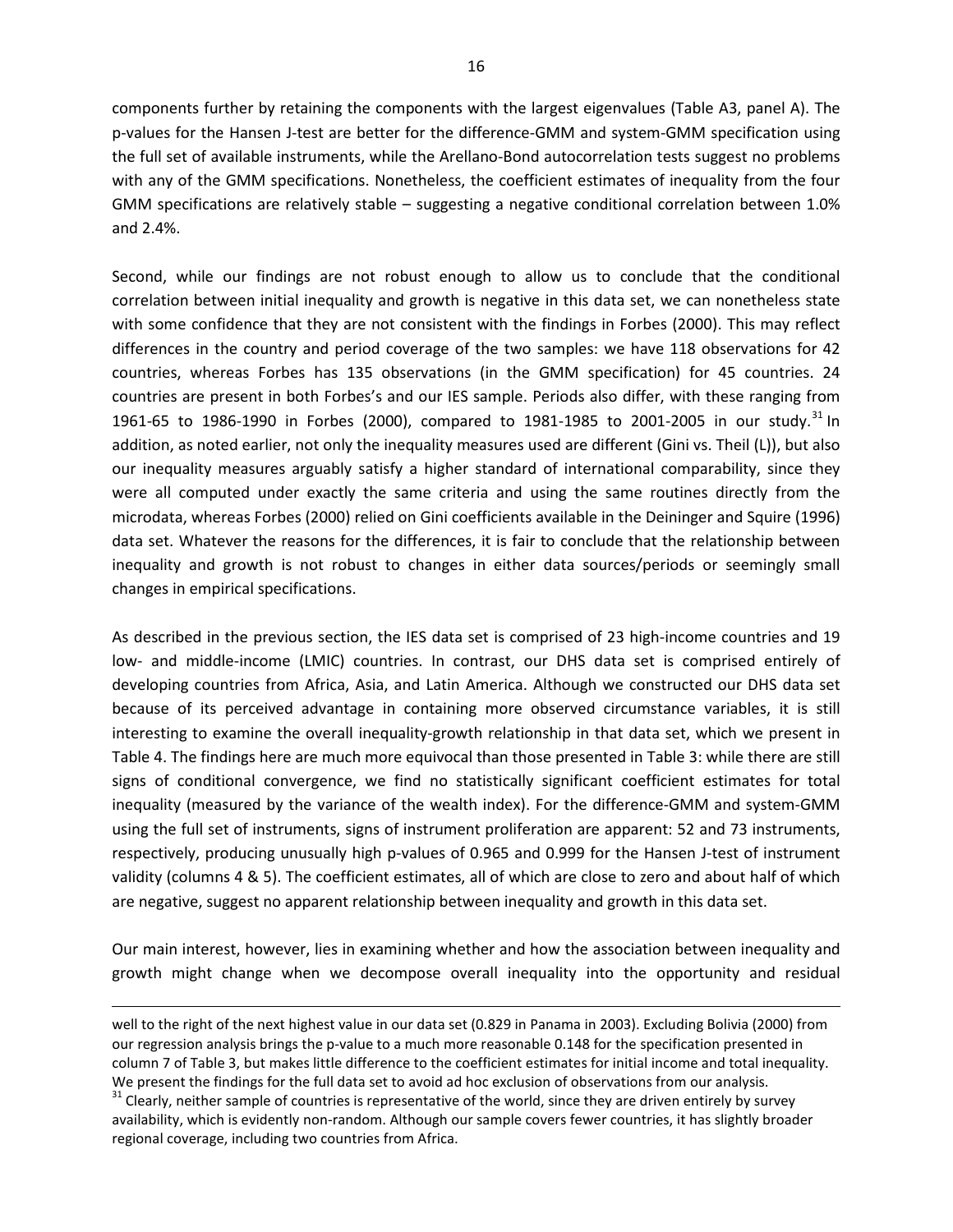components,  $IOp_{i,t-5}$  and  $IR_{i,t-5}$  respectively, by estimating equation (6). Table 5 reports results from this regression using the IES country sample.<sup>[32](#page-18-0)</sup> We find no consistent relationship between growth and either inequality between types or inequality within types (as proxies for inequality of opportunity and inequality of effort, respectively): While 13 or the 14 estimates are negative, only one of them is statistically significant at the 90% level of confidence (which happens to be in a specification where the Hansen J-test strongly rejects the validity of the instruments). The coefficient estimates are more scattered for both components of inequality using the DHS data set, but the conclusion is qualitatively the same: one cannot detect any consistent pattern of a relationship between growth and inequality of opportunity (Table 6). As in Tables 3 & 4, some of the GMM specifications suffer from instrument proliferation while in others the validity of the instrument set is rejected. Table A3 confirms these null findings when the instrument set is restricted further using the *pca* option. These findings are clearly not supportive of the hypothesis that there might be a negative association between inequality *of opportunity* and growth (and a positive one between the residual inequality and growth) à la Marrero and Rodríguez (2013).

We considered the possibility that these findings might be driven by measurement error. As noted in Section 4, the need for (rough) comparability of circumstance sets across countries led us to use a measure of inequality of opportunity based on a very sparse partition of types. Like other examples of this method, the measure used in the regressions reported in Tables 5 and 6 is a lower-bound indicator. But given the paucity of types, it is arguably a very substantial underestimate of true inequality of opportunity: On average across all the countries and years, our circumstances explain 11.6% of total inequality in the IES and 15.7% in the DHS data sets (See Tables 1 and 2 for details). While it is obviously not the only possible cause, this kind of measurement error would certainly be consistent with substantial amounts of inequality of opportunity (due to omitted circumstances) contaminating the residual component, leading to biased coefficients. The negative coefficient estimates for both the within- and between-type inequality in Table 5 is suggestive of this possibility.

## **6. Conclusions**

 $\overline{\phantom{a}}$ 

In this study, our motivating hypothesis was that the lack of robust conclusions about the association between initial inequality and economic growth in the previous literature might have been driven, at least in part, by the conflation of two different kinds of inequality into the conventional income inequality measure: inequality of opportunities and inequality driven by efforts. Because efforts are notoriously difficult to measure, we have followed the recent literature on the measurement of ex-ante inequality of opportunity, and decomposed overall income inequality into a component associated with opportunities, and a residual component, driven by efforts as well as omitted circumstances.

These decompositions were carried out for the mean logarithmic deviation of household per capita incomes (or expenditures) in 118 household income and expenditure surveys for 42 countries, and for the variance of a wealth index obtained from Demographic and Household Surveys in 134 surveys for 42

<span id="page-18-0"></span> $32$  We use the sample that includes region of residence as a circumstance for our default data set. While region of residence is not exogenous, region of birth is missing in many data sets, causing significant underestimation of inequality of opportunity by excluding an important circumstance. Given this tradeoff between underestimation and endogeneity, we report the findings using the data set that excludes region of residence and only utilizes region of birth in Table A4.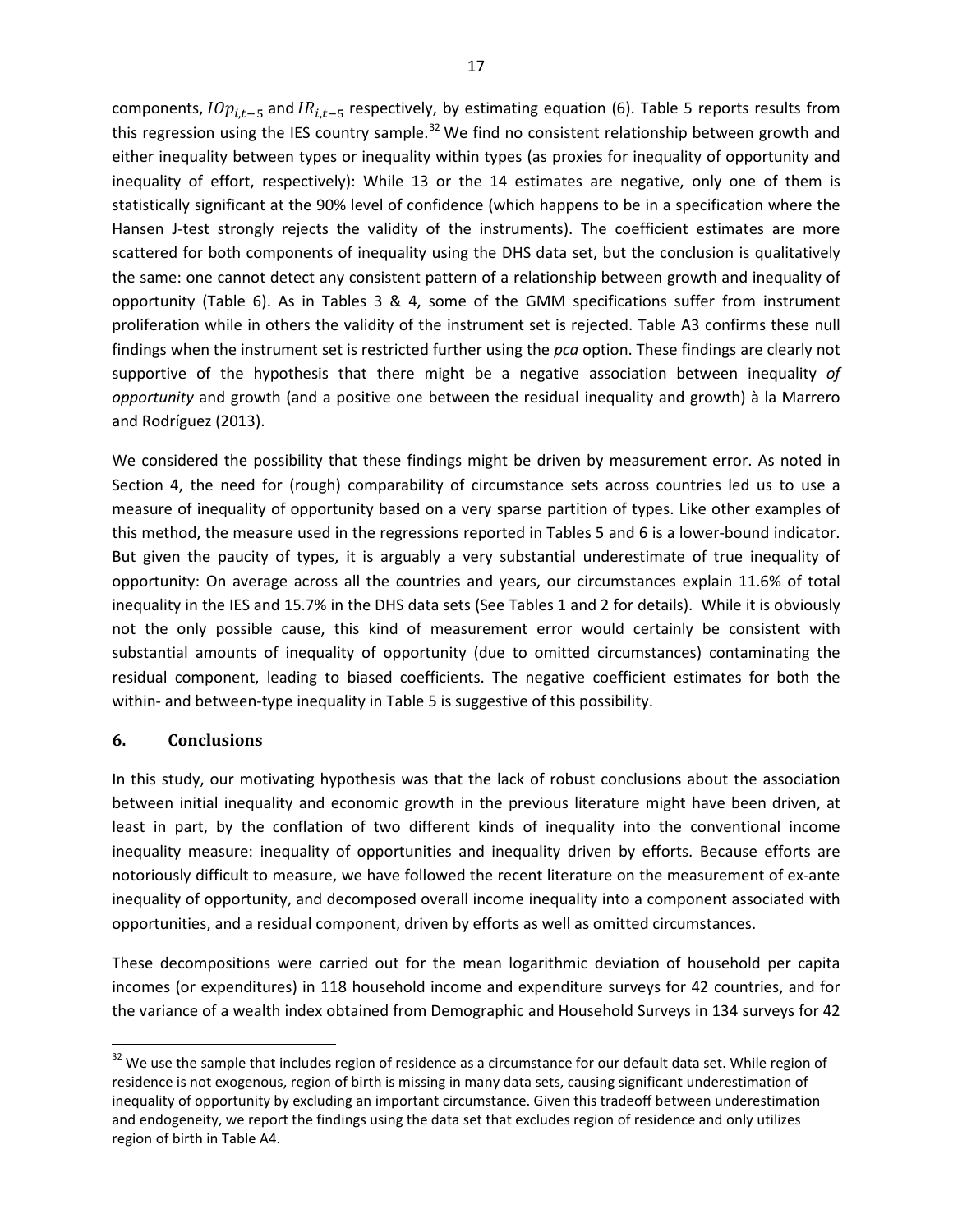countries. The resulting indices of inequality of opportunity and residual inequality were then included as explanatory variables in growth regressions that also included measures of male and female human capital investment and a measure of investment price distortion, following the specification in Forbes (2000). The same regressions were run for the overall income inequality measure (with no decomposition). The two country-level samples were unbalanced panels with a minimum time dimension of three periods and we relied on OLS, fixed effects, long-run OLS, and various Generalized Method of Moments specifications for estimation.

Our main findings are such that we cannot reject the null hypotheses that there is no relationship between initial inequality and subsequent growth. Using a data set of income and expenditure surveys and the mean log deviation of income (or expenditure) as our measure of overall inequality, there is some suggestive evidence of a negative association between overall income inequality and subsequent growth. While this weak finding is neither robust to changes in specification nor to switching to the DHS data set, it is nonetheless inconsistent with a positive association such as the one found by Forbes (2000) and Li and Zou (1998). Furthermore, we find no evidence in support of our original hypothesis, which found some support in a data set of 26 U.S. states (Marrero and Rodríguez, 2013): there is no apparent relationship between either component of inequality and growth in either of our two data sets.

What can we take away from these null results, if anything? It would be hard to argue that the data we use is much more problematic than other available data sets. Both the IES and the DHS data sets are the most comprehensive cross-country data sets put together specifically for this purpose – products of thousands of hours of very meticulous data work.<sup>[33](#page-19-0)</sup> The only differences between our analysis and that in Forbes (2000) are in the coverage of countries and time periods (and in the specific inequality measure used as a dependent variable). As both studies are equally opportunistic in using the best data available at the time, it is hard to argue that the findings in one should be preferred to the other. The best explanation might be that any relationship between inequality and growth is not robust to the set of countries and/or the time period included in the analysis.

It is harder to argue that our data are ideal for the construction of types needed to build a measure of inequality of opportunity. While the numbers of variables we use to construct types in our data sets are large (see Tables A1 and A2 for details), circumstance variables that are consistently available within a country over time are limited. There is little doubt that the resulting estimates of inequality of opportunity must be substantially lower than the actual measures that remain unobserved. This in turn implies that the residual inequality term is contaminated with (unobserved) inequality of opportunity rather than being purely a measure of inequality due to variation in effort within types.

It is again hard to argue that the resulting measure is inferior or superior to that used in other studies. For example, in the only study examining the same question in the United States, Marrero and Rodríguez (2013) use only two circumstances: father's education and race, which explain approximately 5% of overall inequality in their sample of 26 states. Our data sets include these circumstances, along with other circumstances, but not consistently for all countries in all years, causing them to be left out of

<span id="page-19-0"></span> $33$  In fact, one tangible thing that can be taken away from this endeavor is the public data set. Our aim is to make these data sets available online as soon as possible, but interested researchers can request these data from the authors in the meantime.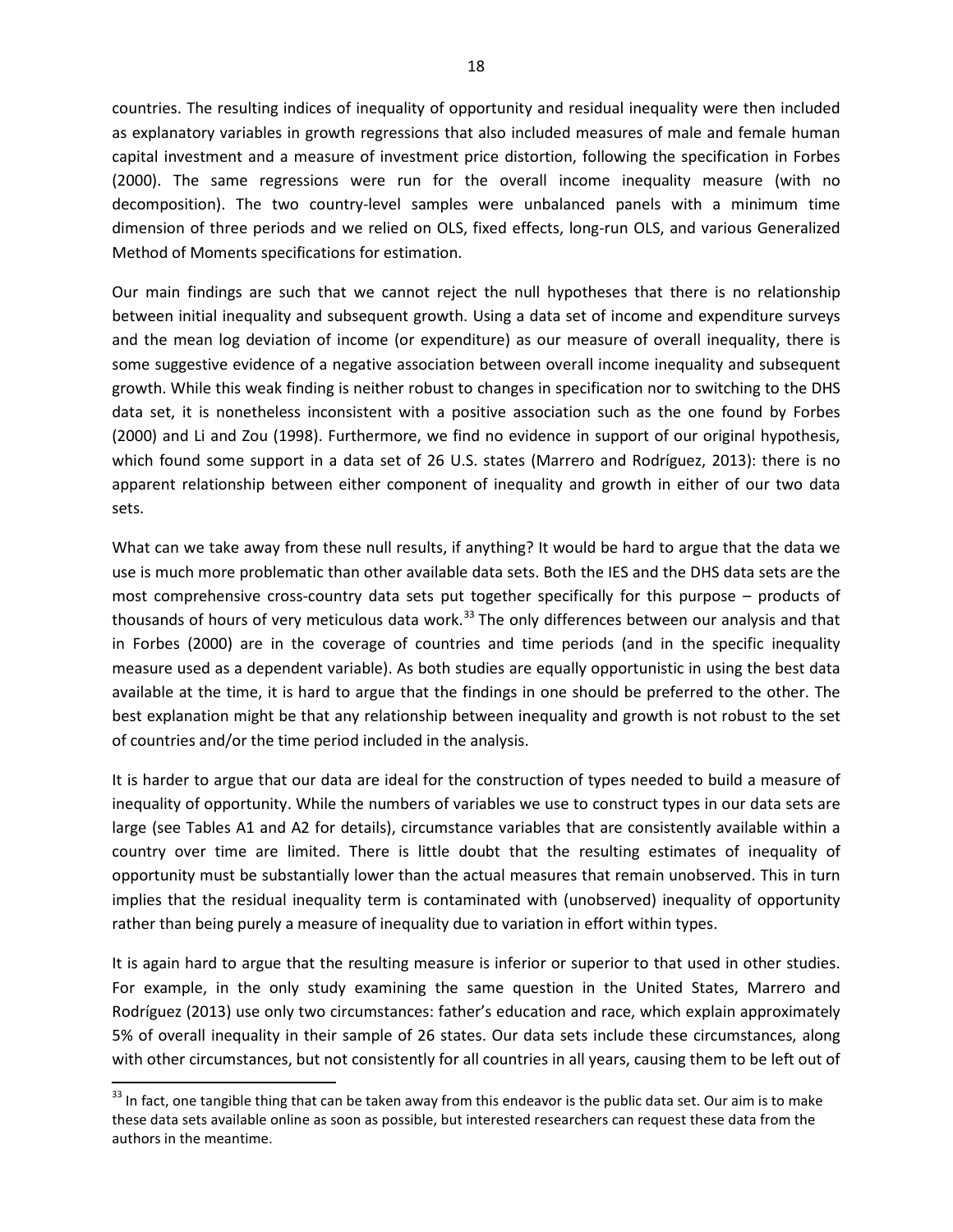type definitions in many countries. There are many differences between these studies and all we can say is that the hypothesis of heterogeneous effects of inequality on growth finds support in their study but not here.

Another issue that needs to be highlighted here is the evident instability of coefficient estimates and regression diagnostics to minor changes in the estimation procedures. It does appear, at least in our data sets, that GMM methods in particular are very sensitive to the myriad of choices that need to be made by the researcher. Simple changes not only move coefficient estimates around, but also render instrument sets invalid or uninformative in many instances. Although we have diligently combed the latest literature on GMM estimation techniques and closely adhered to the recommendations regarding robustness checks and detailed reporting in Roodman (2009a), examining our results does not suggest that these econometric techniques are reliable strategies in addressing the question at hand.

Similar (or more serious) data and econometric issues have also affected previous studies, and the instability of results between the three "phases" of the empirical cross-country literature reviewed in Section 2 smacks of the same lack of robustness that we have encountered in our two country samples. A review of that literature suggests that, in retrospect, perhaps each individual researcher drew firmer conclusions from his or her own particular study than later appears warranted. We are not confident that the latest crop of papers - including Ostry et al. (2014), that relies on the SWIID data from Solt (2000) - will prove to be immune from this trend. The lack of robustness in our own study may reflect additional factors, such as unusually large measurement error in the inequality of opportunity variable, but it also arises from data and methodological problems that have plagued the literature at large. One conclusion we draw from our null results is that considerable circumspection is in order when interpreting findings from any single cross-country study of the relationship between inequality and growth.

If the best available cross-country data sets and the best available econometric techniques do not appear suitable to answering this important question that has been the subject of considerable debate recently, then what is? Taking advantage of case studies and natural experiments may be one such promising avenue. Every time policymakers target certain interventions to disadvantaged groups, they attempt to reduce future inequality of opportunity: anti-discrimination laws against minorities; early childhood interventions for certain ethnic groups; schooling and mentoring programs for adolescent girls; interventions that give voice and increase the participation of oppressed groups are all examples of such interventions. To the extent that such interventions cause strong changes in measurable inequality of opportunity (and satisfy exclusion restrictions), they can be used as instruments to study the relationship between inequality of opportunity and subsequent growth. In cases where one country, or one region/state/district within a country, implemented a novel policy or program with plausible effects on reducing inequality of opportunity, recent causal inference methods, such as synthetic controls (Abadie, Diamond, and Hainmueller, 2010), can be utilized. One could even imagine long-term randomized controlled trials. Natural experiments and other causal inference methods relying on interesting cases around the world may end up providing more fruitful avenues for studying this important question than using cross-country regressions.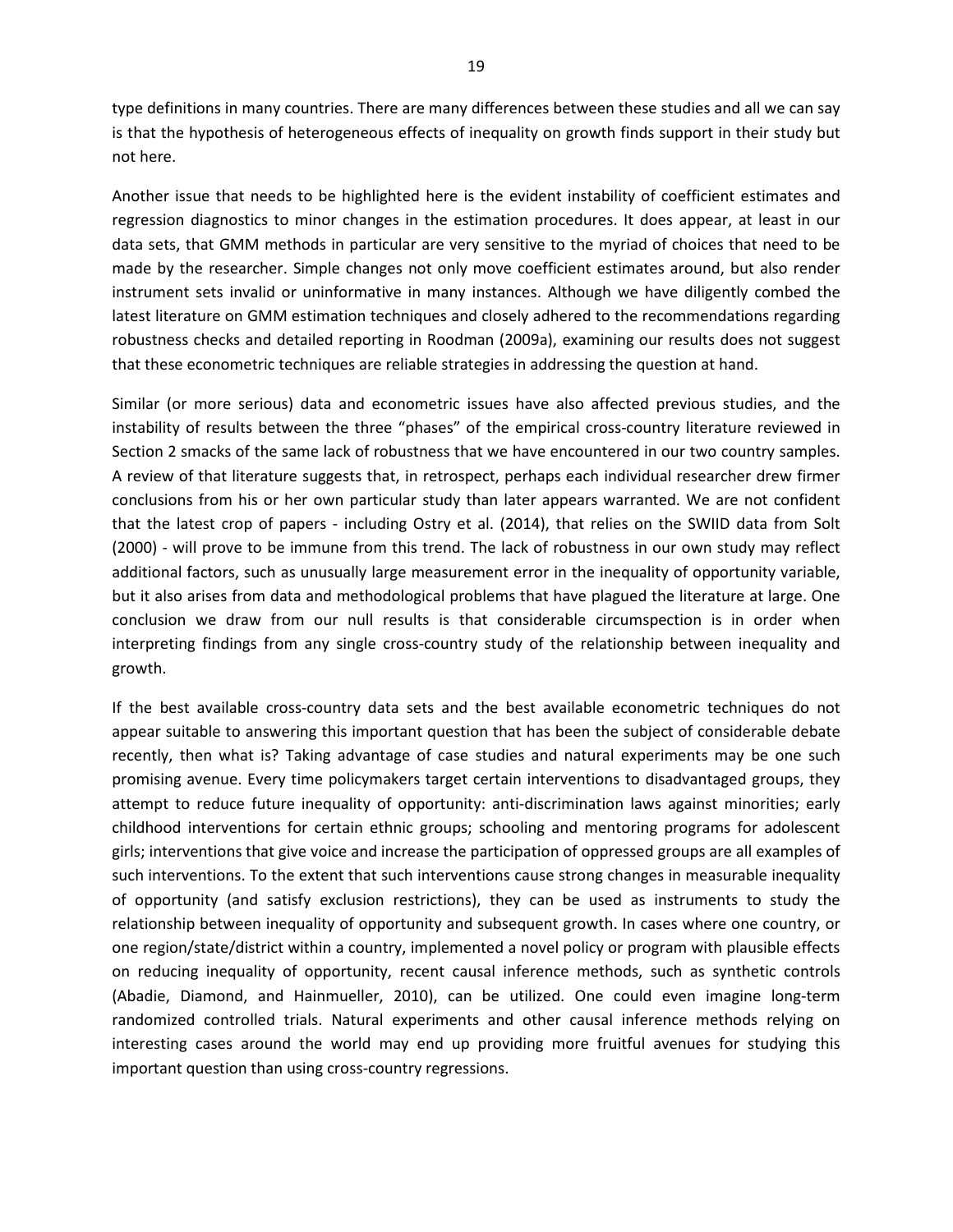#### **References**

- Abadie, Alberto, Alexis Diamond and Jens Hainmueller (2010): "Synthetic Control Methods for Comparative Case Studies: Estimating the Effect of California's Tobacco Control Program", *Journal of the American Statistical Association*, **105**(490): 493-505.
- Aghion, Philippe and Patrick Bolton (1997): "A theory of trickle-down and development", *Review of Economic Studies* **64**: 151-172.
- Aghion, Philippe, Eve Caroli and Cecilia Garcia-Peñalosa (1999): "Inequality and economic growth: The perspective of the new growth theories", *Journal of Economic Literature* **37**: 1615-1660.
- Alesina, Alberto and Dani Rodrik (1994): "Distributive politics and economic growth", *Quarterly Journal of Economics* **109**: 465-490.
- Araujo, Caridad, Francisco H.G. Ferreira, Peter Lanjouw, and Berk Özler (2008): "Local Inequality and Project Choice: Theory and Evidence from Ecuador", *Journal of Public Economics* **92**: 1022-46.
- Arellano, Manuel and Stephen Bond (1991): "Some Test of Specification for Panel Data: Monte Carlo Evidence and an Application to Employment Equations." *Review of Economic Studies* **58**(2): 277– 97.
- Arneson, Richard (1989): "Equality of Opportunity for Welfare," *Philosophical Studies: An International Journal for Philosophy in the Analytic Tradition*, **56** (1), 77-93.
- Atkinson, Anthony (1997): "Bringing income distribution in from the cold", *Economic Journal* **107**: 297-321.
- Banerjee, Abhijit and Esther Duflo (2003): "Inequality and growth: What can the data say?", *Journal of Economic Growth* **8**: 267-299.
- Banerjee, Abhijit and Andrew Newman (1993): "Occupational choice and the process of development", *Journal of Political Economy* **101** (2): 274-298.
- Barro, Robert (1991): "Economic growth in a cross section of countries", *Quarterly Journal of Economics* **106**(2): 407-443.
- Barro, Robert (2000): "Inequality and Growth in a Panel of Countries." *Journal of Economic Growth* **5**(1):5–32.
- Barro, Robert and Jong-Wha Lee (2001): "International Data on Educational Attainment: Updates and Implications." *Oxford Economic Papers* **53**(3): 541–63.
- Belhaj-Hassine, Nadia (2012): "Inequality of Opportunity in Egypt", *World Bank Economic Review* **26**  (2): 265-295.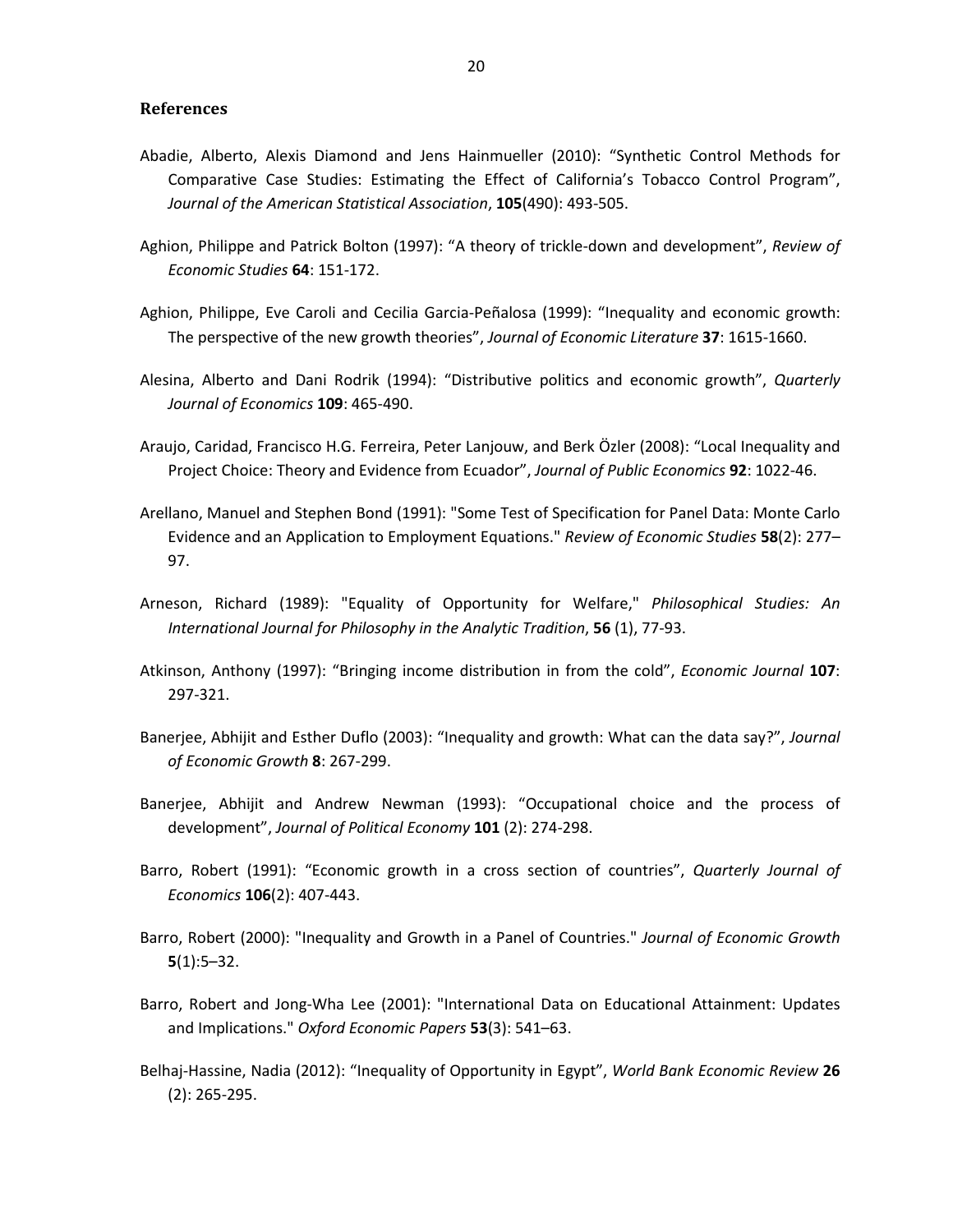- Bénabou, Roland (2000): "Unequal Societies: Income Distribution and the Social Contract." *American Economic Review* **90**(1): 96–129.
- Berg, Andrew, Jonathan Ostry and Jeromin Zettelmeyer (2012): "What makes growth sustained?", *Journal of Development Economics* **98**: 149-166.
- Bertola, Giuseppe (2000): "Macroeconomics of Distribution and Growth", Chapter 9 in A.B. Atkinson and F. Bourguignon (eds) *Handbook of Income Distribution*, vol.1 (Amsterdam: Elsevier North Holland).
- Blundell, Richard and Stephen Bond (1998): "Initial conditions and moment restrictions in dynamic panel data models", *Journal of Econometrics* **87**(1): 115-143.
- Blundell, Richard, Stephen Bond and F. Windmeijer (2000): "Estimation in dynamic panel data models: improving on the performance of the standard GMM estimator", in B. Baltagi (ed.) *Nonstationary Panels, Panel Cointegration and Dynamic Panels* (Amsterdam: Elsevier Science).
- Bond, Stephen, Anke Hoeffler and Jonathan Temple (2001): "GMM estimation of empirical growth models", CEPR Discussion Paper No. 3048, London, England.
- Bond, Stephen (2002): "Dynamic Panel Data Models: A Guide to Micro Data Methods and Practice", cemmap Working Paper CWP09/02.
- Bontempi, Maria Elena and Irene Mammi (2012): "A strategy to reduce the count of moment conditions in panel data GMM", Working Paper, University of Bologna.
- Bourguignon, François, Francisco H. G. Ferreira and Marta Menéndez (2007a): "Inequality of opportunity in Brazil", *Review of Income and Wealth* **53** (4): 585-618.
- Bourguignon, François, Francisco H. G. Ferreira and Michael Walton (2007b): "Equity, efficiency and inequality traps: A research agenda", *Journal of Economic Inequality* **5**: 235-256.
- Campante, Filipe and Francisco H. G. Ferreira (2007): "Inefficient lobbying, populism and oligarchy", *Journal of Public Economics* **91**: 993-1021.
- Checchi, Daniele and Vito Peragine (2010): "Inequality of Opportunity in Italy," *Journal of Economic Inequality*, **8** (4): 429-450*.*
- Cohen, Gerry (1989): "On the Currency of Egalitarian Justice," *Ethics* **99** (4): 906-944.
- Deininger, Klaus and Lyn Squire (1996): "A New Data Set Measuring Income Inequality", *World Bank Economic Review*, **10**(3): 565-591.
- Deininger, Klaus and Lyn Squire (1998): "New Ways of Looking at Old Issues: Inequality and Growth." *Journal of Development Economics* **57**(2): 259–87.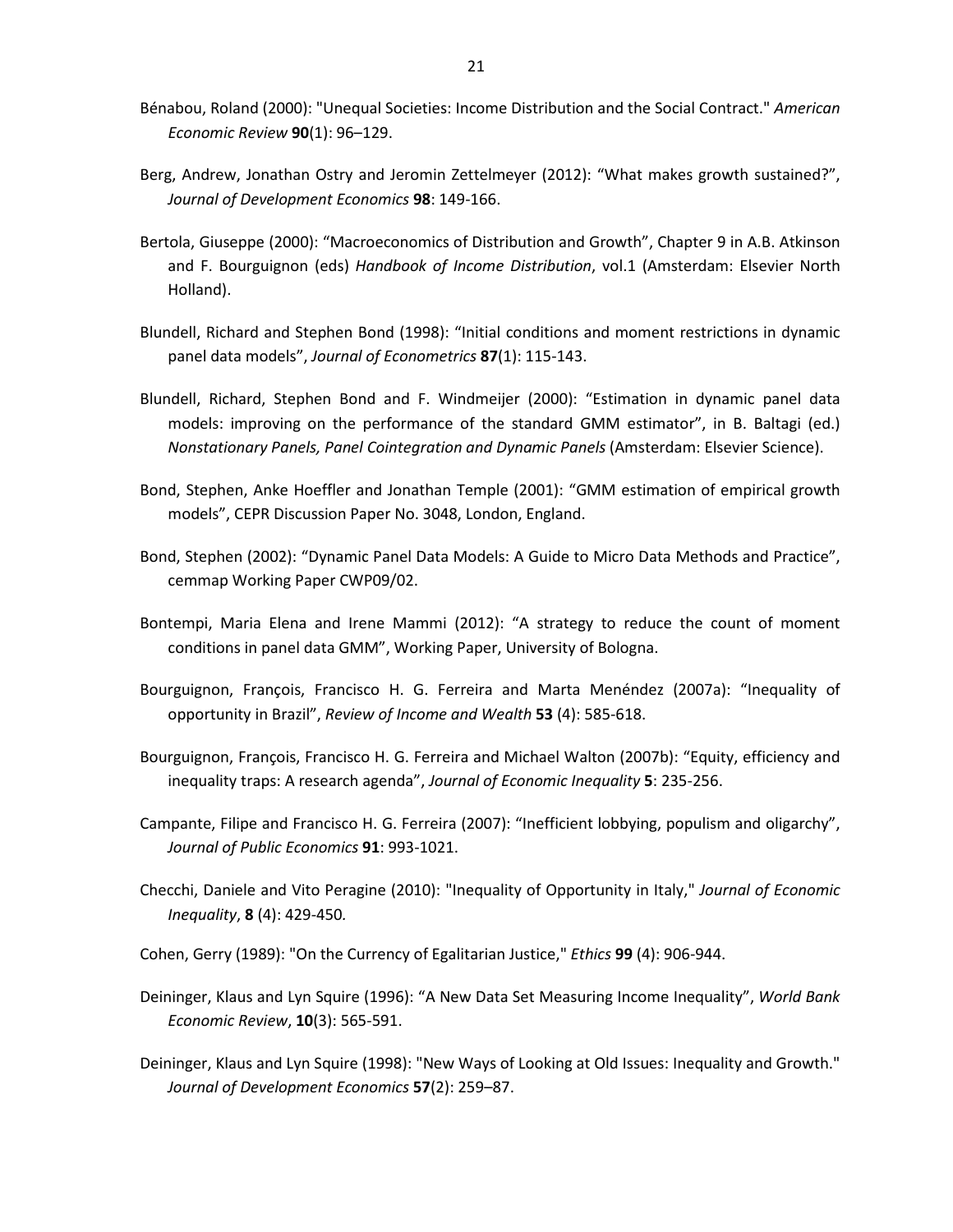- Dworkin, Ronald (1981): "What is Equality? Part 2: Equality of Resources". *Philosophy and Public Affairs*, **10** (4): 283-345.
- Easterly, William (2007): "Inequality does cause underdevelopment: Insights from a new instrument", *Journal of Development Economics* **84**: 755-776.
- Engerman, Stanley and Kenneth Sokoloff (1997): "Factor Endowments, Institutions, and Differential Paths of Growth Among New World Economies: A View from Economic Historians of the United States." in Stephen Haber, eds., *How Latin America Fell Behind.* Stanford, C.A.: Stanford University Press.
- Esteban, Joan Maria and Debraj Ray (2000): "Wealth constraints, lobbying, and the efficiency of public allocation", *European Economic Review*, **44**: 694-705.
- Ferreira, Francisco H. G. (2001): "Education for the Masses? The Interaction between Wealth, Educational and Political Inequalities." *Economics of Transition* **9**(2): 533–52.
- Ferreira, Francisco and Jèrèmie Gignoux (2011): "The measurement of inequality of opportunity: Theory and an application to Latin America", *Review of Income and Wealth* **57** (4): 622-657.
- Ferreira, Francisco, Jèrèmie Gignoux and Meltem Aran (2011): "Measuring inequality of opportunity with imperfect data: the case of Turkey", *Journal of Economic Inequality* **9**: 651-680.
- Fields, Gary (1989): "A compendium of data on inequality and poverty for the developing world", Cornell University; unpublished manuscript.
- Filmer, Deon and Lant Pritchett (2001): "Estimating Wealth Effects without Expenditure Data or Tears: An application to educational enrollments in states of India", *Demography*, **38**(1): 115- 132.
- Fleurbaey, Marc and Vito Peragine (2012): "Ex Ante versus Ex Post Equality of Opportunity," *Economica*.
- Forbes, Kristin (2000): "A reassessment of the relationship between inequality and growth", *American Economic Review* **90** (4): 869-887.
- Foster, James and Artyom Shneyerov (2000): "Path Independent Inequality Measures," *Journal of Economic Theory* **91** (2): 199-222.
- Galor, Oded and Joseph Zeira (1993): "Income distribution and macroeconomics", *Review of Economic Studies* **60**: 35-52.
- Jain, Shail (1975): "Size distribution of income: a comparison of data", The World Bank; unpublished manuscript.

Kaldor, Nicholas (1957): "A model of economic growth", *Economic Journal* **LXVII**: 591-624.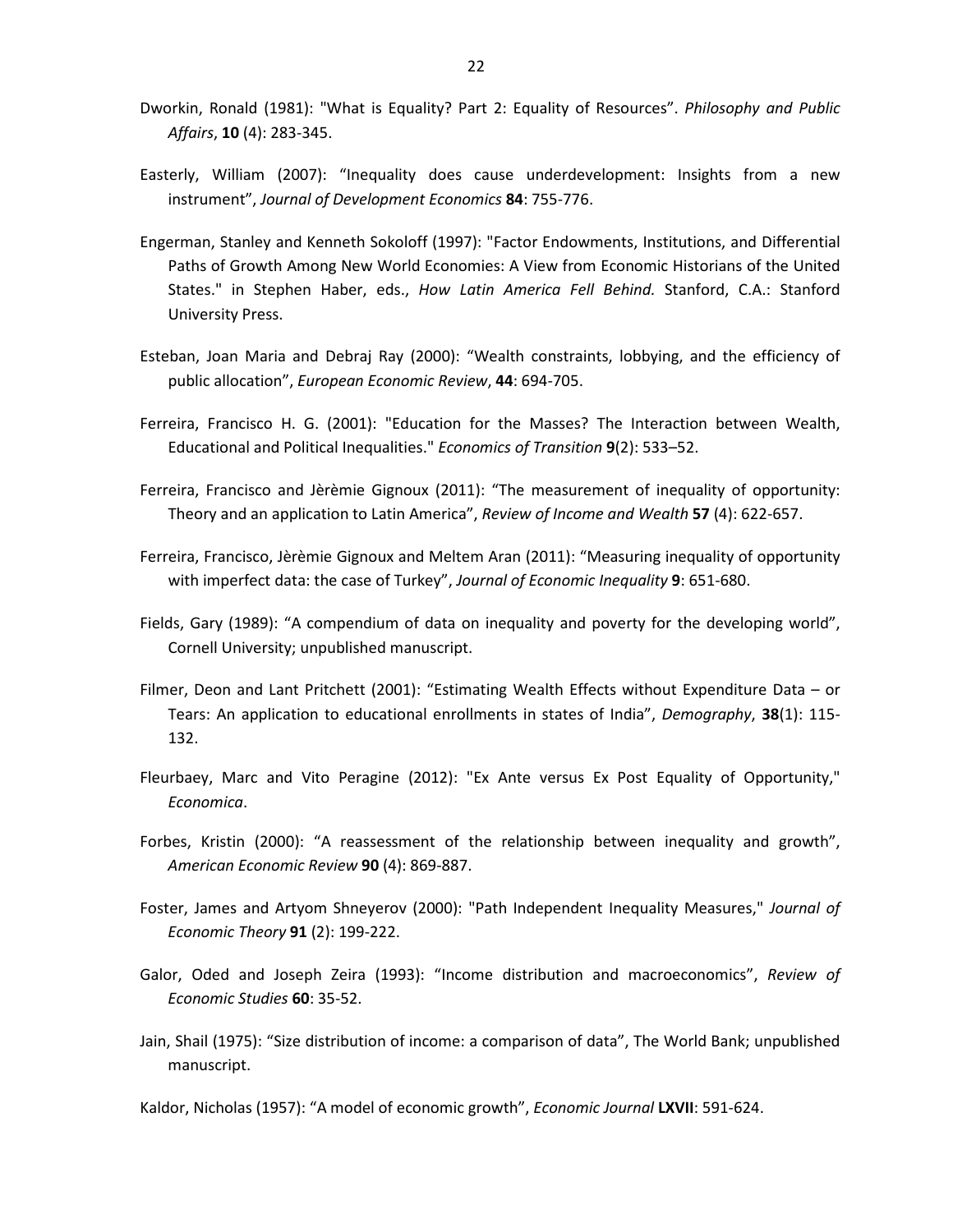- Krueger, Alan (2012): "The rise and consequences of inequality in the United States", Remarks delivered to the Center for American Progress, Washington, DC (January 12, 2012).
- Kuznets, Simon (1953): *Shares of upper-income groups in income and savings*, National Bureau of Economic Research, New York.
- Lefranc, Arnaud, Nicolas Pistolesi and Alain Trannoy (2008): "Inequality of Opportunities vs. Inequality of Outcomes: Are Western Societies All Alike?" *Review of Income and Wealth* **54**(4): 513-546.
- Li, H. Y. and H. F. Zou (1998): "Income Inequality is not Harmful for Growth: Theory and Evidence", *Review of Development Economics* **2**: 318-334.
- Loury, Glenn (1981): "Intergenerational Transfers and the Distribution of Earnings", *Econometrica*  **49**: 843-867.
- Lutz, Wolfgang, Anne Goujon, Samir K.C. and Warren Sanderson (2007) "Reconstruction of populations by age, sex and level of educational attainment for 120 countries for 1970-2000", *Vienna Yearbook of Population Research 2007*: 193-235
- Lutz, Wolfgang, Samir K.C., Bilal Barakat, Anne Goujon, Vegard Skirbekk, and Warren Sanderson (2010) "Projection of populations by level of educational attainment, age, and sex for 120 countries for 2005-2050", *Demographic Research* **22**: 383-472.
- Marrero, Gustavo and Juan Gabriel Rodríguez (2013): "Inequality of Opportunity and Growth", *Journal of Development Economics* **104**: 107-122.
- Ooghe, Erwin, Erik Schokkaert and Dirk van de Gaer (2007): "Equality of Opportunity versus Equality of Opportunity Sets", *Social Choice and Welfare* **28**: 209-230.
- Ostry, Jonathan, Andrew Berg and Charalambos Tsangarides (2014): "Redistribution, Inequality and Growth", IMF Staff Discussion Note SDN/14/02 (February).
- Pasinetti, Luigi (1962): "Rate of profit and income distribution in relation to the rate of economic growth", *Review of Economic Studies* **29**: 267-279.
- Persson, Torsten and Guido Tabellini (1994): "Is inequality harmful for growth?" *American Economic Review* **84**: 600-621.
- Ravallion, Martin (2012): "Why don't we see poverty convergence?", *American Economic Review* **102** (1): 504-523.
- Roemer, John (1993): "A pragmatic theory of responsibility for the egalitarian planner," *Philosophy and Public Affairs* **22** (2): 146-166.

Roemer, John (1998): *Equality of Opportunity,* Harvard University Press, Cambridge.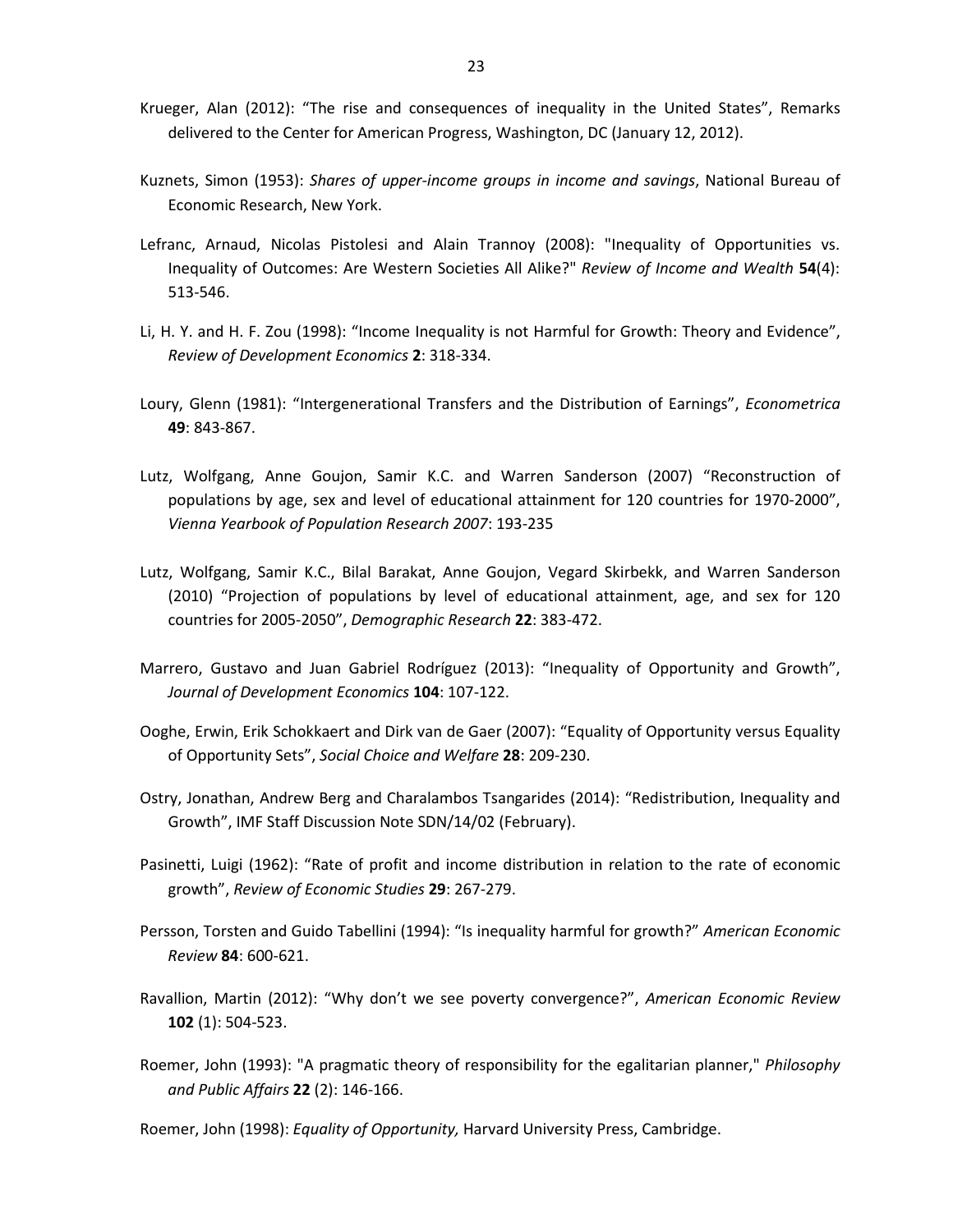- Roemer, John et al. (2003): "To what extent do fiscal regimes equalize opportunities for income acquisition among citizens?" *Journal of Public Economics* **87**: 539-565.
- Roodman, David (2009a): "How to do xtabond2: An introduction to difference and system GMM in Stata", *The Stata Journal*, **9**(1): 86-136.
- Roodman, David (2009b): "A note on the theme of too many instruments", *Oxford Bulletin of Economics and Statistics* **71**: 135-158.
- Solt, Frederick (2009): "Standardizing the World Income Inequality Database", *Social Science Quarterly* **90** (2): 231-242.
- Taylor, C. L. and M. C. Hudson (1972): *World Handbook of Political and Social Indicators*, 2<sup>nd</sup> ed. New Haven, CT: Yale University Press.
- Teyssier, Geoffrey (2013): "Inequality, inequality of opportunity, and growth: what are we talking about? Theory and empirical investigation in Brazil", Université Paris I Pantheón-Sorbonne, unpublished manuscript.
- Van de Gaer, Dirk (1993): *Equality of Opportunity and Investment in Human Capital,* Ph.D. dissertation, Catholic University of Louvain, 1993.
- Voitchovsky, Sarah (2005): "Does the profile of income inequality matter for economic growth?" *Journal of Economic Growth* **10**: 273-296.
- Voitchovsky, Sarah (2009): "Inequality and Economic Growth", Chapter 22 in W. Salverda, B. Nolan and T. Smeeding (eds.) *The Oxford Handbook of Economic Inequality*. Oxford, OUP.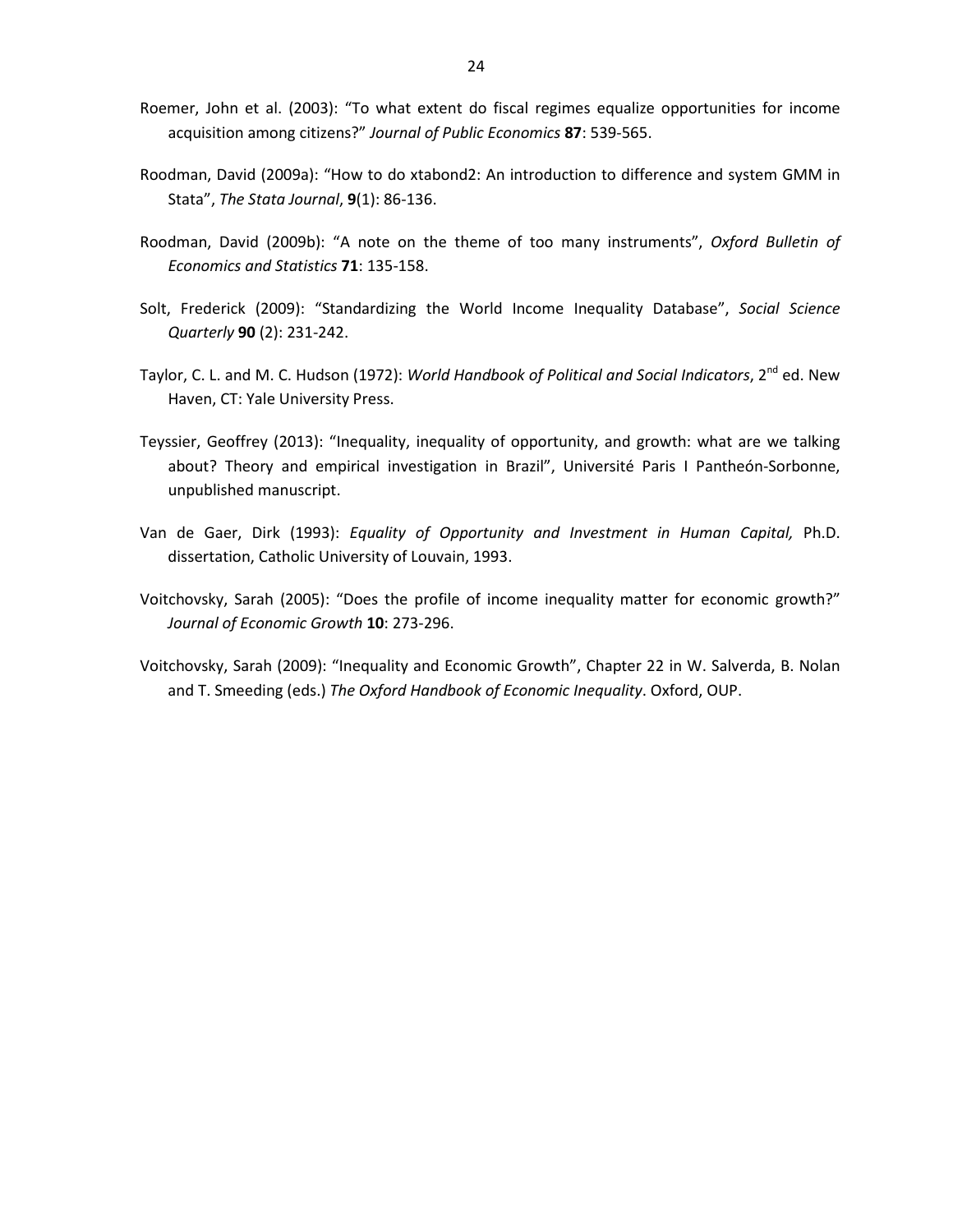## **Table 1. Summary statistics for Income and Expenditure Surveys**

| Country           | Average annual growth rate of per capita GNI in<br>next 5 years<br>1985<br>1990<br>1995<br>2000 |           |                     |                  |           | GNI per capita in constant 2005 USD | (in natural logarithm) |              |                |               | Total inequality (set 1) (MLD) |      |              |              |              | Ratio of inequality of opportunity(set<br>2) to total inequality (set 2) | (in percent) |               |                |               |
|-------------------|-------------------------------------------------------------------------------------------------|-----------|---------------------|------------------|-----------|-------------------------------------|------------------------|--------------|----------------|---------------|--------------------------------|------|--------------|--------------|--------------|--------------------------------------------------------------------------|--------------|---------------|----------------|---------------|
|                   |                                                                                                 |           |                     |                  | 2005      | 1985                                | 1990                   | 1995         | 2000           | 2005          | 1985                           | 1990 | 1995         | 2000         | 2005         | 1985                                                                     | 1990         | 1995          | 2000           | 2005          |
| Australia         | 0.0433                                                                                          | $-0.0031$ | 0.0014              |                  |           | 9.87                                | 10.08                  | 10.07        |                |               | 0.2                            | 0.2  | 0.21         |              |              | 1.78                                                                     | 1.85         | 0.99          |                |               |
| Austria           |                                                                                                 |           | $-0.0282$           | 0.0484           | 0.0279    |                                     |                        | 10.42        | 10.28          | 10.52         |                                |      | 0.27         | 0.15         | 0.15         |                                                                          |              | 4.02          | 3.9            | 4.63          |
| Belgium           |                                                                                                 |           | $-0.0253$           | 0.0496           |           |                                     |                        | 10.39        | 10.26          |               |                                |      | 0.19         | 0.24         |              |                                                                          |              | 1.74          | 1.27           |               |
| Bangladesh        |                                                                                                 |           | 0.0179              | 0.0193           | 0.0577    |                                     |                        | 5.97         | 6.06           | 6.15          |                                |      | 0.13         | 0.19         | 0.18         |                                                                          |              | 0.23          | 0.38           | 0.43          |
| <b>Bulgaria</b>   |                                                                                                 |           | 0.0185              | 0.1387           |           |                                     |                        | 7.41         | 7.51           |               |                                |      | 0.15         | 0.19         |              |                                                                          |              | 18.77         | 34.01          |               |
| Belize            |                                                                                                 |           | 0.0388              | 0.0238           |           |                                     |                        | 8.16         | 8.35           |               |                                |      | 0.74         | 0.54         |              |                                                                          |              | 9.42          | 10.85          |               |
| <b>Bolivia</b>    |                                                                                                 |           |                     | $-0.0192$        | 0.094     |                                     |                        |              | $\overline{7}$ | 6.91          |                                |      |              | 0.98         | 0.7          |                                                                          |              |               | 39.54          | 28.15         |
| <b>Brazil</b>     |                                                                                                 |           | $-0.0096$           | $-0.0181$        | 0.1563    |                                     |                        | 8.42         | 8.37           | 8.28          |                                |      | 0.71         | 0.71         | 0.64         |                                                                          |              | 14.82         | 14.75          | 14.37         |
| Canada            | 0.0491                                                                                          | $-0.0228$ | 0.001               | 0.0573           | 0.0343    | 9.98                                | 10.23                  | 10.12        | 10.12          | 10.41         | 0.24                           | 0.17 | 0.17         | 0.21         | 0.21         | 5.99                                                                     | 4.37         | 3.79          | 3.1            | 4.68          |
| Switzerland       |                                                                                                 |           | $-0.0257$           | 0.0472           | 0.0269    |                                     |                        | 10.87        | 10.74          | 10.98         |                                |      | 0.22         | 0.19         | 0.16         |                                                                          |              | 7.73          | 3.37           | 4.86          |
| Chile             |                                                                                                 |           |                     | 0.0246           | 0.0888    |                                     |                        |              | 8.62           | 8.74          |                                |      |              | 0.54         | 0.54         |                                                                          |              |               | 4.05           | 4.87          |
| Colombia<br>Czech |                                                                                                 |           |                     | 0.0217           | 0.1054    |                                     |                        |              | 7.87           | 7.98          |                                |      |              | 0.58         | 0.59         |                                                                          |              |               | 22.35          | 17.79         |
| Republic          |                                                                                                 |           |                     | 0.0408           | 0.021     |                                     |                        |              | 9.25           | 9.45          |                                |      |              | 0.12         | 0.12         |                                                                          |              |               | 4.61           | 5.9           |
| Germany           |                                                                                                 |           | $-0.0407$           | 0.0404           | 0.0247    |                                     |                        | 10.46        | 10.25          | 10.46         |                                |      | 0.15         | 0.14         | 0.16         |                                                                          |              | 9.17          | 7.82           | 7.94          |
| Denmark           |                                                                                                 | 0.0341    | $-0.0192$           | 0.0613           | 0.0217    |                                     | 10.41                  | 10.58        | 10.48          | 10.79         |                                | 0.18 | 0.1          | 0.1          | 0.11         |                                                                          | 5.9          | 7.55          | 7.67           | 8             |
| Spain             |                                                                                                 |           | $-0.0049$           | 0.0769           | 0.023     |                                     |                        | 9.78         | 9.76           | 10.14         |                                |      | 0.27         | 0.21         | 0.24         |                                                                          |              | 7.5           | 9.65           | 6.2           |
| Estonia           |                                                                                                 |           |                     | 0.0726           | 0.0008    |                                     |                        |              | 8.88           | 9.24          |                                |      |              | 0.25         | 0.21         |                                                                          |              |               | 11.2           | 12.88         |
| Finland           |                                                                                                 |           | 0.0186              | 0.0599           | 0.0211    |                                     |                        | 10.17        | 10.26          | 10.56         |                                |      | 0.09         | 0.12         | 0.13         |                                                                          |              | 5.22          | 4.85           | 4.27          |
| France<br>United  |                                                                                                 |           | $-0.0234$           | 0.0491           | 0.0195    |                                     |                        | 10.33        | 10.21          | 10.46         |                                |      | 0.18         | 0.16         | 0.17         |                                                                          |              | 9.34          | 7.93           | 6.32          |
| Kingdom           |                                                                                                 |           | 0.0368              | 0.0598           | $-0.0241$ |                                     |                        | 10.11        | 10.29          | 10.59         |                                |      | 0.22         | 0.23         | 0.24         |                                                                          |              | 4.51          | 5.96           | 5.96          |
| Ghana             |                                                                                                 |           | $-0.0387$           | 0.0415           | 0.1781    |                                     |                        | 6.14         | 5.95           | 6.15          |                                |      | 0.26         | 0.3          | 0.34         |                                                                          |              | 15.75         | 29.19          | 25.54<br>5.22 |
| Greece            |                                                                                                 |           | $-0.0048$<br>0.0209 | 0.0849<br>0.0158 | 0.023     |                                     |                        | 9.57<br>6.79 | 9.55<br>6.9    | 9.97          |                                |      | 0.32<br>0.46 | 0.24<br>0.51 | 0.21         |                                                                          |              | 5.73<br>12.31 | 11.91<br>13.96 |               |
| Guyana            |                                                                                                 |           | $-0.0001$           | 0.1373           | 0.0279    |                                     |                        | 8.55         | 8.55           | 9.23          |                                |      | 0.21         | 0.15         |              |                                                                          |              | 9.46          | 16.51          | 14.73         |
| Hungary           |                                                                                                 |           | 0.0173              | 0.0762           | 0.092     |                                     |                        | 6.14         | 6.23           | 6.61          |                                |      | 0.18         | 0.17         | 0.17<br>0.22 |                                                                          |              |               | 26.28          | 25.12         |
| India             |                                                                                                 |           | 0.0449              |                  | $-0.0284$ |                                     |                        | 10.04        |                |               |                                |      | 0.24         | 0.19         | 0.19         |                                                                          |              | 20.53<br>4.78 | 5.11           | 6.58          |
| Ireland           |                                                                                                 | 0.0277    | 0.0309              | 0.1055<br>0.0015 | 0.0336    |                                     | 9.61                   | 9.75         | 10.27<br>9.9   | 10.79<br>9.91 |                                | 0.22 | 0.21         | 0.25         | 0.3          |                                                                          | 9.12         | 10.03         | 10.77          | 15.06         |
| Israel            |                                                                                                 | $-0.0036$ | $-0.0049$           | 0.0538           | 0.0089    |                                     | 10.11                  | 10.09        | 10.07          | 10.34         |                                | 0.18 | 0.25         | 0.35         | 0.25         |                                                                          | 19.35        | 19.7          | 24.04          | 17.99         |
| Italy             |                                                                                                 |           |                     | 0.0716           | 0.1057    |                                     |                        |              | 5.75           | 6.11          |                                |      |              | 0.24         | 0.13         |                                                                          |              |               | 40.28          | 22.28         |
| Kyrgyzstan        |                                                                                                 |           | $-0.0141$           | 0.0688           | $-0.012$  |                                     |                        | 10.87        | 10.8           | 11.14         |                                |      | 0.11         | 0.14         | 0.16         |                                                                          |              | 4.75          | 3.47           | 6.97          |
| Luxembourg        |                                                                                                 |           |                     | 0.0146           | 0.0227    |                                     |                        |              | 6.98           | 7.06          |                                |      |              | 0.65         | 0.49         |                                                                          |              |               | 8.13           | 6.54          |
| Nicaragua         |                                                                                                 |           |                     | 0.0887           | 0.0459    |                                     |                        |              | 10.6           | 11.05         |                                |      |              | 0.15         | 0.18         |                                                                          |              |               | 7.02           | 4.46          |
| Norway<br>Panama  |                                                                                                 |           |                     | 0.019            | 0.0856    |                                     |                        |              | 8.31           | 8.4           |                                |      |              | 0.81         | 0.83         |                                                                          |              |               | 33.54          | 36.72         |
| Peru              |                                                                                                 |           |                     | 0.0318           | 0.0926    |                                     |                        |              | 7.74           | 7.9           |                                |      |              | 0.5          | 0.42         |                                                                          |              |               | 15.83          | 16.63         |
|                   |                                                                                                 |           |                     |                  |           |                                     |                        |              |                |               |                                |      |              |              |              |                                                                          |              |               |                |               |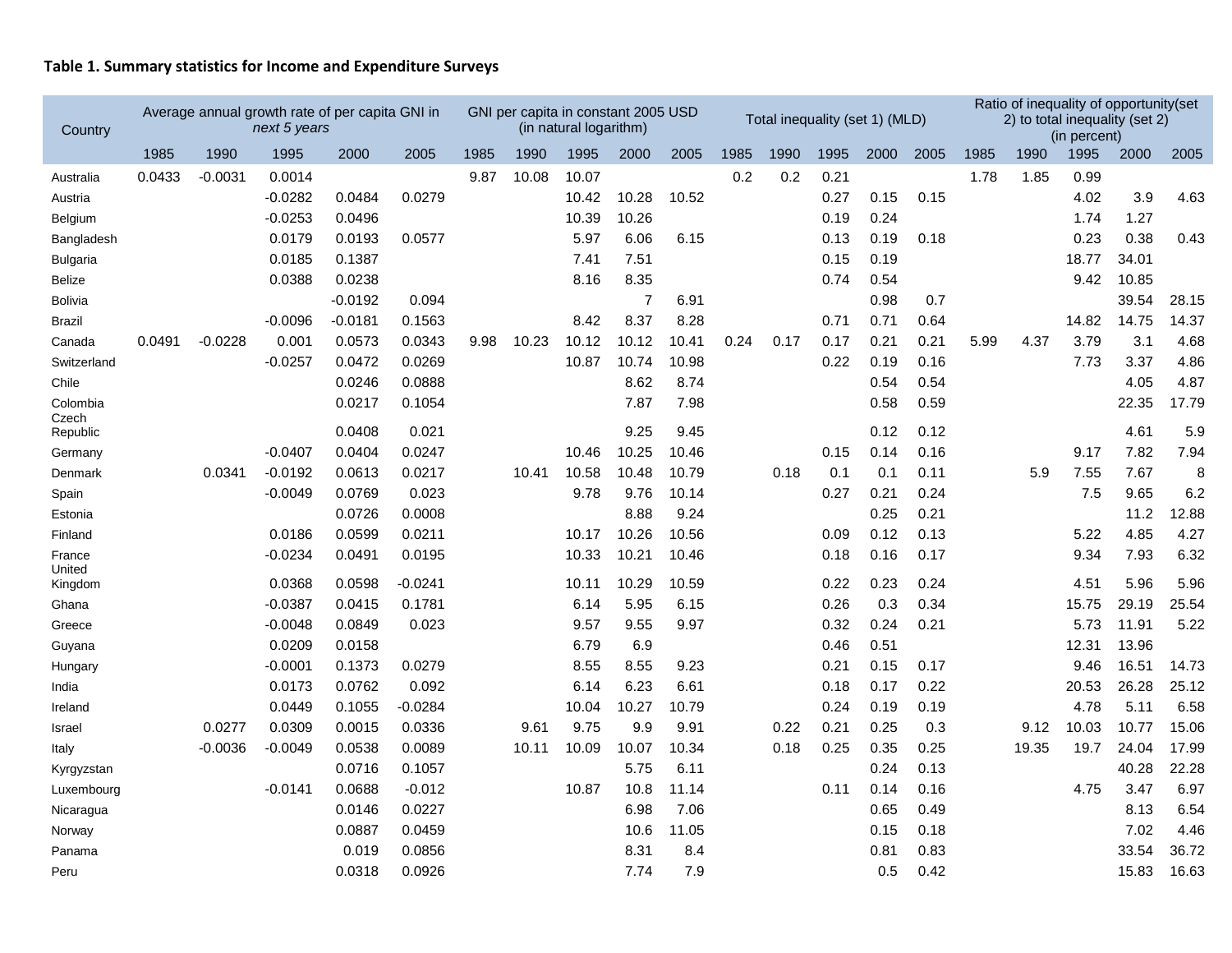| 0.1236 | 0.0409 |           |           |           | 9.64  | 10.25 |       |       |       | 0.15  | 0.14 |      |      |      | 3.83  | 4.81 |       |                                                                                     |       |
|--------|--------|-----------|-----------|-----------|-------|-------|-------|-------|-------|-------|------|------|------|------|-------|------|-------|-------------------------------------------------------------------------------------|-------|
|        |        |           |           |           |       |       |       |       |       |       |      |      |      |      |       |      |       |                                                                                     |       |
|        |        |           |           |           |       |       |       |       |       |       |      |      |      |      |       |      |       | 26.07                                                                               | 26.1  |
| 0.0335 | 0.0135 | 0.0262    | 0.0268    | $-0.0081$ | 10.24 | 10.41 | 10.48 | 10.61 | 10.74 | 0.25  | 0.26 | 0.28 | 0.32 | 0.35 | 10.43 | 10.4 | 9.26  | 8.83                                                                                | 8.72  |
|        |        | 0.0029    | 0.0518    | 0.0148    |       |       | 10.39 |       |       |       |      | 0.12 |      |      |       |      | 3.96  |                                                                                     | 4.24  |
|        |        |           | 0.0013    | 0.1156    |       |       |       | 5.55  | 5.56  |       |      |      | 0.71 | 0.6  |       |      |       | 36.49                                                                               | 25.41 |
|        |        | $-0.1041$ | 0.1685    | 0.1424    |       |       | 8.08  | 7.56  | 8.4   |       |      | 0.4  | 0.44 | 0.31 |       |      | 2.08  | 1.17                                                                                | 11.94 |
|        |        | 0.0114    | 0.145     | 0.1238    |       |       | 7.49  | '.55  | 8.27  |       |      | 0.3  | 0.14 | 0.13 |       |      | 16.85 | 13.74                                                                               | 8.12  |
|        |        |           | $-0.0452$ | 0.1501    |       |       |       | 7.32  | 7.1   |       |      |      | 0.57 | 0.47 |       |      |       | 24.39                                                                               | 18.53 |
|        |        |           | 0.0683    | 0.0877    |       |       |       | 8.55  | 8.89  |       |      |      | 0.18 | 0.22 |       |      |       | 12.1                                                                                | 11.16 |
|        |        |           |           |           |       |       |       |       | 10.41 | 10.67 |      |      |      | 0.14 | 0.12  |      |       | 0.0697<br>0.0829<br>6.52<br>0.1058<br>5.76<br>19.55<br>6.11<br>0.16<br>0.17<br>0.11 | 4.24  |

*The summary statistics correspond to the data used in the regressions. In every country, total inequality (set 1) is defined over the observations which have the set 1 circumstances. This is the more comprehensive data set. The last five columns show the ratio of inequality of opportunity (set 2) to total inequality (set 2), which is defined over the observations with set 2 circumstances. Further summary statistics are available from the authors.*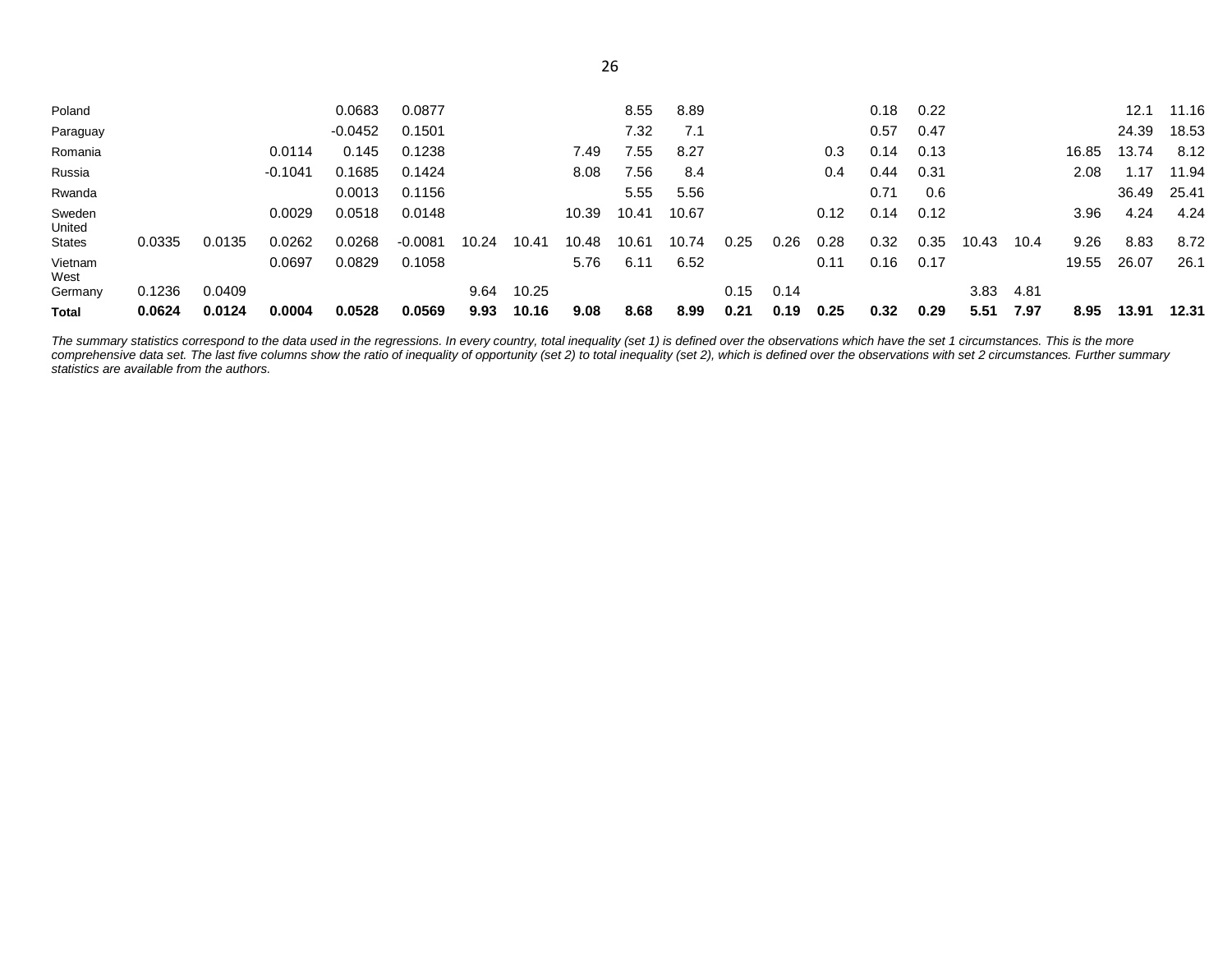## **Table 2. Summary statistics for Demographic and Health Surveys**

| Country               |           |           | Average annual growth rate of per capita GNI in<br>next 5 years |           |        |      |      |      | GNI per capita in constant 2005<br>USD (in natural logarithm) |      |      | Total inequality (Variance) |      |      |      |       |       | Ratio of inequality of opportunity to<br>total inequality (in percent) |       |       |
|-----------------------|-----------|-----------|-----------------------------------------------------------------|-----------|--------|------|------|------|---------------------------------------------------------------|------|------|-----------------------------|------|------|------|-------|-------|------------------------------------------------------------------------|-------|-------|
|                       | 1985      | 1990      | 1995                                                            | 2000      | 2005   | 1985 | 1990 | 1995 | 2000                                                          | 2005 | 1985 | 1990                        | 1995 | 2000 | 2005 | 1985  | 1990  | 1995                                                                   | 2000  | 2005  |
| Armenia               |           |           |                                                                 | 0.1783    | 0.0985 |      |      |      | 6.66                                                          | 7.55 |      |                             |      | 3.01 | 2.99 |       |       |                                                                        | 1.61  | 0.2   |
| Benin                 |           |           | $-0.006$                                                        | 0.0636    | 0.0333 |      |      | 6.01 | 5.98                                                          | 6.3  |      |                             | 4.97 | 5.42 | 5    |       |       | 32.3                                                                   | 30.34 | 32.56 |
| <b>Burkina Faso</b>   |           |           | $-0.0256$                                                       | 0.0964    | 0.0517 |      |      | 5.7  | 5.57                                                          | 6.06 |      |                             | 4.42 | 4.06 | 4.51 |       |       | 7.73                                                                   | 6.08  | 9.87  |
| Bangladesh            |           | 0.0039    | 0.0048                                                          | 0.0261    | 0.0735 |      | 5.99 | 6.01 | 6.03                                                          | 6.16 |      | 3.67                        | 3.66 | 3.47 | 3.07 |       | 0.28  | 0.85                                                                   | 0.03  | 0.11  |
| <b>Bolivia</b>        |           |           | $-0.0087$                                                       | 0.0048    | 0.1004 |      |      | 6.98 | 6.94                                                          | 6.96 |      |                             | 4    | 4.16 | 3.76 |       |       | 38.56                                                                  | 35.63 | 30.98 |
| Brazil                | 0.0611    | 0.067     | $-0.0783$                                                       |           |        | 7.94 | 8.25 | 8.58 |                                                               |      | 2.96 | 3.12                        | 2.41 |      |      | 25.49 | 26.46 | 15.37                                                                  |       |       |
| Cote d'Ivoire         |           |           | $-0.0473$                                                       | 0.0584    | 0.0216 |      |      | 6.76 | 6.52                                                          | 6.82 |      |                             | 4.05 | 4.06 | 3.84 |       |       | 11.21                                                                  | 14.99 | 7.4   |
| Cameroon              |           | $-0.0795$ |                                                                 | 0.076     | 0.0192 |      | 7.06 |      | 6.46                                                          | 6.84 |      | 4.56                        |      | 4.27 | 4.25 |       | 28.48 |                                                                        | 26.47 | 26.25 |
| Colombia<br>Dominican | $-0.0334$ | 0.1247    | $-0.0347$                                                       |           |        | 7.56 | 7.39 | 8.02 |                                                               |      | 4.49 | 4.06                        | 4.36 |      |      | 21.42 | 18.7  | 25.31                                                                  |       |       |
| Republic              | $-0.0294$ | 0.1251    | 0.0249                                                          | 0.0297    | 0.0657 | 7.36 | 7.21 | 7.84 | 7.96                                                          | 8.11 | 3.09 | 3.05                        | 2.66 | 2.52 | 2.26 | 9.27  | 11.91 | 9.43                                                                   | 5.74  | 5.12  |
| Egypt                 | $-0.0039$ | 0.0515    | 0.0539                                                          | $-0.033$  | 0.1103 | 6.9  | 6.88 | 7.14 | 7.41                                                          | 7.24 | 3.97 | 3.85                        | 3.64 | 3.48 | 3.14 | 41.61 | 37.07 | 36.5                                                                   | 32.15 | 30.45 |
| Ethiopia              |           |           |                                                                 | 0.0403    | 0.1103 |      |      |      | 4.96                                                          | 5.16 |      |                             |      | 5.88 | 6.16 |       |       |                                                                        | 6.02  | 7.66  |
| Ghana                 |           | -0.0412   | $-0.0647$                                                       | 0.1171    | 0.1521 |      | 6.33 | 6.12 | 5.8                                                           | 6.38 |      | 3.36                        | 3.65 | 3.67 | 3.72 |       | 16.87 | 27.28                                                                  | 25.37 | 23.4  |
| Guinea                |           |           |                                                                 | $-0.0498$ | 0.0455 |      |      |      | 5.92                                                          | 5.67 |      |                             |      | 4.46 | 4.46 |       |       |                                                                        | 10.98 | 8.22  |
| Guatemala             |           | 0.0606    | 0.0054                                                          | 0.0322    |        |      | 7.18 | 7.49 | 7.51                                                          |      |      | 4.13                        | 3.94 | 3.78 |      |       | 36.26 | 40.36                                                                  | 38.72 |       |
| Haiti                 |           |           | $-0.0017$                                                       | 0.0265    | 0.0516 |      |      | 6.1  | 6.09                                                          | 6.22 |      |                             | 4.43 | 4.09 | 3.93 |       |       | 0.55                                                                   | 1.22  | 0.47  |
| Indonesia             |           | 0.0953    | -0.1154                                                         | 0.1182    | 0.1322 |      | 6.72 | 7.19 | 6.62                                                          | 7.21 |      | 2.88                        | 2.78 | 2.25 | 2.45 |       | 2.13  | 1.51                                                                   | 2.19  | 2.1   |
| India                 |           |           | 0.0056                                                          | 0.0908    | 0.0971 |      |      | 6.2  | 6.22                                                          | 6.68 |      |                             | 5.67 | 5.32 | 5.07 |       |       | 12.27                                                                  | 14.92 | 15.26 |
| Jordan                |           | 0.0381    |                                                                 | 0.0534    | 0.0783 |      | 7.34 |      | 7.61                                                          | 7.88 |      | 2.4                         |      | 2.18 | 1.83 |       | 2.01  |                                                                        | 1.37  | 0.89  |
| Kazakhstan            |           |           | -0.0159                                                         | 0.1853    |        |      |      | 7.38 | 7.3                                                           |      |      |                             | 2.73 | 3.03 |      |       |       | 24.3                                                                   | 25.56 |       |
| Kenya                 |           | $-0.027$  | 0.0151                                                          | 0.046     | 0.0533 |      | 6.14 | 6.01 | 6.09                                                          | 6.32 |      | 3.22                        | 3.44 | 3.55 | 3.52 |       | 12.74 | 13.3                                                                   | 18.91 | 16.52 |
| Cambodia              |           |           |                                                                 | 0.0787    | 0.0692 |      |      |      | 5.83                                                          | 6.22 |      |                             |      | 5.35 | 4.8  |       |       |                                                                        | 0.75  | 2.82  |
| Madagascar            |           |           | $-0.0014$                                                       | $-0.01$   | 0.0642 |      |      | 5.66 | 5.65                                                          | 5.6  |      |                             | 3.64 | 3.43 | 3.77 |       |       | 25.15                                                                  | 30.14 | 29.17 |
| Mali                  |           | $-0.043$  | $-0.0334$                                                       | 0.1096    | 0.054  |      | 5.96 | 5.74 | 5.57                                                          | 6.12 |      | 3.45                        | 3.77 | 3.94 | 3.69 |       | 2.41  | 3.75                                                                   | 2.27  | 2.15  |
| Mozambique            |           |           |                                                                 | 0.0284    | 0.0642 |      |      |      | 5.53                                                          | 5.67 |      |                             |      | 4.23 | 4.63 |       |       |                                                                        | 42.41 | 38.79 |
| Malawi                |           |           | -0.0562                                                         | 0.0656    | 0.0701 |      |      | 5.32 | 5.04                                                          | 5.36 |      |                             | 2.55 | 2.58 | 2.65 |       |       | 6.4                                                                    | 10.52 | 13.87 |
| Namibia               |           |           | $-0.046$                                                        | 0.1191    | 0.0342 |      |      | 7.87 | 7.64                                                          | 8.23 |      |                             | 4.83 | 4.91 | 4.89 |       |       | 3.41                                                                   | 2.62  | 3.1   |
| Niger                 |           |           | $-0.0499$                                                       | 0.0677    | 0.0461 |      |      | 5.48 | 5.23                                                          | 5.57 |      |                             | 4.26 | 4.56 | 4.49 |       |       | 19.03                                                                  | 18.82 | 20.17 |
| Nigeria               |           | $-0.0532$ |                                                                 | 0.1746    | 0.0642 |      | 5.89 |      | 5.83                                                          | 6.7  |      | 3.73                        |      | 3.71 | 3.69 |       | 29.31 |                                                                        | 27.99 | 25.7  |
| Nicaragua             |           |           | 0.0043                                                          | 0.0161    |        |      |      | 6.95 | 6.97                                                          |      |      |                             | 5.7  | 5.52 |      |       |       | 33.57                                                                  | 32.6  |       |
| <b>Nepal</b>          |           |           | 0                                                               | 0.0507    | 0.0942 |      |      | 5.57 | 5.57                                                          | 5.83 |      |                             | 3    | 3.27 | 3.16 |       |       | 13.24                                                                  | 13.92 | 17.91 |
| Peru                  | $-0.0072$ | 0.1094    | $-0.0386$                                                       | 0.056     | 0.0983 | 7.36 | 7.33 | 7.87 | 7.68                                                          | 7.96 | 3.94 | 3.93                        | 3.51 | 3.48 | 3.22 | 34.51 | 32.1  | 34.73                                                                  | 34.89 | 35.91 |
| Philippines           |           |           | $-0.041$                                                        | 0.0198    | 0.0874 |      |      | 7.25 | 7.04                                                          | 7.14 |      |                             | 3.29 | 3.48 | 3.2  |       |       | 13.34                                                                  | 16.41 | 14.92 |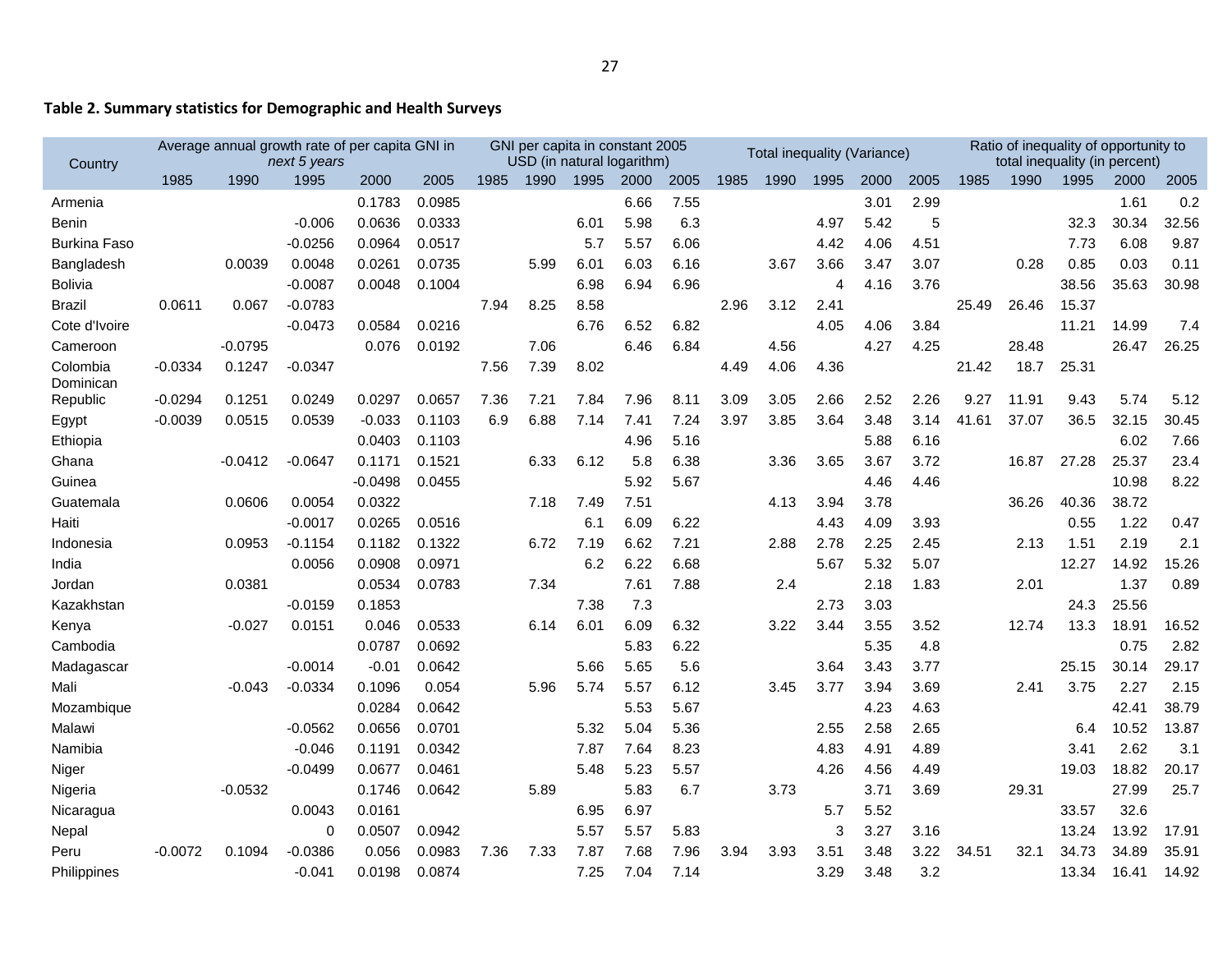| Rwanda            |        |           | $-0.0356$ | 0.0465    | 0.1079 |      |      | 5.62 | 5.44 | 5.67 |      |      | 2.86 | 3.02 | 2.92 |       |       | 3.57  | 11.67 | 6.87  |
|-------------------|--------|-----------|-----------|-----------|--------|------|------|------|------|------|------|------|------|------|------|-------|-------|-------|-------|-------|
|                   |        |           |           |           |        |      |      |      |      |      |      |      |      |      |      |       |       |       |       |       |
| Senegal           | 0.0368 | $-0.0759$ | $-0.0368$ | 0.0733    | 0.0336 | 6.67 | 6.85 | 6.47 | 6.29 | 6.65 | 3.51 | 3.33 | 3.52 | 3.4  | 3.3  | 2.65  | 7.11  | 4.76  | 3.64  | 6.21  |
| Turkey            |        |           | 0.0177    | 0.1291    | 0.0503 |      |      | 8.16 | 8.25 | 8.89 |      |      | 2.56 | 2.27 | 2.14 |       |       | 18.5  | 20.98 | 14.1  |
| Tanzania          |        | $-0.0104$ | 0.0805    | 0.0211    | 0.0481 |      | 5.48 | 5.43 | 5.83 | 5.94 |      | 3.22 | 3.47 | 3.41 | 3.77 |       | 12.24 | 17.59 | 16.82 | 17.29 |
| Uganda            |        | 0.0024    | $-0.041$  | 0.0264    | 0.0663 |      | 5.77 | 5.78 | 5.57 | 5.71 |      | 2.92 | 2.87 | 2.95 | 3.13 |       | 0.52  | 0.57  | .12   | 2.21  |
| <b>Uzbekistan</b> |        |           | $-0.0312$ | $-0.011$  |        |      |      | 6.58 | 6.42 |      |      |      | 2.56 | 2.65 |      |       |       | 30.29 | 34.93 |       |
| Vietnam           |        |           | 0.048     | 0.0891    | 0.1038 |      |      | 5.92 | 6.16 | 6.6  |      |      | 4.01 | 3.84 | 3.67 |       |       | 13.53 | 18.58 | 19.91 |
| Zambia            |        | $-0.0368$ | $-0.0464$ | 0.1075    |        |      | 6.28 | 6.09 | 5.86 |      |      | 4.23 | 4.53 | 4.6  |      |       | 8.45  | 5.28  | 6.21  |       |
| Zimbabwe          |        | $-0.0688$ | -0.072    | $-0.0636$ | 0.051  |      | 7.03 | 6.69 | 6.33 | 6.01 |      | 3.86 | 3.72 | 3.83 | 4    |       | 2.81  | 2.46  | 3.11  | 1.34  |
| <b>Total</b>      | 0.004  | 0.0128    | -0.0196   | 0.0589    | 0.0715 | 7.3  | 6.69 | 6.59 | 6.34 | 6.56 | 3.66 | 3.52 | 3.69 | 3.78 | 3.69 | 22.49 | 15.15 | 16.06 | 16.22 | 14    |

*The summary statistics correspond to the data used in the regressions. Further summary statistics are available from the authors.*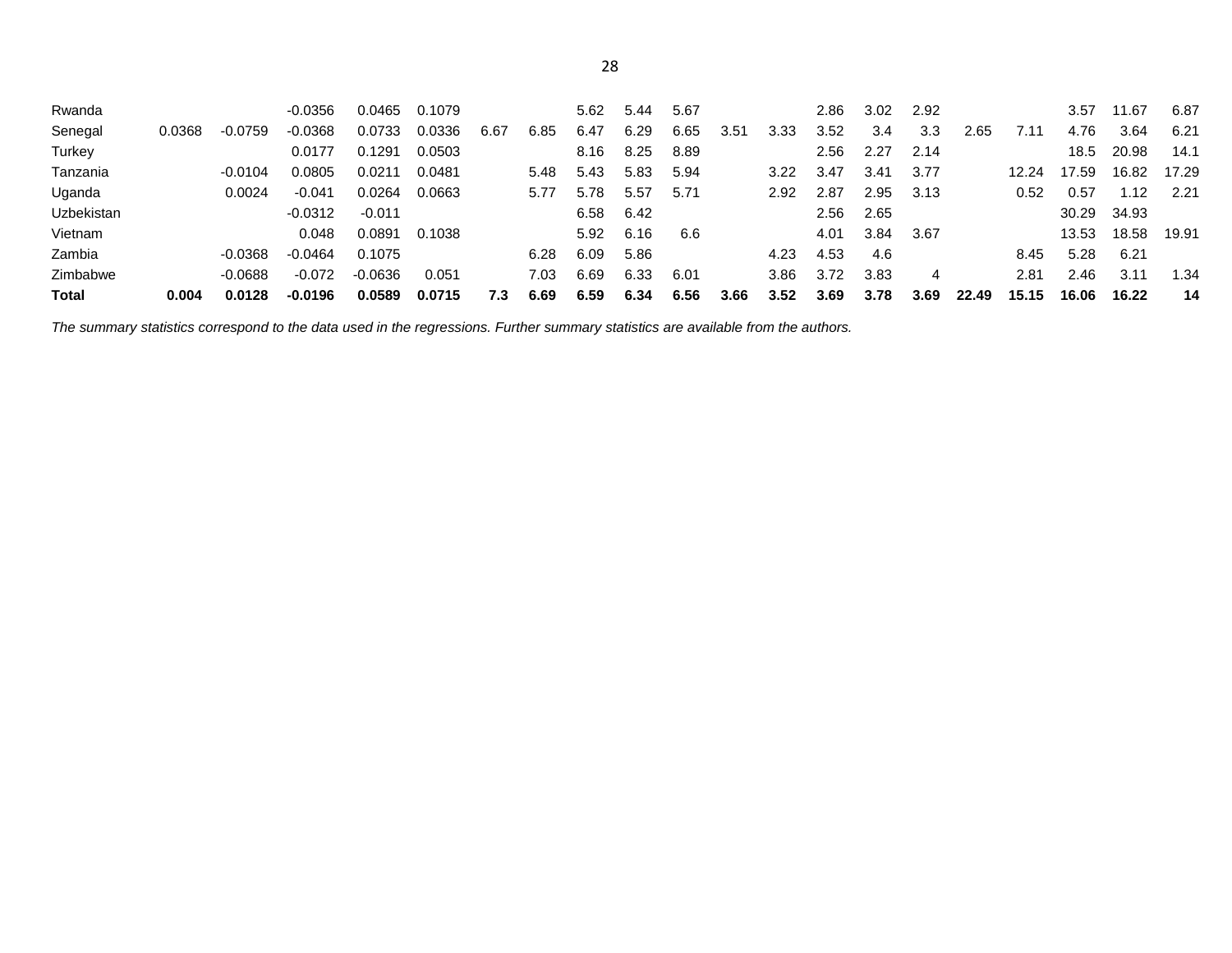## **Table 3. Economic growth on total inequality**

*Income/expenditure survey sample*

|                                   |             |             | Long-run- | Difference  |            | System-GMM |            |
|-----------------------------------|-------------|-------------|-----------|-------------|------------|------------|------------|
|                                   | <b>OLS</b>  | FE          | OLS       | <b>GMM</b>  | Full       | Collapse   | PCA        |
|                                   | (1)         | (2)         | (3)       | (4)         | (5)        | (6)        | (7)        |
| Log initial GDP per capita        | $-0.005$    | $-0.206***$ | $-0.007$  | $-0.190***$ | $-0.016$   | $-0.030$   | $-0.037**$ |
|                                   | (0.004)     | (0.051)     | (0.006)   | (0.045)     | (0.012)    | (0.027)    | (0.015)    |
| Total inequality (set 1) (lagged) | $-0.037*$   | $-0.174*$   | 0.000     | $-0.219*$   | $-0.102**$ | $-0.241*$  | $-0.199$   |
|                                   | (0.021)     | (0.092)     | (0.020)   | (0.127)     | (0.045)    | (0.125)    | (0.119)    |
| Fem. second. educ. (lagged)       | 0.052       | $1.138**$   | $-0.005$  | $2.379**$   | $0.137*$   | 0.478      | 0.222      |
|                                   | (0.049)     | (0.516)     | (0.060)   | (0.992)     | (0.069)    | (0.322)    | (0.158)    |
| Male second. educ. (lagged)       | $-0.021$    | $-0.952$    | 0.071     | $-2.272**$  | $-0.099$   | $-0.642$   | $-0.236$   |
|                                   | (0.056)     | (0.579)     | (0.068)   | (1.087)     | (0.100)    | (0.428)    | (0.229)    |
| Price level of inv. (lagged)      | $-0.001***$ | 0.000       | $-0.000$  | $-0.000$    | $-0.001*$  | $-0.001$   | $-0.000$   |
|                                   | (0.000)     | (0.001)     | (0.000)   | (0.001)     | (0.000)    | (0.001)    | (0.000)    |
| Indicator of income data          | $-0.015$    |             | $-0.020$  |             | 0.010      | 0.051      | 0.057      |
|                                   | (0.010)     |             | (0.015)   |             | (0.029)    | (0.056)    | (0.043)    |
| Constant                          | $0.156***$  | $1.805***$  | $0.112**$ |             | $0.251***$ | $0.492**$  | $0.422***$ |
|                                   | (0.037)     | (0.429)     | (0.043)   |             | (0.077)    | (0.214)    | (0.134)    |
| Observations                      | 118         | 118         | 43        | 75          | 118        | 118        | 118        |
| <b>PCA</b>                        |             |             |           |             |            |            | Yes        |
| Collapse                          |             |             |           |             |            | Yes        |            |
| Countries                         |             | 43          |           | 43          | 43         | 43         | 43         |
| Instruments                       |             |             |           | 37          | 56         | 28         | 24         |
| Hansen                            |             |             |           | 0.840       | 0.930      | 0.142      | 0.0000214  |
| Sargan                            |             |             |           | 0.0159      | 0.0189     | 0.000765   | 0.500      |
| AR1                               |             |             |           | 0.325       | 0.0585     | 0.133      | 0.0485     |
| AR <sub>2</sub>                   |             |             |           | 0.819       | 0.356      | 0.682      | 0.407      |
| Components                        |             |             |           |             |            |            | 18         |

One-step GMM estimation method. Standard errors in parentheses. Period dummies not reported. LR-OLS omits period dummies and uses average annual growth over the last decade a particular country is observed for. Education defined as proportion of adult (fe)male population with some secondary education or above. Sources: Country-specific household surveys, World Development Indicators, Penn World Tables, and Lutz et al. (2007, 2010). Inequality indices are constructed using household income or expenditure data.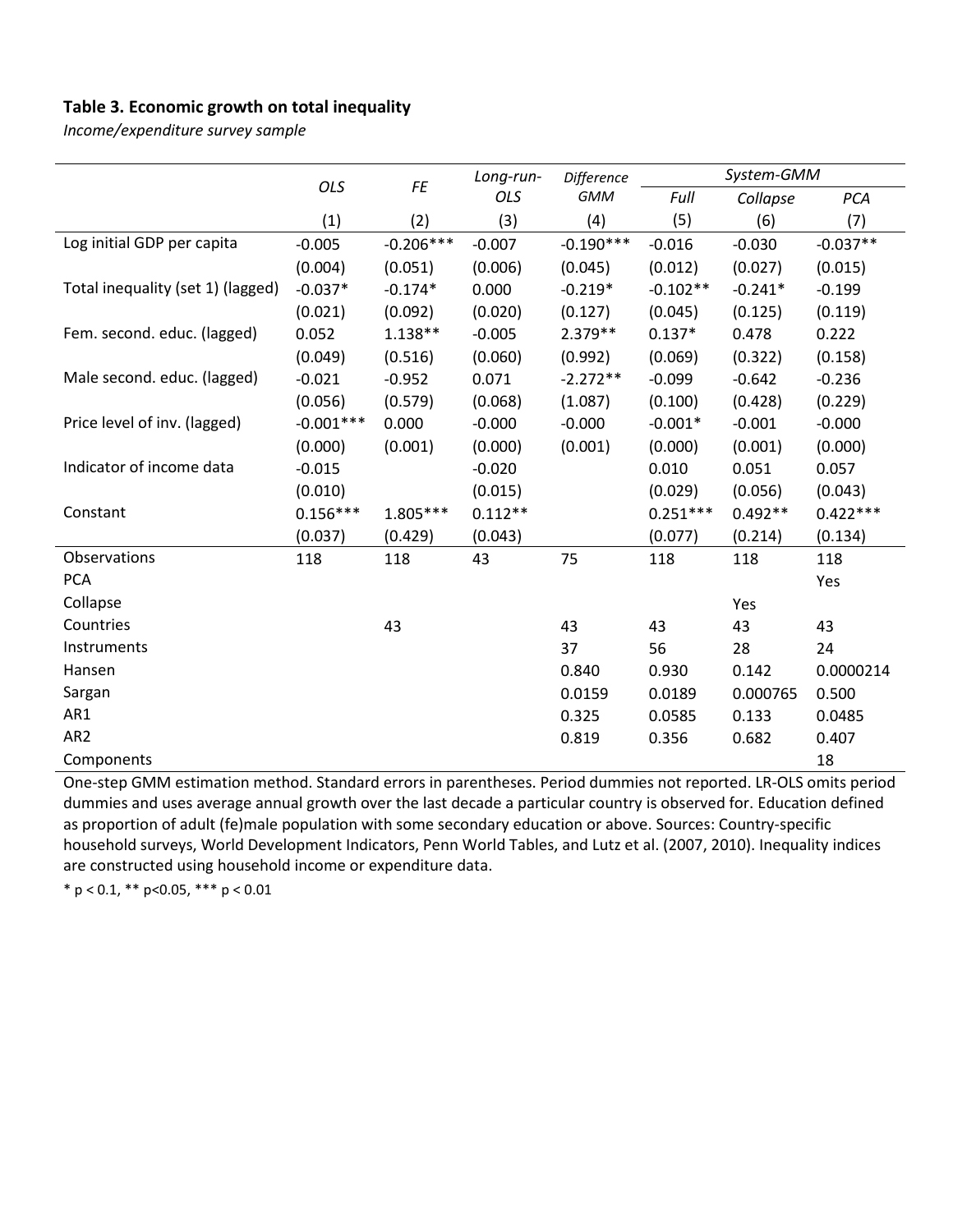## **Table 4. Economic growth on total inequality**

*Demographic and Health Survey sample*

|                              | OLS      | FE          | Long-run- | Difference  |          | System-GMM |            |
|------------------------------|----------|-------------|-----------|-------------|----------|------------|------------|
|                              |          |             | OLS       | <b>GMM</b>  | Full     | Collapse   | <b>PCA</b> |
|                              | (1)      | (2)         | (3)       | (4)         | (5)      | (6)        | (7)        |
| Log initial GDP per capita   | $-0.001$ | $-0.138***$ | $-0.006$  | $-0.166***$ | $-0.006$ | $-0.024$   | 0.020      |
|                              | (0.006)  | (0.026)     | (0.009)   | (0.034)     | (0.009)  | (0.021)    | (0.031)    |
| Total inequality (lagged)    | $-0.001$ | 0.016       | $-0.006$  | 0.037       | 0.003    | $-0.022$   | 0.034      |
|                              | (0.004)  | (0.022)     | (0.005)   | (0.025)     | (0.009)  | (0.045)    | (0.049)    |
| Fem. second. educ. (lagged)  | 0.053    | 0.284       | $-0.178$  | 0.682       | 0.097    | 0.223      | 0.117      |
|                              | (0.104)  | (0.523)     | (0.145)   | (0.824)     | (0.183)  | (0.320)    | (0.839)    |
| Male second. educ. (lagged)  | $-0.003$ | $-0.236$    | $0.217*$  | $-0.400$    | $-0.027$ | $-0.137$   | $-0.278$   |
|                              | (0.083)  | (0.468)     | (0.118)   | (0.753)     | (0.166)  | (0.360)    | (0.883)    |
| Price level of inv. (lagged) | $-0.000$ | 0.000       | 0.000     | 0.000       | 0.000    | $-0.000$   | $0.001***$ |
|                              | (0.000)  | (0.000)     | (0.000)   | (0.000)     | (0.000)  | (0.000)    | (0.000)    |
| Constant                     | 0.011    | $0.790***$  | 0.085     |             | 0.017    | 0.243      | $-0.287$   |
|                              | (0.057)  | (0.202)     | (0.061)   |             | (0.096)  | (0.321)    | (0.359)    |
| Observations                 | 134      | 134         | 42        | 89          | 134      | 134        | 134        |
| <b>PCA</b>                   |          |             |           |             |          |            | Yes        |
| Collapse                     |          |             |           |             |          | Yes        |            |
| Countries                    |          | 42          |           | 42          | 42       | 42         | 42         |
| Instruments                  |          |             |           | 52          | 73       | 29         | 22         |
| Hansen                       |          |             |           | 0.965       | 0.999    | 0.359      | 0.214      |
| Sargan                       |          |             |           | 0.0397      | 0.107    | 0.205      | 0.698      |
| AR1                          |          |             |           | 0.0665      | 0.000704 | 0.000923   | 0.00996    |
| AR <sub>2</sub>              |          |             |           | 0.242       | 0.121    | 0.184      | 0.230      |
| Components                   |          |             |           |             |          |            | 17         |

One-step GMM estimation method. Standard errors in parentheses. Period dummies not reported. LR-OLS omits period dummies and uses average annual growth over the last decade a particular country is observed for. Education defined as proportion of adult (fe)male population with some secondary education or above. Sources: Country-specific household surveys, World Development Indicators, Penn World Tables, and Lutz et al. (2007, 2010). Inequality indices are constructed using data from the Demographic and Health Surveys.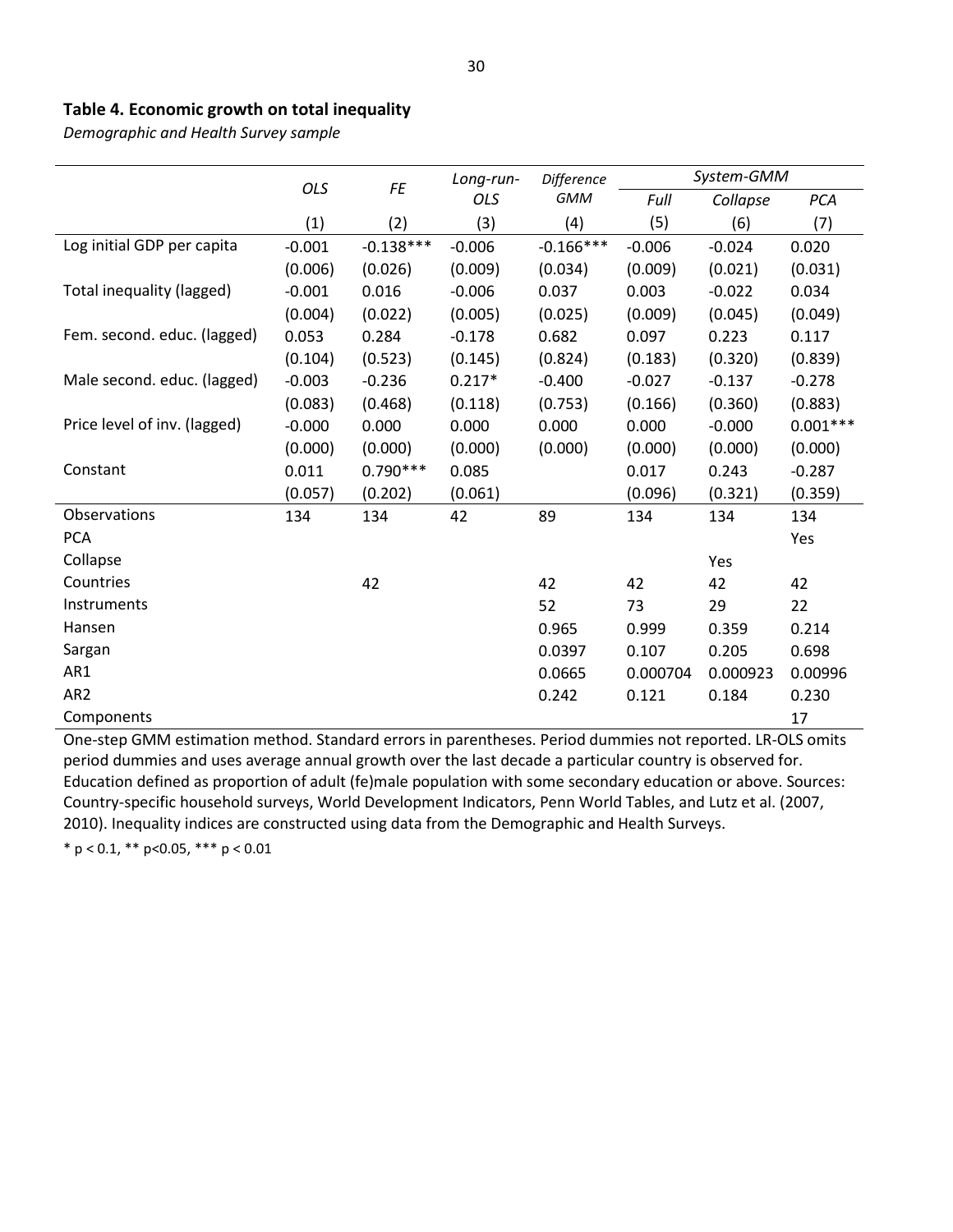## **Table 5. Economic growth on inequality of opportunity and residual inequality**

*Income/expenditure survey sample*

|                              |            |             | Long-         | Difference  |            | System-GMM |            |
|------------------------------|------------|-------------|---------------|-------------|------------|------------|------------|
|                              | OLS        | FE          | $run-$<br>OLS | <b>GMM</b>  | Full       | Collapse   | PCA        |
|                              | (1)        | (2)         | (3)           | (4)         | (5)        | (6)        | (7)        |
| Log initial GDP per capita   | $-0.003$   | $-0.224***$ | $-0.007$      | $-0.219***$ | $-0.016$   | $-0.027$   | $-0.036**$ |
|                              | (0.005)    | (0.050)     | (0.006)       | (0.051)     | (0.012)    | (0.025)    | (0.018)    |
| Residual inequality (set 2)  |            |             |               |             |            |            |            |
| (lagged)                     | $-0.036$   | $-0.210$    | 0.029         | $-0.228$    | $-0.099$   | $-0.114$   | $-0.252*$  |
|                              | (0.035)    | (0.145)     | (0.075)       | (0.211)     | (0.079)    | (0.239)    | (0.128)    |
| Inequality of Opportunity    |            |             |               |             |            |            |            |
| (set 2) (lagged)             | $-0.070$   | $-0.050$    | $-0.072$      | $-0.088$    | $-0.156$   | $-0.679$   | $-0.388$   |
|                              | (0.074)    | (0.193)     | (0.087)       | (0.244)     | (0.172)    | (0.534)    | (0.377)    |
| Fem. second. educ.           |            |             |               |             |            |            |            |
| (lagged)                     | 0.069      | $0.991*$    | $-0.008$      | $2.256**$   | 0.102      | 0.380      | 0.194      |
| Male second. educ.           | (0.046)    | (0.497)     | (0.081)       | (0.993)     | (0.070)    | (0.364)    | (0.150)    |
| (lagged)                     | $-0.052$   | $-0.819$    | 0.080         | $-2.210**$  | $-0.078$   | $-0.613$   | $-0.213$   |
|                              | (0.055)    | (0.563)     | (0.111)       | (1.083)     | (0.091)    | (0.530)    | (0.233)    |
| Price level of inv. (lagged) | $-0.001**$ | 0.000       | $-0.000$      | $-0.000$    | $-0.000$   | 0.000      | $-0.000$   |
|                              | (0.000)    | (0.001)     | (0.000)       | (0.001)     | (0.000)    | (0.001)    | (0.001)    |
| Indicator of income data     | $-0.023*$  |             | $-0.026$      |             | 0.007      | 0.015      | 0.054      |
|                              | (0.011)    |             | (0.016)       |             | (0.032)    | (0.090)    | (0.059)    |
| Constant                     | $0.143***$ | $1.933***$  | $0.102*$      |             | $0.243***$ | $0.441*$   | $0.441***$ |
|                              | (0.041)    | (0.445)     | (0.058)       |             | (0.087)    | (0.221)    | (0.114)    |
| Observations                 | 118        | 118         | 43            | 75          | 118        | 118        | 118        |
| <b>PCA</b>                   |            |             |               |             |            |            | Yes        |
| Collapse                     |            |             |               |             |            | Yes        |            |
| Countries                    |            | 43          |               | 43          | 43         | 43         | 43         |
| Instruments                  |            |             |               | 44          | 65         | 35         | 29         |
| Hansen                       |            |             |               | 0.761       | 0.949      | 0.273      | 0.00145    |
| Sargan                       |            |             |               | 0.0160      | 0.0268     | 0.00479    | 0.0403     |
| AR1                          |            |             |               | 0.296       | 0.0420     | 0.131      | 0.101      |
| AR <sub>2</sub>              |            |             |               | 0.721       | 0.398      | 0.719      | 0.445      |
| Components                   |            |             |               |             |            |            | 19         |

One-step GMM estimation method. Standard errors in parentheses. Period dummies not reported. LR-OLS omits period dummies and uses average annual growth over the last decade a particular country is observed for. Quartic polynomial in the number of types included throughout. Education defined as proportion of adult (fe)male population with some secondary education or above. Sources: Country-specific household surveys, World Development Indicators, Penn World Tables, and Lutz et al. (2007, 2010). Inequality indices are constructed using household income or expenditure data.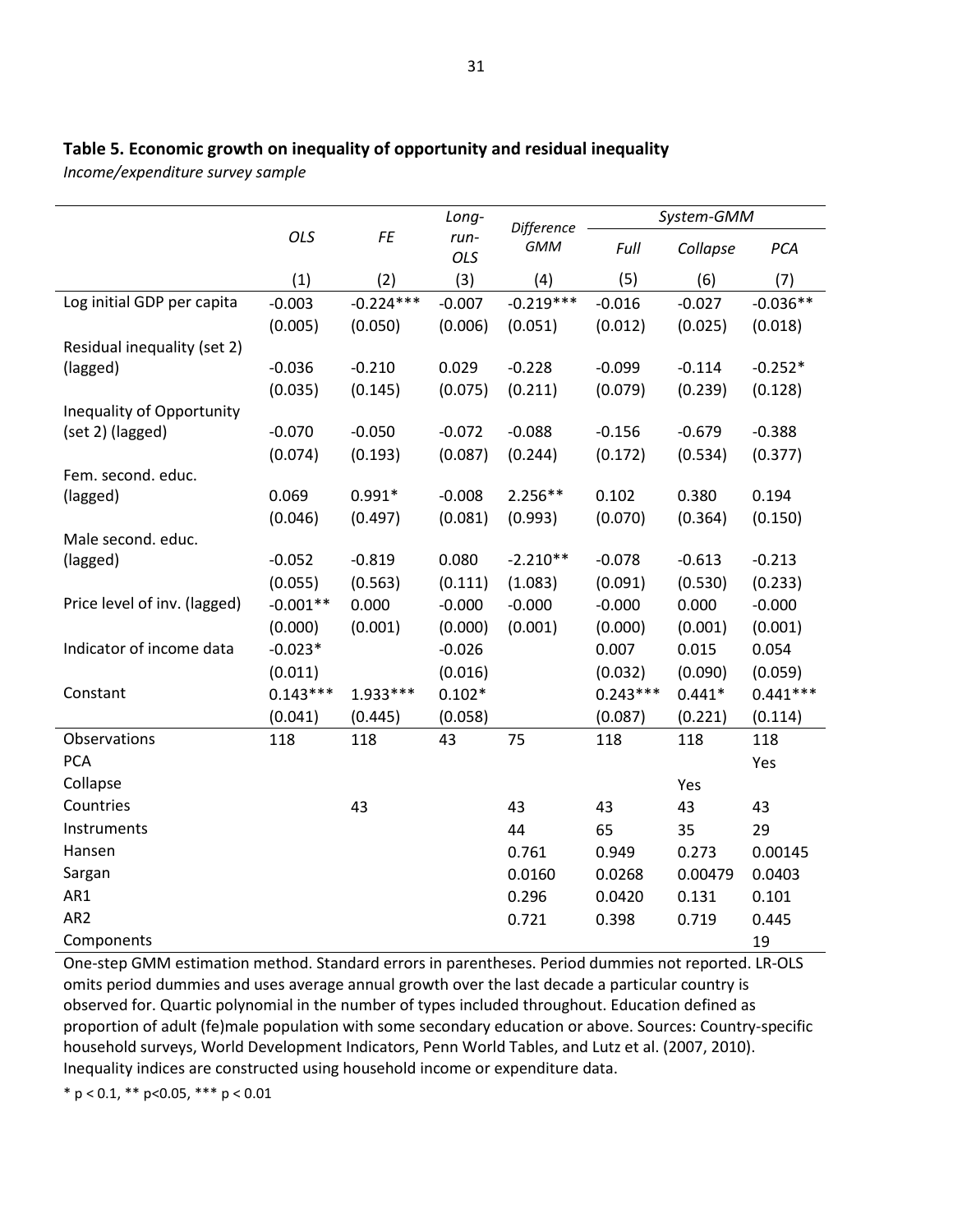## **Table 6. Economic growth on inequality of opportunity and residual inequality**

*Demographic and Health Survey sample*

|                                    | <b>OLS</b> | FE         | Long-run-<br>OLS | Difference<br><b>GMM</b> |           | System-GMM |           |
|------------------------------------|------------|------------|------------------|--------------------------|-----------|------------|-----------|
|                                    |            |            |                  |                          | Full      | Collapse   | PCA       |
|                                    | (1)        | (2)        | (3)              | (4)                      | (5)       | (6)        | (7)       |
| Log initial GDP per capita         | $-0.003$   | $-0.005$   | $-0.137***$      | $-0.158***$              | $-0.017*$ | $-0.022$   | 0.003     |
|                                    | (0.007)    | (0.010)    | (0.028)          | (0.033)                  | (0.010)   | (0.020)    | (0.018)   |
| Residual inequality (lagged)       | $-0.001$   | $-0.001$   | 0.022            | 0.014                    | $-0.006$  | 0.009      | 0.019     |
|                                    | (0.006)    | (0.007)    | (0.031)          | (0.037)                  | (0.012)   | (0.039)    | (0.048)   |
| Inequality of Opportunity (lagged) | 0.006      | $-0.017**$ | 0.005            | 0.040                    | 0.015     | 0.050      | 0.012     |
|                                    | (0.007)    | (0.008)    | (0.040)          | (0.035)                  | (0.011)   | (0.048)    | (0.038)   |
| Fem. second. educ. (lagged)        | 0.047      | $-0.176$   | 0.365            | 0.753                    | 0.170     | 0.115      | 0.222     |
|                                    | (0.106)    | (0.150)    | (0.621)          | (0.865)                  | (0.159)   | (0.286)    | (0.538)   |
| Male second. educ. (lagged)        | 0.001      | $0.232*$   | $-0.350$         | $-0.632$                 | $-0.104$  | $-0.063$   | $-0.233$  |
|                                    | (0.098)    | (0.133)    | (0.546)          | (0.769)                  | (0.136)   | (0.318)    | (0.403)   |
| Price level of inv. (lagged)       | $-0.000$   | 0.000      | 0.000            | $-0.000$                 | $-0.000$  | $-0.000$   | $0.001**$ |
|                                    | (0.000)    | (0.000)    | (0.000)          | (0.000)                  | (0.000)   | (0.000)    | (0.000)   |
| Constant                           | 0.025      | 0.061      | $0.808***$       |                          | 0.128     | 0.093      | $-0.119$  |
|                                    | (0.061)    | (0.070)    | (0.238)          |                          | (0.097)   | (0.260)    | (0.227)   |
| Observations                       | 134        | 42         | 134              | 89                       | 134       | 134        | 134       |
| <b>PCA</b>                         |            |            |                  |                          |           |            | Yes       |
| Collapse                           |            |            |                  |                          |           | Yes        |           |
| Countries                          |            |            | 42               | 42                       | 42        | 42         | 42        |
| Instruments                        |            |            |                  | 63                       | 88        | 37         | 30        |
| Hansen                             |            |            |                  | 0.985                    | 1.000     | 0.363      | 0.468     |
| Sargan                             |            |            |                  | 0.0357                   | 0.149     | 0.268      | 0.605     |
| AR1                                |            |            |                  |                          |           |            | 0.0016    |
|                                    |            |            |                  | 0.0234                   | 0.000605  | 0.000757   | 3         |
| AR <sub>2</sub>                    |            |            |                  | 0.117                    | 0.102     | 0.203      | 0.136     |
| Components                         |            |            |                  |                          |           |            | 21        |

One-step GMM estimation method. Standard errors in parentheses. Period dummies not reported. LR-OLS omits period dummies and uses average annual growth over the last decade a particular country is observed for. Quartic polynomial in the number of types included throughout. Education defined as proportion of adult (fe)male population with some secondary education or above. Sources: Country-specific household surveys, World Development Indicators, Penn World Tables, and Lutz et al. (2007, 2010). Inequality indices are constructed using data from the Demographic and Health Surveys.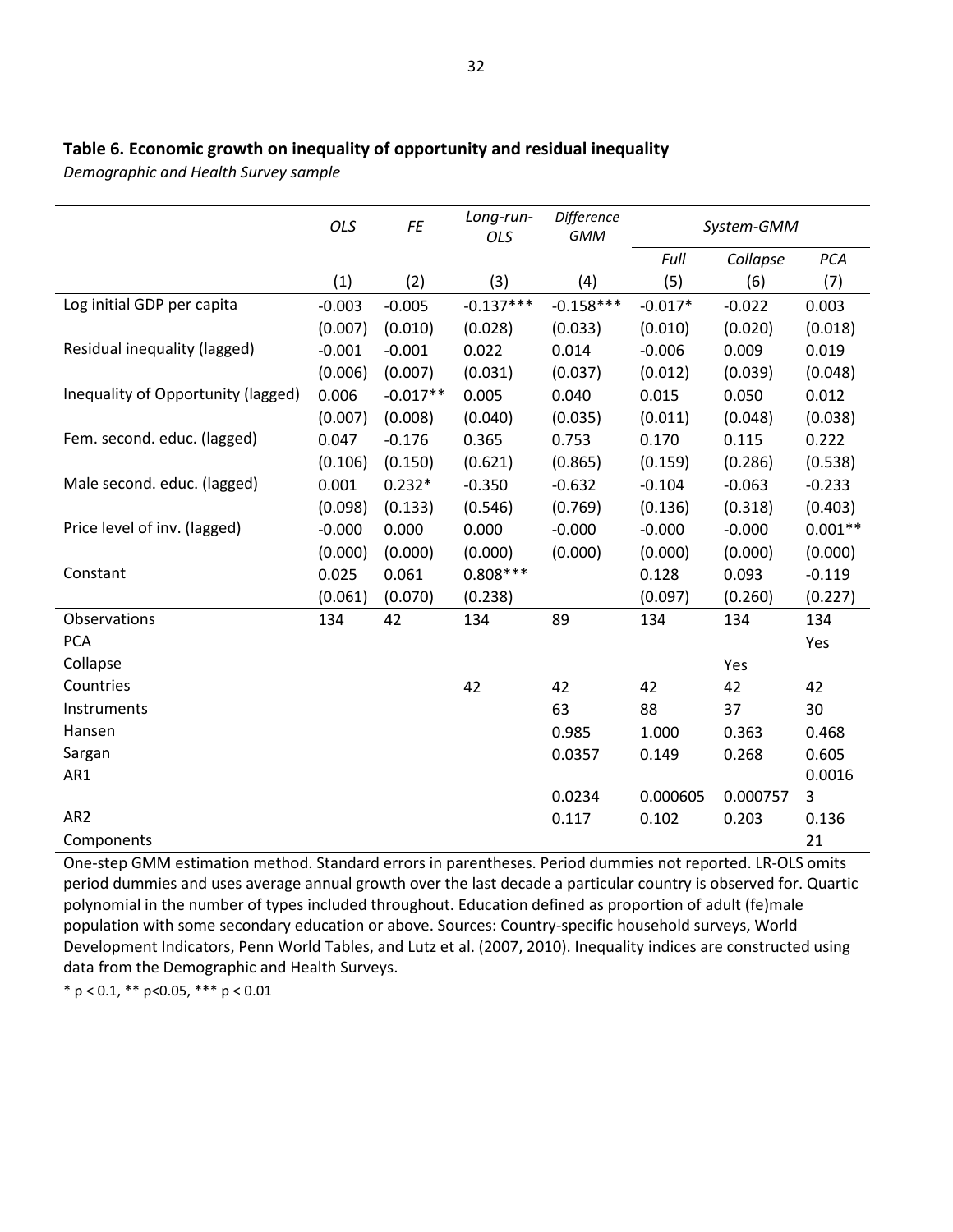| <b>Country</b>  | <b>Source</b>               | Welfare<br><b>Variable</b> |              |              |              |              | <b>Circumstance variable</b> |              |              |              |              |              |              |                     |                       | <b>Number</b><br>of Types |               |               | <b>Survey years</b> |               |                  |
|-----------------|-----------------------------|----------------------------|--------------|--------------|--------------|--------------|------------------------------|--------------|--------------|--------------|--------------|--------------|--------------|---------------------|-----------------------|---------------------------|---------------|---------------|---------------------|---------------|------------------|
|                 |                             |                            | gender       | ethnicity    | language     | religion     | citizen                      | immigrant    | country born | disability   | father educ  | mother educ  | birth region | region of residence | Set<br>$\overline{1}$ | Set 2                     | 1981-<br>1985 | 1986-<br>1990 | 1991-<br>1995       | 1996-<br>2000 | $2001 -$<br>2005 |
| Australia       | LIS                         | Income                     | $\mathbf{1}$ |              |              |              |                              |              | $\mathbf{1}$ |              |              |              |              | $\mathbf{1}$        | 10                    | 70                        | 1985          | 1989          | 1995                |               |                  |
| Austria         | LIS                         | Income                     | $\mathbf{1}$ |              |              |              | $1\,$                        |              |              |              |              |              |              | $\mathbf{1}$        | 8                     | 44                        |               |               | 1995                | 2000          | 2004             |
| Bangladesh      | <b>I2D2</b>                 | Expenditure                | $\mathbf{1}$ |              |              | $\mathbf 1$  |                              |              |              |              |              |              |              |                     | 10                    | 10                        |               |               | 1991                | 2000          | 2005             |
| Belgium         | LIS                         | Income                     | $\mathbf{1}$ |              |              |              | $\mathbf{1}$                 |              |              |              |              |              |              | $\mathbf{1}$        | 11                    | 25                        |               |               | 1995                | 2000          |                  |
| Belize          | 12D2                        | Income                     | 1            | 1            |              |              |                              |              |              |              |              |              |              | 1                   | 10                    | 92                        |               |               | 1994                | 1999          |                  |
| Bolivia         | SEDLAC                      | Income                     | $\mathbf{1}$ | 1            | $\mathbf{1}$ |              |                              |              |              |              |              |              |              | $\mathbf{1}$        | 50                    | 325                       |               |               |                     | 2000          | 2005             |
| <b>Brazil</b>   | SEDLAC                      | Income                     | 1            | $\mathbf{1}$ |              |              |                              |              |              |              |              |              | $\mathbf{1}$ |                     | 259                   | 259                       |               |               | 1995                | 1999          | 2005             |
| <b>Bulgaria</b> | 12D2                        | Expenditure                | $\mathbf{1}$ | $\mathbf{1}$ |              |              |                              |              |              |              |              |              |              | $\mathbf{1}$        | 66                    | 120                       |               |               | 1995                | 2001          |                  |
| Canada          | LIS                         | Income                     | 1            |              |              |              |                              | $\mathbf{1}$ |              | $\mathbf{1}$ |              |              |              | 1                   | 8                     | 22                        | 1981          | 1987          | 1991                | 2000          | 2004             |
| Chile           | SEDLAC                      | Income                     | $\mathbf{1}$ | $\mathbf{1}$ | $\mathbf{1}$ |              |                              |              |              |              |              |              |              | $\mathbf{1}$        | 30                    | 427                       |               |               |                     | 2000          | 2003             |
|                 | National<br>Quality of Life |                            |              |              |              |              |                              |              |              |              |              |              |              |                     |                       |                           |               |               |                     |               |                  |
| Colombia        | Survey                      | Expenditure                | $\mathbf{1}$ |              |              |              |                              |              |              |              | $\mathbf{1}$ | $\mathbf{1}$ | $\mathbf{1}$ |                     | 994                   | 994                       |               |               |                     | 1997          | 2003             |
| Czech Republic  | LIS                         | Income                     | $\mathbf{1}$ |              |              |              | $\mathbf{1}$                 |              |              | $\mathbf{1}$ |              |              |              | $\mathbf{1}$        | 18                    | 182                       |               |               |                     | 1996          | 2004             |
| Denmark         | LIS                         | Income                     | 1            |              |              |              |                              | 1            |              | $\mathbf{1}$ |              |              |              | $\mathbf{1}$        | 8                     | 213                       |               | 1987          | 1995                | 2000          | 2004             |
| Estonia         | LIS                         | Income                     | $\mathbf{1}$ | $\mathbf{1}$ |              |              | $\mathbf{1}$                 |              |              | $\mathbf{1}$ |              |              |              | 1                   | 43                    | 418                       |               |               |                     | 2000          | 2004             |
| Finland         | LIS                         | Income                     | $\mathbf{1}$ |              | $\mathbf{1}$ |              |                              |              |              | $\mathbf{1}$ |              |              |              | 1                   | 67                    | 506                       |               |               | 1995                | 2000          | 2004             |
| France          | LIS                         | Income                     | 1            |              |              |              | $\mathbf{1}$                 |              |              |              |              |              |              | 1                   | 10                    | 209                       |               |               | 1994                | 2000          | 2005             |
| Germany         | LIS                         | Income                     | $\mathbf{1}$ |              |              |              |                              |              | 1            | $\mathbf{1}$ |              |              |              | 1                   | 108                   | 1025                      |               |               | 1994                | 2000          | 2004             |
| Ghana           | 12D2                        | Expenditure                | $\mathbf{1}$ | $\mathbf{1}$ |              |              |                              |              |              |              |              |              |              | 1                   | 10                    | 85                        |               |               | 1991                | 1998          | 2005             |
| Greece          | LIS                         | Income                     | 1            |              |              |              | $\mathbf{1}$                 |              |              | $\mathbf{1}$ |              |              |              | 1                   | 12                    | 45                        |               |               | 1995                | 2000          | 2004             |
| Guyana          | 12D2                        | Income                     | 1            | $\mathbf{1}$ |              |              |                              |              |              |              |              |              |              | 1                   | 12                    | 113                       |               |               | 1992                | 1999          |                  |
| Hungary         | LIS                         | Income                     | $\mathbf{1}$ | $\mathbf{1}$ |              |              |                              |              |              |              |              |              |              | $\mathbf{1}$        | 4                     | 16                        |               |               | 1994                | 1999          | 2005             |
| India           | <b>I2D2</b>                 | Expenditure                | $\mathbf{1}$ | 1            |              | $\mathbf{1}$ |                              |              |              |              |              |              |              | 1                   | 38                    | 1224                      |               |               | 1993                | 1999          | 2004             |

# **Table A1. List of countries included in the Income and Expenditure Surveys sample**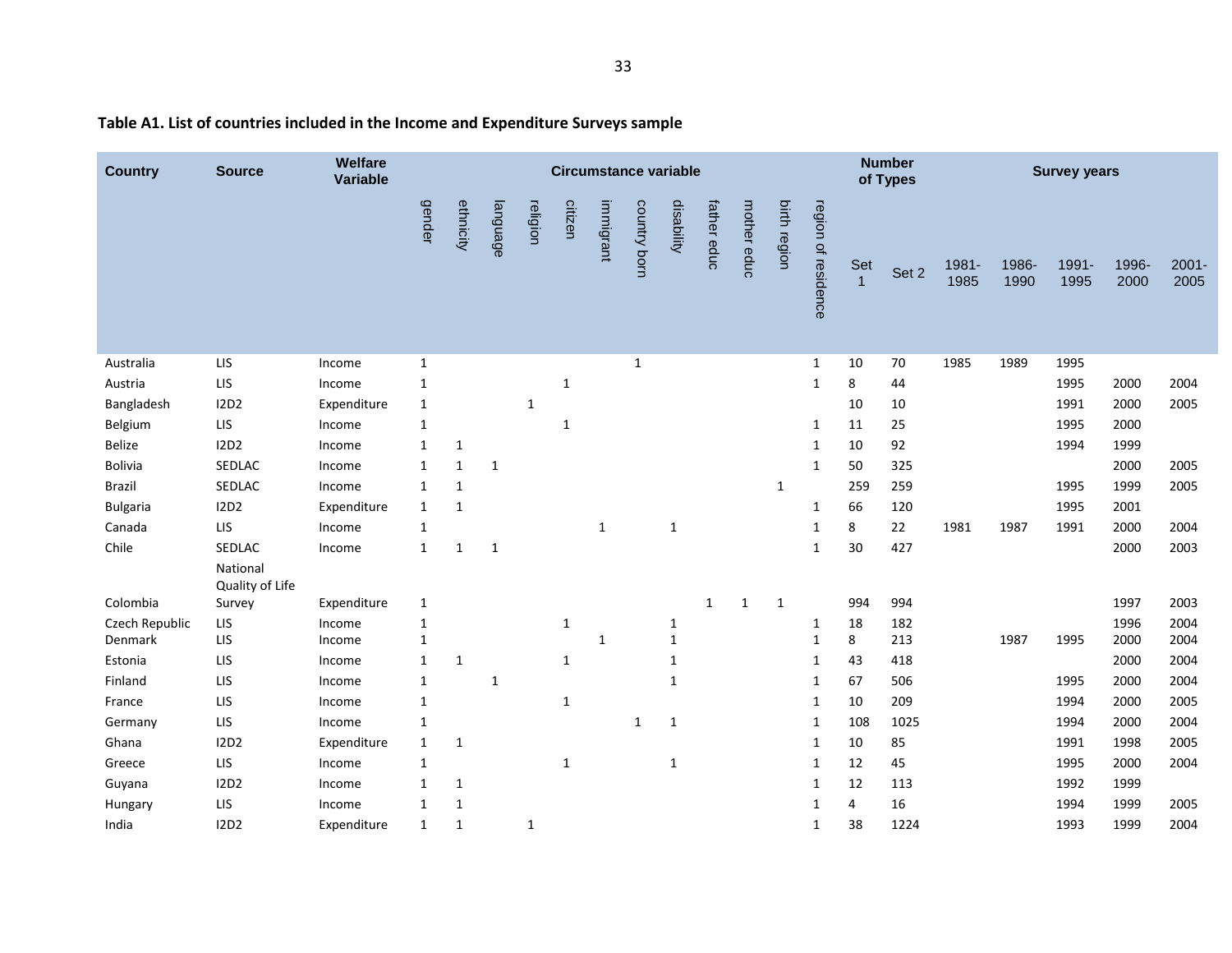| Ireland                                     | <b>LIS</b>                      | Income      |              |              |              |   |              |   | 1            | 1            |              |   |              | 1            | 15  | 90  |      |                | 1995 | 2000 | 2004 |
|---------------------------------------------|---------------------------------|-------------|--------------|--------------|--------------|---|--------------|---|--------------|--------------|--------------|---|--------------|--------------|-----|-----|------|----------------|------|------|------|
| Israel                                      | LIS                             | Income      | 1            | 1            |              |   |              |   |              |              |              |   |              |              | 8   | 8   |      | 1986           | 1992 | 1997 | 2005 |
| Italy                                       | LIS                             | Income      | 1            |              |              |   |              |   | 1            | 1            |              |   |              | 1            | 16  | 271 |      | 1989           | 1995 | 2000 | 2004 |
| Kyrgyzstan                                  | <b>I2D2</b>                     | Expenditure | $\mathbf{1}$ |              |              |   |              |   | 1            |              |              |   |              | 1            | 16  | 136 |      |                |      | 1997 | 2002 |
| Luxembourg                                  | LIS                             | Income      | 1            |              |              |   | 1            |   |              |              |              |   |              |              | 6   | 6   |      |                | 1994 | 2000 | 2004 |
| Nicaragua                                   | SEDLAC                          | Income      | 1            | 1            | $\mathbf{1}$ |   |              |   |              |              |              |   | 1            |              | 139 | 139 |      |                |      | 2001 | 2005 |
| Norway                                      | LIS                             | Income      | 1            |              |              |   |              | 1 | 1            | 1            |              |   |              | 1            | 83  | 255 |      |                |      | 2000 | 2004 |
|                                             | Living<br>Standard<br>Household |             |              |              |              |   |              |   |              |              |              |   |              |              |     |     |      |                |      |      |      |
| Panama                                      | Survey                          | Expenditure | 1            |              | 1            |   |              |   | $\mathbf{1}$ |              | $\mathbf{1}$ | 1 |              |              | 499 | 499 |      |                |      | 1997 | 2003 |
| Paraguay                                    | SEDLAC                          | Income      | 1            |              | $\mathbf{1}$ |   |              |   |              |              |              |   | 1            |              | 109 | 109 |      |                |      | 1999 | 2005 |
| Peru                                        | SEDLAC                          | Income      | 1            | $\mathbf{1}$ |              |   |              |   |              |              |              |   | $\mathbf{1}$ |              | 246 | 246 |      |                |      | 2001 | 2005 |
| Poland                                      | <b>LIS</b>                      | Income      | 1            |              |              |   |              |   |              | 1            |              |   |              | 1            | 4   | 289 |      |                |      | 1999 | 2004 |
| Romania                                     | <b>I2D2</b>                     | Expenditure | $\mathbf{1}$ |              |              |   |              |   | $\mathbf{1}$ |              |              |   |              | 1            | 10  | 394 |      |                | 1994 | 2002 | 2006 |
|                                             | Longitudinal<br>Monitoring      |             |              |              |              |   |              |   |              |              |              |   |              |              |     |     |      |                |      |      |      |
| Russia                                      | Survey                          | Income      | 1            |              |              |   | 1            |   | $\mathbf{1}$ |              |              |   |              | 1            | 42  | 103 |      |                | 1994 | 2000 | 2005 |
| Rwanda                                      | 12D2                            | Expenditure | $\mathbf 1$  |              |              | 1 |              |   |              |              |              |   |              | 1            | 8   | 144 |      |                |      | 2000 | 2005 |
| Spain                                       | <b>LIS</b>                      | Income      | 1            |              |              |   | $\mathbf{1}$ |   |              | 1            |              |   |              | 1            | 8   | 50  |      |                | 1995 | 2000 | 2004 |
| Sweden                                      | <b>LIS</b>                      | Income      | 1            |              |              |   | 1            |   |              |              |              |   |              | 1            | 21  | 113 |      |                | 1995 | 2000 | 2005 |
| Switzerland                                 | LIS                             | Income      | 1            |              | 1            |   | 1            |   |              |              |              |   |              | 1            | 18  | 53  |      |                | 1992 | 2000 | 2004 |
| United Kingdom                              | LIS                             | Income      | 1            | 1            |              |   |              |   |              | 1            |              |   |              | 1            | 24  | 292 |      |                | 1994 | 1999 | 2004 |
| <b>United States</b>                        | LIS                             | Income      | $\mathbf{1}$ | 1            |              |   |              |   |              | $\mathbf{1}$ |              |   |              | $\mathbf{1}$ | 16  | 64  | 1986 | 1991           | 1994 | 2000 | 2004 |
| Vietnam                                     | 12D2                            | Expenditure | 1            | $\mathbf{1}$ |              |   |              |   |              |              |              |   |              | 1            | 20  | 124 |      |                | 1993 | 1998 | 2006 |
| <b>West Germany</b>                         | LIS                             | Income      | $\mathbf{1}$ |              |              |   |              |   | $\mathbf{1}$ |              |              |   |              | 1            | 10  | 211 | 1984 | 1989           |      |      |      |
| Number of observations (Total and per year) |                                 |             |              |              |              |   |              |   |              |              |              |   |              |              |     | 118 | 4    | $\overline{7}$ | 29   | 41   | 37   |
| <b>Number of countries</b>                  |                                 |             |              |              |              |   |              |   |              |              |              |   |              |              |     | 43  |      |                |      |      |      |

*Notes: Income refers to per capita household income (net). Expenditure refers to per capita household expenditure. The circumstances birth region and region of residence may contain more than one variable (e.g. administrative region and rural/urban). The number of types is the average across the years for a given country, rounded to the nearest integer. The number of types may differ across years for a given country if some categories are unobserved in a particular year.*

*LIS: Luxemburg Income Study*

*SEDLAC: Socioeconomic Database for Latin America and the Caribbean (CEDLAS-World Bank)*

*I2D2: International Income Distribution Database*

34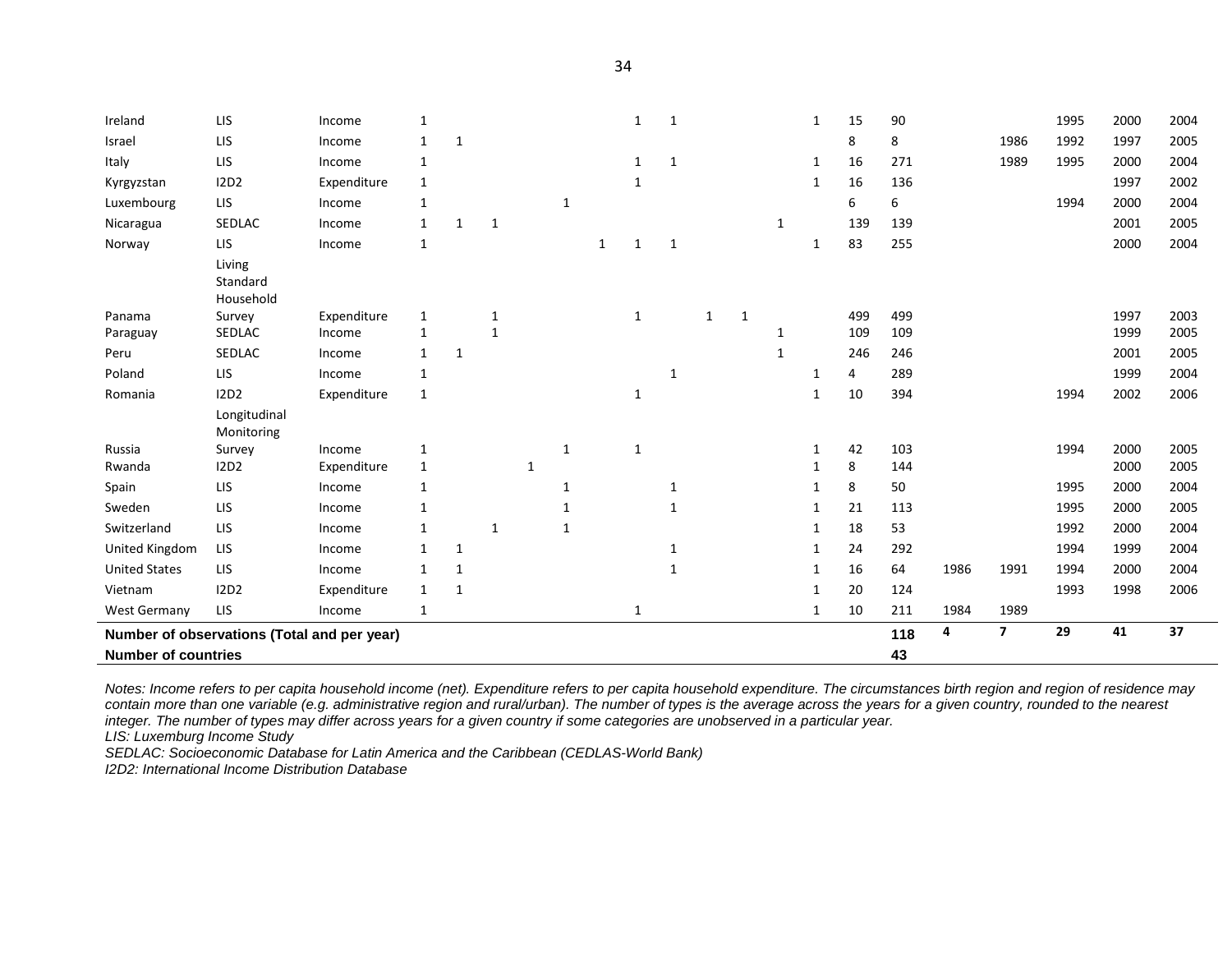|                     | <b>Welfare</b> |                    |                    | <b>Circumstance variables</b> |                 |                  | <b>Number</b>  | 1982- | 1987- | 1992- | 1997- | 2002- |
|---------------------|----------------|--------------------|--------------------|-------------------------------|-----------------|------------------|----------------|-------|-------|-------|-------|-------|
| <b>Country</b>      | variable       | Region<br>of birth | No. of<br>siblings | Religion                      | Ethnic<br>group | Mother<br>tongue | of types       | 1986  | 1991  | 1996  | 2001  | 2006  |
| Armenia             | Wealth Index   |                    |                    |                               |                 | $\mathbf{1}$     | 3              |       |       |       | 2000  | 2005  |
| Bangladesh          | Wealth Index   |                    |                    | $\mathbf{1}$                  |                 |                  | 4              |       | 1993  | 1996  | 1999  | 2004  |
| Benin               | Wealth Index   | $\mathbf{1}$       |                    | $\mathbf{1}$                  | $\mathbf{1}$    |                  | 213            |       |       | 1996  | 2001  | 2006  |
| Bolivia             | Wealth Index   | $\mathbf{1}$       |                    |                               |                 |                  | 4              |       |       | 1994  | 1998  | 2003  |
| <b>Brazil</b>       | Wealth Index   | $\mathbf{1}$       |                    | $\mathbf{1}$                  |                 |                  | 16             | 1986  | 1991  | 1996  |       |       |
| <b>Burkina Faso</b> | Wealth Index   |                    |                    | $\mathbf{1}$                  | $\mathbf{1}$    |                  | 38             |       |       | 1992  | 1998  | 2003  |
| Cambodia            | Wealth Index   | $\mathbf{1}$       |                    | $\mathbf{1}$                  |                 |                  | 20             |       |       |       | 2000  | 2005  |
| Cameroon            | Wealth Index   | $\mathbf{1}$       |                    | $\mathbf{1}$                  | $\mathbf{1}$    |                  | 30             |       | 1991  |       | 1998  | 2004  |
| Colombia            | Wealth Index   | 1                  |                    |                               |                 |                  | 3              | 1986  | 1990  | 1995  |       |       |
| Cote d'Ivoire       | Wealth Index   |                    |                    | $\mathbf{1}$                  | 1               |                  | 24             |       |       | 1994  | 1998  | 2005  |
| Dominican Republic  | Wealth Index   | 1                  |                    |                               |                 |                  | $\overline{2}$ | 1986  | 1991  | 1996  | 1999  | 2002  |
| Egypt               | Wealth Index   | $\mathbf{1}$       |                    |                               |                 |                  | $\overline{2}$ | 1988  | 1992  | 1995  | 2000  | 2003  |
| Ethiopia            | Wealth Index   | $\mathbf{1}$       |                    | $\mathbf{1}$                  |                 | 1                | 93             |       |       |       | 2000  | 2005  |
| Ghana               | Wealth Index   | $\mathbf{1}$       |                    | $\mathbf{1}$                  | $\mathbf{1}$    |                  | 83             |       | 1988  | 1993  | 1998  | 2003  |
| Guatemala           | Wealth Index   | 1                  |                    |                               | 1               |                  | 6              |       | 1987  | 1995  | 1998  |       |
| Guinea              | Wealth Index   | 1                  |                    | $\mathbf{1}$                  | $\mathbf{1}$    | 1                | 175            |       |       |       | 1999  | 2005  |
| Haiti               | Wealth Index   |                    |                    | $\mathbf{1}$                  |                 |                  | 4              |       |       | 1994  | 2000  | 2005  |
| India               | Wealth Index   |                    |                    | $\mathbf{1}$                  | $\mathbf{1}$    | $\mathbf{1}$     | 166            |       |       | 1992  | 1998  | 2005  |
| Indonesia           | Wealth Index   |                    |                    | $\mathbf{1}$                  |                 |                  | 6              |       | 1991  | 1994  | 1997  | 2002  |
| Jordan              | Wealth Index   |                    |                    | $\mathbf{1}$                  |                 |                  | $\overline{2}$ |       | 1990  |       | 1997  | 2002  |
| Kazakhstan          | Wealth Index   | 1                  |                    | 1                             | $\mathbf{1}$    |                  | 65             |       |       | 1995  | 1999  |       |
| Kenya               | Wealth Index   | 1                  |                    | $\mathbf{1}$                  | $\mathbf{1}$    |                  | 105            |       | 1989  | 1993  | 1998  | 2003  |
| Madagascar          | Wealth Index   | $\mathbf{1}$       | 1                  | $\mathbf{1}$                  |                 |                  | 63             |       |       | 1992  | 1997  | 2003  |
| Malawi              | Wealth Index   | $\mathbf{1}$       | $\mathbf{1}$       |                               |                 |                  | 15             |       |       | 1992  | 2000  | 2004  |
| Mali                | Wealth Index   |                    |                    | $\mathbf{1}$                  | $\mathbf{1}$    |                  | 21             |       | 1987  | 1995  | 2001  | 2006  |
| Mozambique          | Wealth Index   | 1                  | 1                  |                               |                 | 1                | 279            |       |       |       | 1997  | 2003  |
| Namibia             | Wealth Index   | $\mathbf{1}$       |                    | $\mathbf{1}$                  |                 |                  | 19             |       |       | 1992  | 2000  | 2006  |
| Nepal               | Wealth Index   |                    |                    | $\mathbf{1}$                  | $\mathbf{1}$    | $\mathbf{1}$     | 87             |       |       | 1996  | 2001  | 2006  |
| Nicaragua           | Wealth Index   | $\mathbf{1}$       |                    |                               |                 |                  | 4              |       |       | 1997  | 2001  |       |
| Niger               | Wealth Index   | 1                  |                    | 1                             | 1               |                  | 29             |       |       | 1992  | 1998  | 2006  |

**Table A2. List of countries included in the Demographic and Health Survey sample.**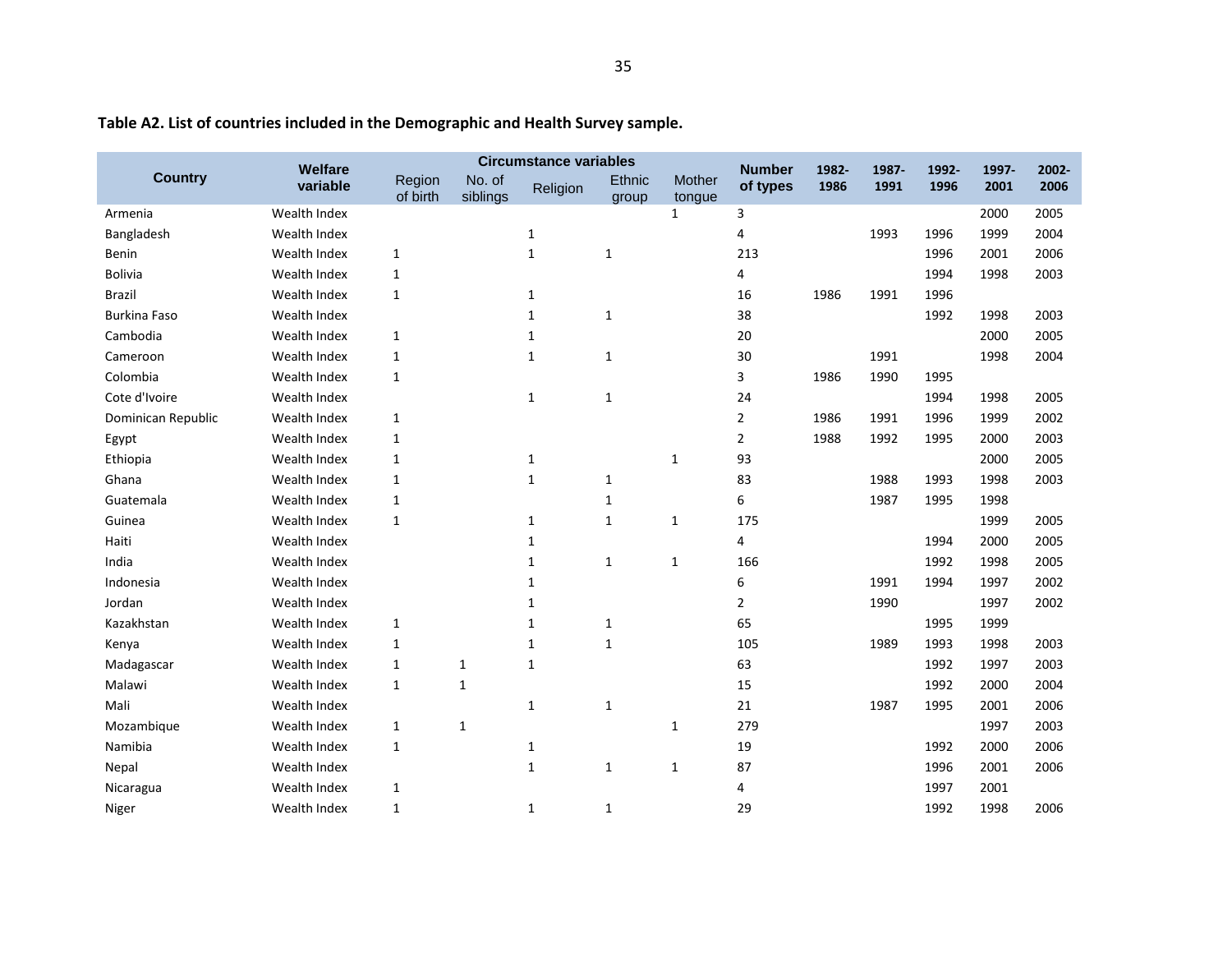| Nigeria                                     | Wealth Index |              |              |   | 12  |      | 1990 |      | 1999 | 2003 |
|---------------------------------------------|--------------|--------------|--------------|---|-----|------|------|------|------|------|
| Peru                                        | Wealth Index | 1            |              |   | 3   | 1986 | 1992 | 1996 | 2000 | 2004 |
| Philippines                                 | Wealth Index |              | 1            |   | 148 |      |      | 1993 | 1998 | 2003 |
| Rwanda                                      | Wealth Index | $\mathbf{1}$ |              |   | 2   |      |      | 1992 | 2000 | 2005 |
| Senegal                                     | Wealth Index |              |              |   | 6   | 1986 | 1992 | 1997 | 1999 | 2005 |
| Tanzania                                    | Wealth Index | 1            | 1            |   | 10  |      | 1992 | 1996 | 1999 | 2004 |
| Turkey                                      | Wealth Index | 1            |              |   | 9   |      |      | 1993 | 1998 | 2003 |
| Uganda                                      | Wealth Index |              | $\perp$      |   | 3   |      | 1988 | 1995 | 2000 | 2006 |
| Uzbekistan                                  | Wealth Index | 1            | $\mathbf{1}$ |   | 55  |      |      | 1996 | 2002 |      |
| Vietnam                                     | Wealth Index |              |              |   | 27  |      |      | 1997 | 2002 | 2005 |
| Zambia                                      | Wealth Index |              |              | 1 | 107 |      | 1992 | 1996 | 2001 |      |
| Zimbabwe                                    | Wealth Index |              |              |   | 3   |      | 1988 | 1994 | 1999 | 2005 |
| Number of observations (Total and per year) |              |              |              |   | 134 | 6    | 19   | 34   | 40   | 35   |
| <b>Number of countries</b>                  |              |              |              |   | 42  |      |      |      |      |      |

*The number of types is the average across the years for a given country, rounded to the nearest integer. The number of types may differ across years for a given country if some categories are unobserved in a particular year.*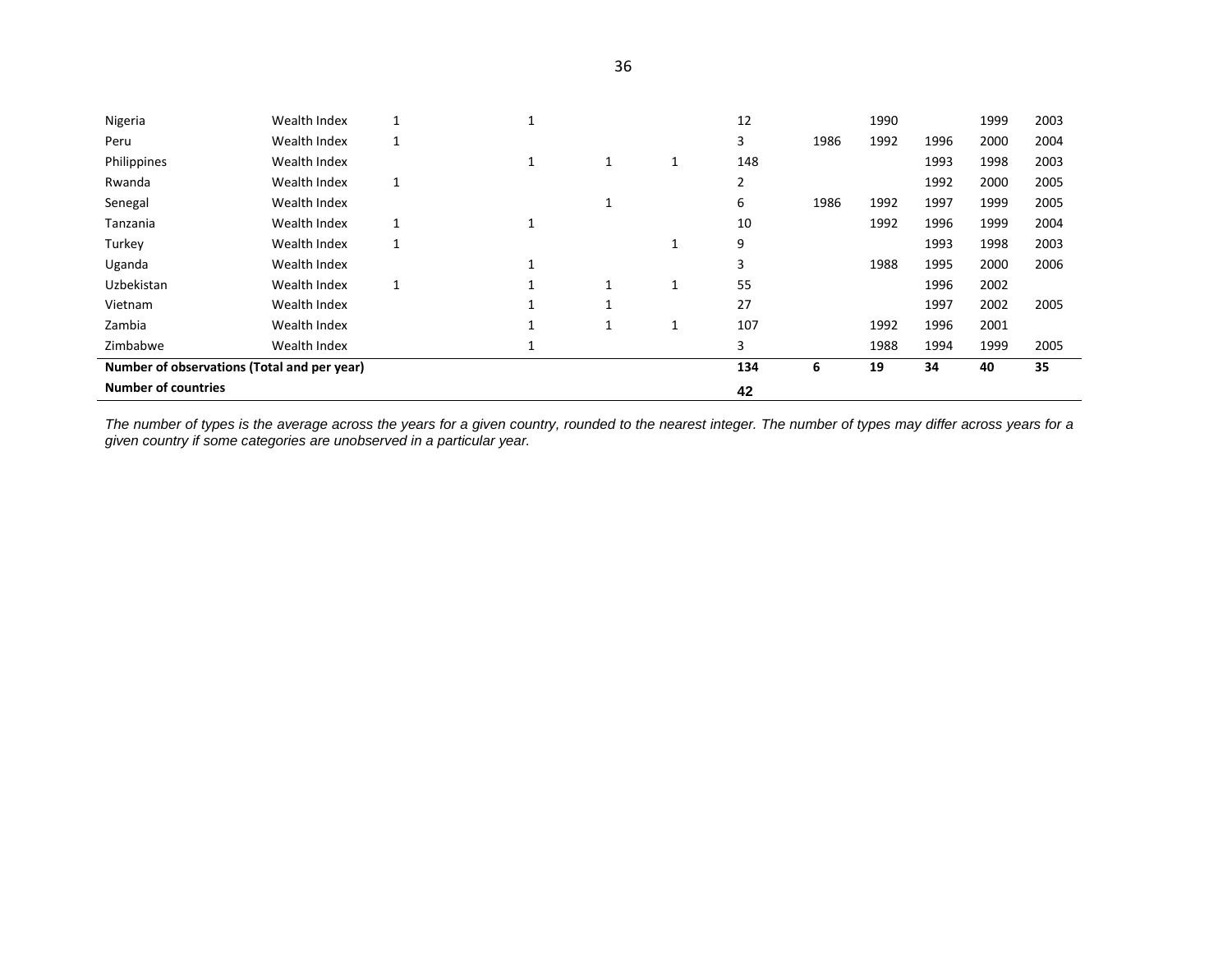## **Table A3. Robustness checks on the System-GMM**

*Only coefficients on inequality are reported*

|                                                                                 | Full<br><b>Full PCA</b> |           | PCA + Restricted number of<br>components |            |                |  |  |  |  |
|---------------------------------------------------------------------------------|-------------------------|-----------|------------------------------------------|------------|----------------|--|--|--|--|
|                                                                                 |                         |           | 15                                       | 10         | 6 or 7         |  |  |  |  |
|                                                                                 | (1)                     | (2)       | (3)                                      | (4)        | (5)            |  |  |  |  |
| A. Total inequality - Income and Expenditure Surveys (Table 3)                  |                         |           |                                          |            |                |  |  |  |  |
| Total inequality (lagged)                                                       | $-0.102**$              | $-0.199$  | $-0.117$                                 | $-0.184$   | $-0.871*$      |  |  |  |  |
|                                                                                 | (0.045)                 | (0.119)   | (0.101)                                  | (0.173)    | (0.505)        |  |  |  |  |
| Hansen p-value                                                                  | 0.930                   | 0.0000214 | 0.305                                    | 0.135      | 0.857          |  |  |  |  |
| Instrument count                                                                | 56                      | 24        | 21                                       | 16         | 12             |  |  |  |  |
| Component count                                                                 |                         | 18        | 15                                       | 10         | 6              |  |  |  |  |
| <b>B. Total inequality - Demographic and Health Surveys (Table 4)</b>           |                         |           |                                          |            |                |  |  |  |  |
| Total inequality (lagged)                                                       | 0.003                   | 0.034     | 0.001                                    | 0.042      | $-0.016$       |  |  |  |  |
|                                                                                 | (0.009)                 | (0.049)   | (0.052)                                  | (0.115)    | (0.467)        |  |  |  |  |
| Hansen p-value                                                                  | 0.999                   | 0.214     | 0.700                                    | 0.985      | 0.419          |  |  |  |  |
| Instrument count                                                                | 73                      | 22        | 20                                       | 15         | 11             |  |  |  |  |
| Component count                                                                 |                         | 17        | 15                                       | $10\,$     | 6              |  |  |  |  |
| C. Inequality of opportunity (set 2) - Income and Expenditure Surveys (Table 5) |                         |           |                                          |            |                |  |  |  |  |
| Residual inequality (lagged)                                                    | $-0.099$                | $-0.252*$ | $-0.149$                                 | $-0.803**$ | $-0.923$       |  |  |  |  |
|                                                                                 | (0.079)                 | (0.128)   | (0.241)                                  | (0.357)    | (0.588)        |  |  |  |  |
| Inequality of Opportunity inequality (lagged)                                   | $-0.156$                | $-0.388$  | $-0.483$                                 | 0.688      | 1.236          |  |  |  |  |
|                                                                                 | (0.172)                 | (0.377)   | (0.543)                                  | (1.131)    | (2.120)        |  |  |  |  |
| Hansen p-value                                                                  | 0.949                   | 0.00145   | 0.427                                    | 0.325      | 0.179          |  |  |  |  |
| Instrument count                                                                | 65                      | 29        | 25                                       | 20         | 17             |  |  |  |  |
| Component count                                                                 |                         | 19        | 15                                       | 10         | $\overline{7}$ |  |  |  |  |
| D. Inequality of opportunity - Demographic and Health Surveys (Table 6)         |                         |           |                                          |            |                |  |  |  |  |
| Residual inequality (lagged)                                                    | $-0.006$                | 0.019     | 0.010                                    | $-0.038$   | 0.123          |  |  |  |  |
|                                                                                 | (0.012)                 | (0.048)   | (0.082)                                  | (0.178)    | (0.432)        |  |  |  |  |
| Inequality of Opportunity inequality (lagged)                                   | 0.015                   | 0.012     | 0.057                                    | 0.088      | 0.455          |  |  |  |  |
|                                                                                 | (0.011)                 | (0.038)   | (0.057)                                  | (0.127)    | (0.567)        |  |  |  |  |
| Hansen p-value                                                                  | 1.000                   | 0.468     | 0.611                                    | 0.948      | 0.878          |  |  |  |  |
| Instrument count                                                                | 88                      | 30        | 24                                       | 19         | 16             |  |  |  |  |
| Component count                                                                 |                         | 21        | 15                                       | 10         | $\overline{7}$ |  |  |  |  |

One-step GMM estimation method. Standard errors in parentheses. Specifications as in the main tables. The smallest number of components considered is 6 for total inequality and 7 for inequality of opportunity. Columns (1) and (2) are reproduced from the main tables.